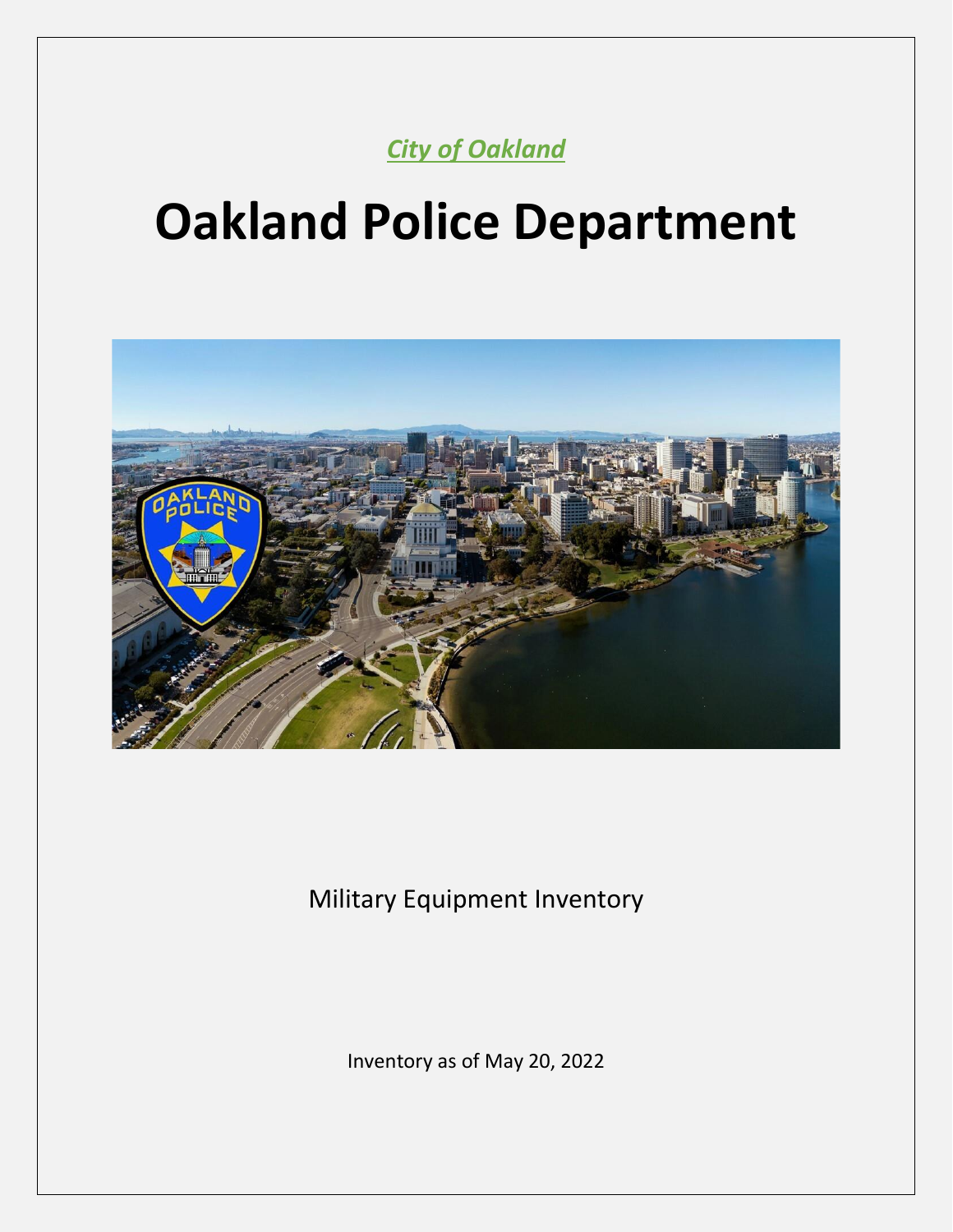## **Contents**

#### **Military Equipment List**

| <b>Unmanned Aircraft System</b>                              |  |
|--------------------------------------------------------------|--|
|                                                              |  |
|                                                              |  |
|                                                              |  |
| <b>Unmanned Robots</b>                                       |  |
|                                                              |  |
|                                                              |  |
|                                                              |  |
|                                                              |  |
| <b>Mobile Command Vehicles</b>                               |  |
|                                                              |  |
|                                                              |  |
|                                                              |  |
|                                                              |  |
| Battering rams, slugs, and breaching apparatuses             |  |
|                                                              |  |
|                                                              |  |
|                                                              |  |
|                                                              |  |
|                                                              |  |
|                                                              |  |
|                                                              |  |
|                                                              |  |
|                                                              |  |
|                                                              |  |
| Specialized firearms and ammunition of less than .50 caliber |  |
|                                                              |  |
|                                                              |  |
|                                                              |  |
|                                                              |  |
|                                                              |  |
|                                                              |  |
|                                                              |  |
|                                                              |  |
|                                                              |  |
| Flashbang grenades and explosive breaching tools             |  |
|                                                              |  |
|                                                              |  |
|                                                              |  |
|                                                              |  |
|                                                              |  |
|                                                              |  |
|                                                              |  |
|                                                              |  |
|                                                              |  |
|                                                              |  |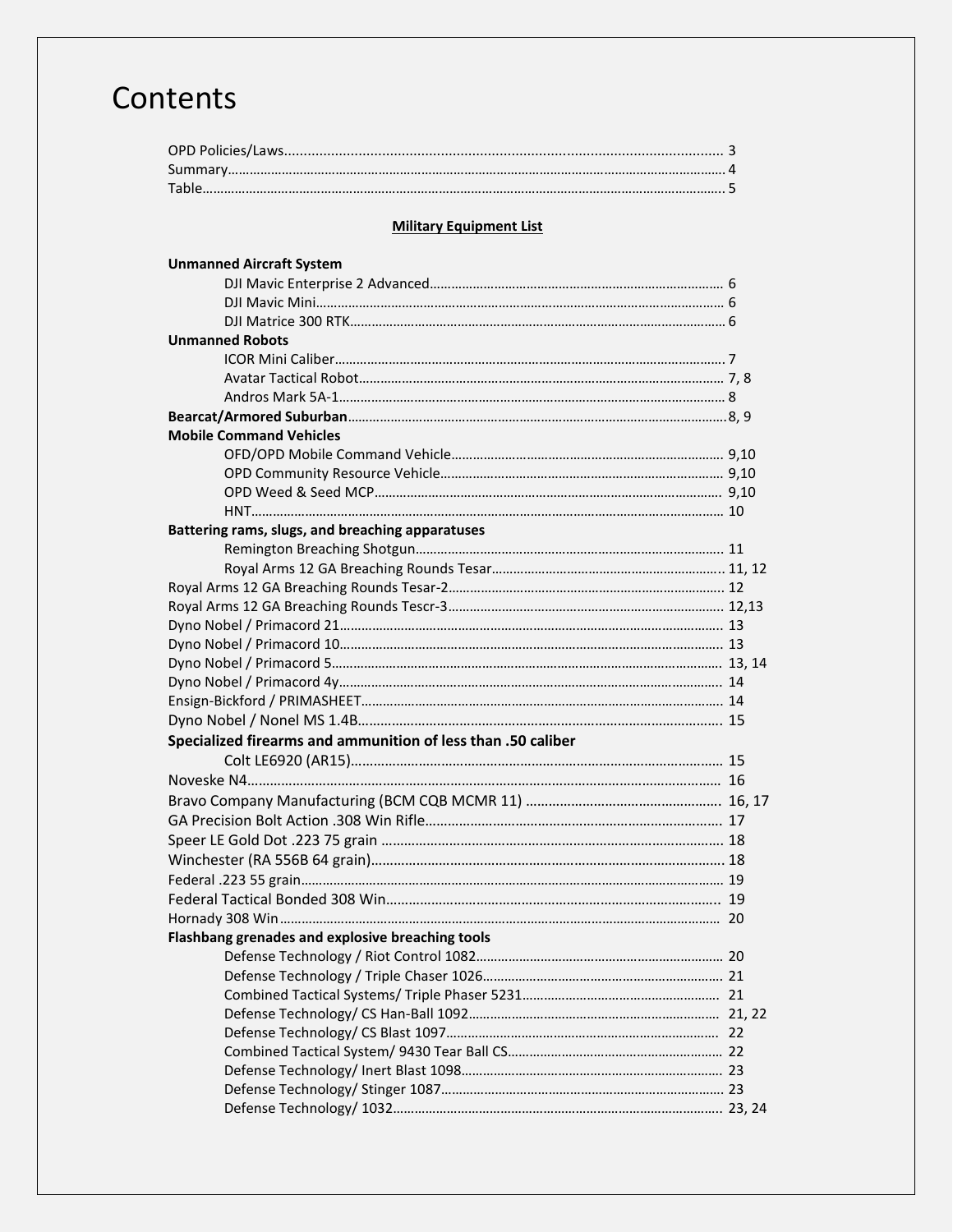| Combined Tactical System/ Frangible Impact 4550 Orange Marking Powder 27                          |  |
|---------------------------------------------------------------------------------------------------|--|
|                                                                                                   |  |
|                                                                                                   |  |
|                                                                                                   |  |
|                                                                                                   |  |
|                                                                                                   |  |
|                                                                                                   |  |
|                                                                                                   |  |
|                                                                                                   |  |
| <b>Long Range Acoustic Devices (LRADs)</b>                                                        |  |
|                                                                                                   |  |
|                                                                                                   |  |
| 40mm projectile launchers, "bean bag," rubber bullet, and specialty impact munition (SIM) weapons |  |
|                                                                                                   |  |
|                                                                                                   |  |
|                                                                                                   |  |
|                                                                                                   |  |
|                                                                                                   |  |
| Crowd-control equipment                                                                           |  |
|                                                                                                   |  |
|                                                                                                   |  |
|                                                                                                   |  |

#### **Links to laws and policy:**

AB-481 Law enforcement and state agencies: military equipment: funding, acquisition, and use. Government Code 7070-7075:

[https://leginfo.legislature.ca.gov/faces/billNavClient.xhtml?bill\\_id=202120220AB481](https://leginfo.legislature.ca.gov/faces/billNavClient.xhtml?bill_id=202120220AB481)

Oakland Municipal Code 9.65: Chapter 9.65 - [REGULATIONS ON CITY'S ACQUISITION AND USE OF](https://urldefense.proofpoint.com/v2/url?u=https-3A__library.municode.com_ca_oakland_codes_code-5Fof-5Fordinances_-3FnodeId-3DTIT9PUPEMOWE-5FCH9.65REACUSMIMIEQ&d=DwMCaQ&c=6ZboKdJzR8nZOqwBjhPnCw&r=oc93DiDmjddZS1StpRGDD9zr3mqoL1sG7cM5nhglI8Q&m=_Am1X8PczWIEW8hySEneZyv91iLp8K84jZFxKiurP2m44NAjQPvM7rAVFu58lveG&s=xD1azLdzfd-eOrLKUcqzpQx3KBuNrpMiCddAZkazV1w&e=)  [MILITARY AND MILITARISTIC EQUIPMENT](https://urldefense.proofpoint.com/v2/url?u=https-3A__library.municode.com_ca_oakland_codes_code-5Fof-5Fordinances_-3FnodeId-3DTIT9PUPEMOWE-5FCH9.65REACUSMIMIEQ&d=DwMCaQ&c=6ZboKdJzR8nZOqwBjhPnCw&r=oc93DiDmjddZS1StpRGDD9zr3mqoL1sG7cM5nhglI8Q&m=_Am1X8PczWIEW8hySEneZyv91iLp8K84jZFxKiurP2m44NAjQPvM7rAVFu58lveG&s=xD1azLdzfd-eOrLKUcqzpQx3KBuNrpMiCddAZkazV1w&e=)

#### **Attached Oakland Police Department Policy related to the use of Military Equipment:**

- 1. TB III-G: OPD Crowd Control and Crowd Management Policy
- 2. TB III-P.04: Armored Vehicles
- 3. TB V F.02 Chemical Agents
- 4. TB III-H: Specialty Impact Munitions
- 5. DGO I-25: Unmanned Aerial Systems
- 6. DGO K-3: Use of Force
- 7. DGO K-4: Reporting and Investigating the Use of Force
- 8. DGO K-5: Tactical Operations Team
- 9. DGO K-6: Patrol Rifle Program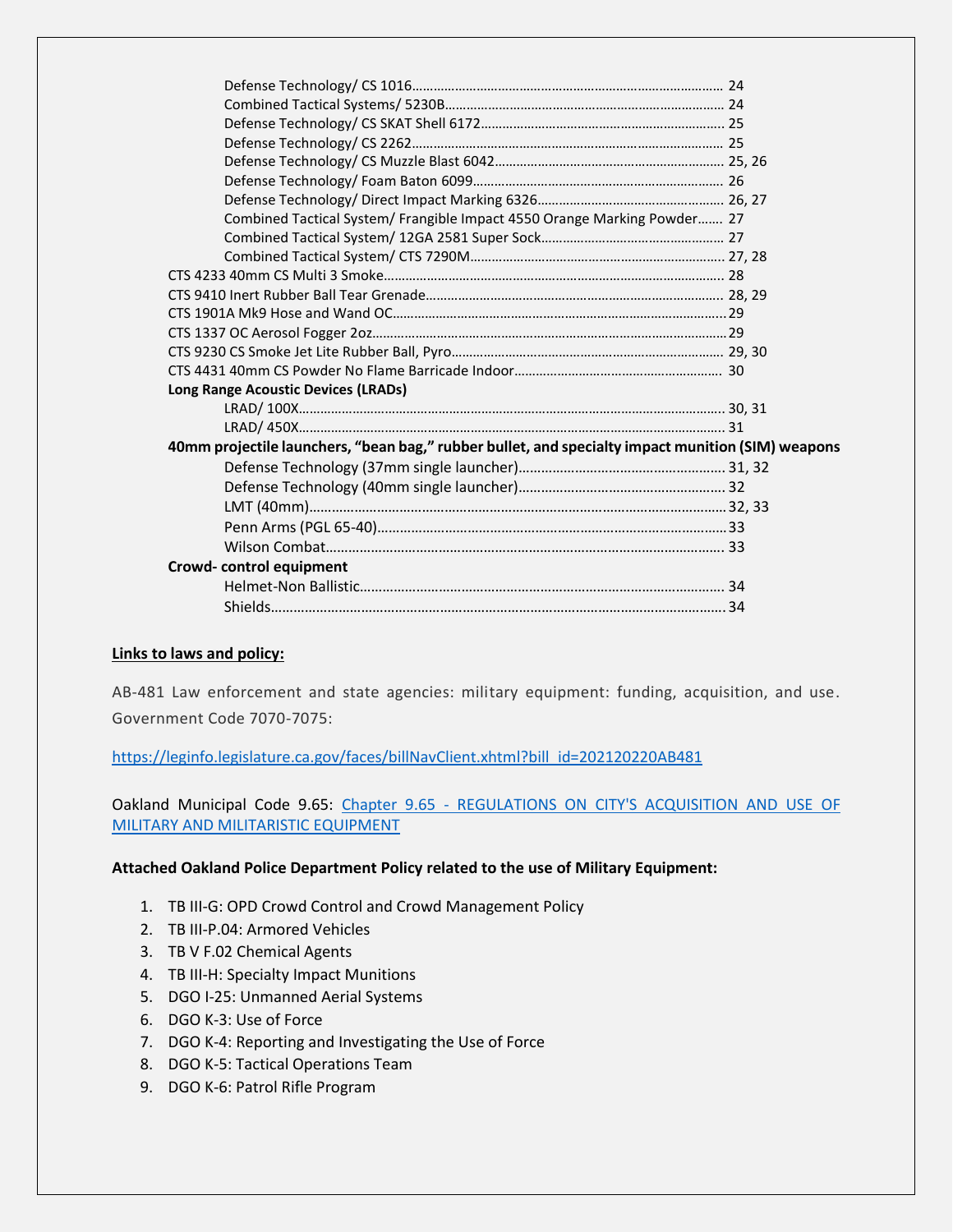#### Summary:

On September 30, 2021 Governor Newsom signed **Assembly Bill AB 481** in law, which established protocols for law enforcement agencies regarding the funding, acquisition, use, and reporting of specified law enforcement equipment items. The bill added **Government Code Section 7070** that designated numerous vehicles, weapon systems and munitions- used by the Oakland Police Department as "military equipment."

The Oakland City Council previously passed Oakland **Municipal Code 9.65** Regulations on City's Acquisition and Use of Military and Militaristic equipment. The code mirrors the Government Code 7070 except for #12: *Crowd-control equipment, such as riot batons, riot helmets, and riot shields, but excluding service-issued telescopic or fixed-length straight batons. The Council directed the Department to go through the Oakland Police Commission for any*  acquisitions and use of controlled equipment.

The Oakland Police Department is committed to maintaining public safety by providing the highest quality police services to our communities we serve. We will continue to work with our Police Commission on the mission of transparency and good governance in the realm of law enforcement and public safety. Only with a good partnership can we address challenges facing our community while continuing to provide the professional, just, and constitutional policing.

This Military Equipment Inventory outlines a summary of military equipment and associated policies. While the inventory of military equipment is varied, the mere possession of the equipment does not warrant its use for every incident.

LeRonne L. Armstrong Chief of Police Oakland Police Department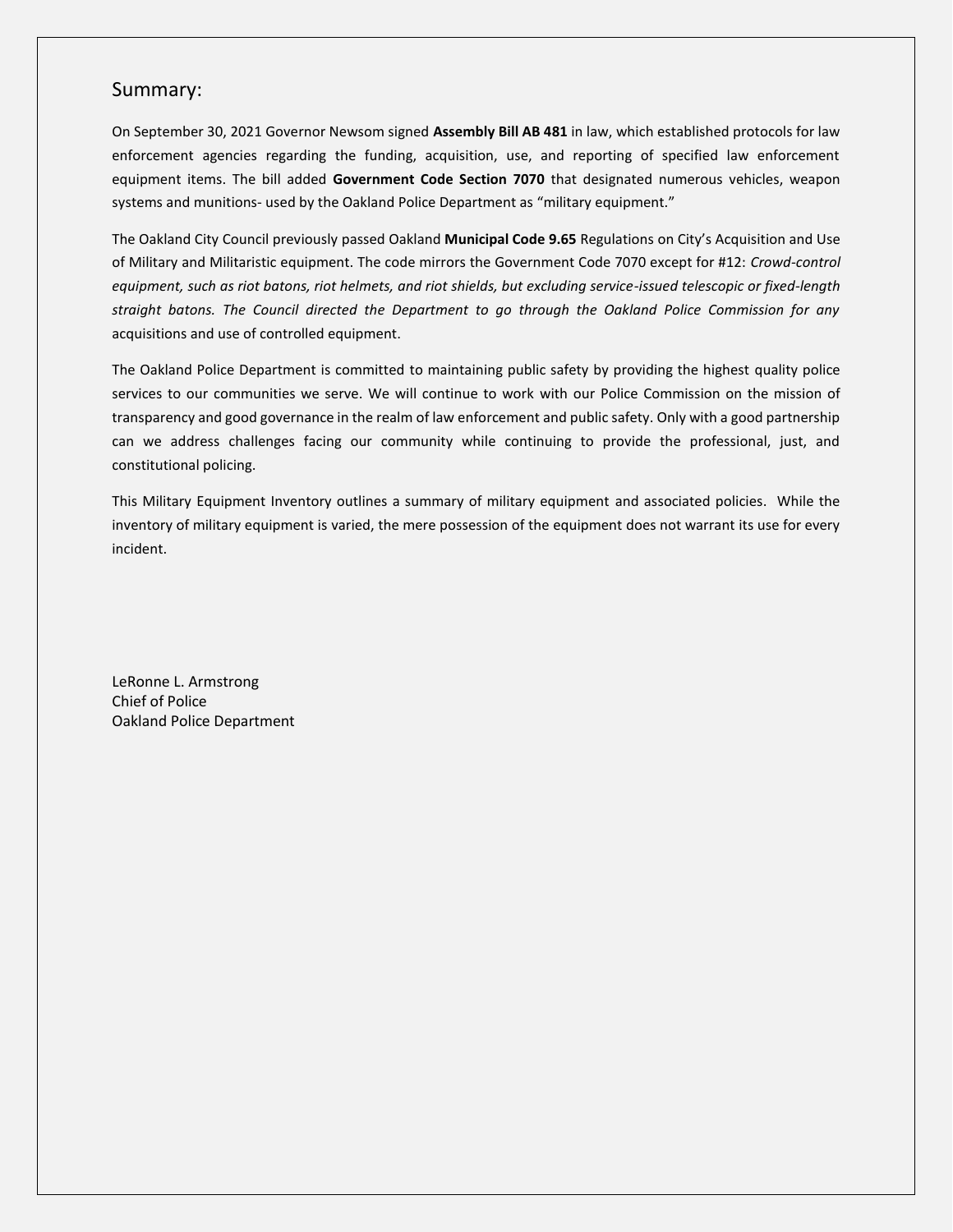| <b>Military Equipment (GC 7070)</b>                                                                    | <b>Member Responsible</b> | <b>Notes</b>                                           |
|--------------------------------------------------------------------------------------------------------|---------------------------|--------------------------------------------------------|
| 1.Unmanned, remotely piloted, powered aerial or                                                        | SOD: Lt. Daza-Quiroz      | Drones and robots                                      |
| ground vehicles.                                                                                       |                           |                                                        |
| 2. Mine-resistant ambush-protected (MRAP) vehicles or                                                  | SOD: A/Lt. Thomason       | Bearcat/Armored SUV                                    |
| armored personnel carriers. However, police versions                                                   |                           |                                                        |
| of standard consumer vehicles are specifically excluded                                                |                           |                                                        |
| from this subdivision.                                                                                 |                           |                                                        |
| 3.High mobility multipurpose wheeled vehicles<br>(HMMWV), commonly referred to as Humvees, two-        | the use of these items.   | OPD does not have, nor does it have a policy regarding |
| and-one-half-ton trucks, five-ton trucks, or wheeled                                                   |                           |                                                        |
| vehicles that have a breaching or entry apparatus                                                      |                           |                                                        |
| attached. However, unarmored all-terrain vehicles                                                      |                           |                                                        |
| (ATVs) and motorized dirt bikes are specifically                                                       |                           |                                                        |
| excluded from this subdivision.                                                                        |                           |                                                        |
| 4. Tracked armored vehicles that provide ballistic                                                     |                           | OPD does not have, nor does it have a policy regarding |
| protection to their occupants and utilize a tracked                                                    | the use of these items.   |                                                        |
| system instead of wheels for forward motion.                                                           |                           |                                                        |
| 5. Command and control vehicles that are either built                                                  | SOD: Lt. Fleming/         | 2- Command Posts                                       |
| or modified to facilitate the operational control and                                                  | Sgt. Johnson              | 1- Weed and Seed                                       |
| direction of public safety units                                                                       |                           | 1- HNT vehicle                                         |
| 6. Weaponized aircraft, vessels, or vehicles of any kind.                                              | the use of these items.   | OPD does not have, nor does it have a policy regarding |
|                                                                                                        |                           |                                                        |
| 7. Battering rams, slugs, and breaching apparatuses                                                    | Training: Sgt. Sotto      | Explosive breaching materials                          |
| that are explosive in nature. However, items designed                                                  |                           | <b>Breaching Shotguns</b>                              |
| to remove a lock, such as bolt cutters, or a handheld                                                  |                           |                                                        |
| ram designed to be operated by one person, are                                                         |                           |                                                        |
| specifically excluded from this subdivision.                                                           |                           |                                                        |
| 8. Firearms of .50 caliber or greater. However, standard                                               |                           | OPD does not have, nor does it have a policy regarding |
| issue shotguns are specifically excluded from this                                                     | the use of these items.   |                                                        |
| subdivision.                                                                                           |                           |                                                        |
| 9. Ammunition of .50 caliber or greater. However,<br>standard issue shotgun ammunition is specifically |                           | OPD does not have, nor does it have a policy regarding |
| excluded from this subdivision.                                                                        | the use of these items.   |                                                        |
| 10. Specialized firearms and ammunition of less than                                                   | Training and SOD:         | AR15                                                   |
| .50 caliber, including assault weapons as defined in §                                                 | Sgt. Sotto/Sgt. Toribio   | Sniper rifles                                          |
| 30510 and §30515 of the Penal Code, with the                                                           |                           |                                                        |
| exception of standard issue service weapons and                                                        |                           |                                                        |
| ammunition of less than .50 caliber that are issued to                                                 |                           |                                                        |
| officers, agents, or employees of a law enforcement                                                    |                           |                                                        |
| agency or state agency.                                                                                |                           |                                                        |
| 11. Any firearm or firearm accessory that is designed to                                               |                           | OPD does not have, nor does it have a policy regarding |
| launch explosive projectiles.                                                                          | the use of these items.   |                                                        |
| 12. "Flashbang" grenades and explosive breaching                                                       | Training: Sgt. Sotto      | <b>CS/OC Munitions</b>                                 |
| tools, "tear gas," and "pepperballs," excluding                                                        |                           | Flashbangs                                             |
| standard, service-issued handheld pepper spray.                                                        |                           |                                                        |
| 13. Taser Shockwave, microwave weapons, water                                                          | SOD: Sgt. Johnson         | 3 LRADs                                                |
| cannons, and Long Range Acoustic Devices (LRADs).                                                      |                           |                                                        |
| 14. The following projectile launch platforms and their                                                | Training: Sgt. Sotto      | 37MM Launchers                                         |
| associated munitions: 40mm projectile launchers,                                                       |                           | 40MM Launchers                                         |
| "bean bag," rubber bullet, and specialty impact                                                        |                           | 12ga. Shotguns                                         |
| munition (SIM) weapons                                                                                 |                           |                                                        |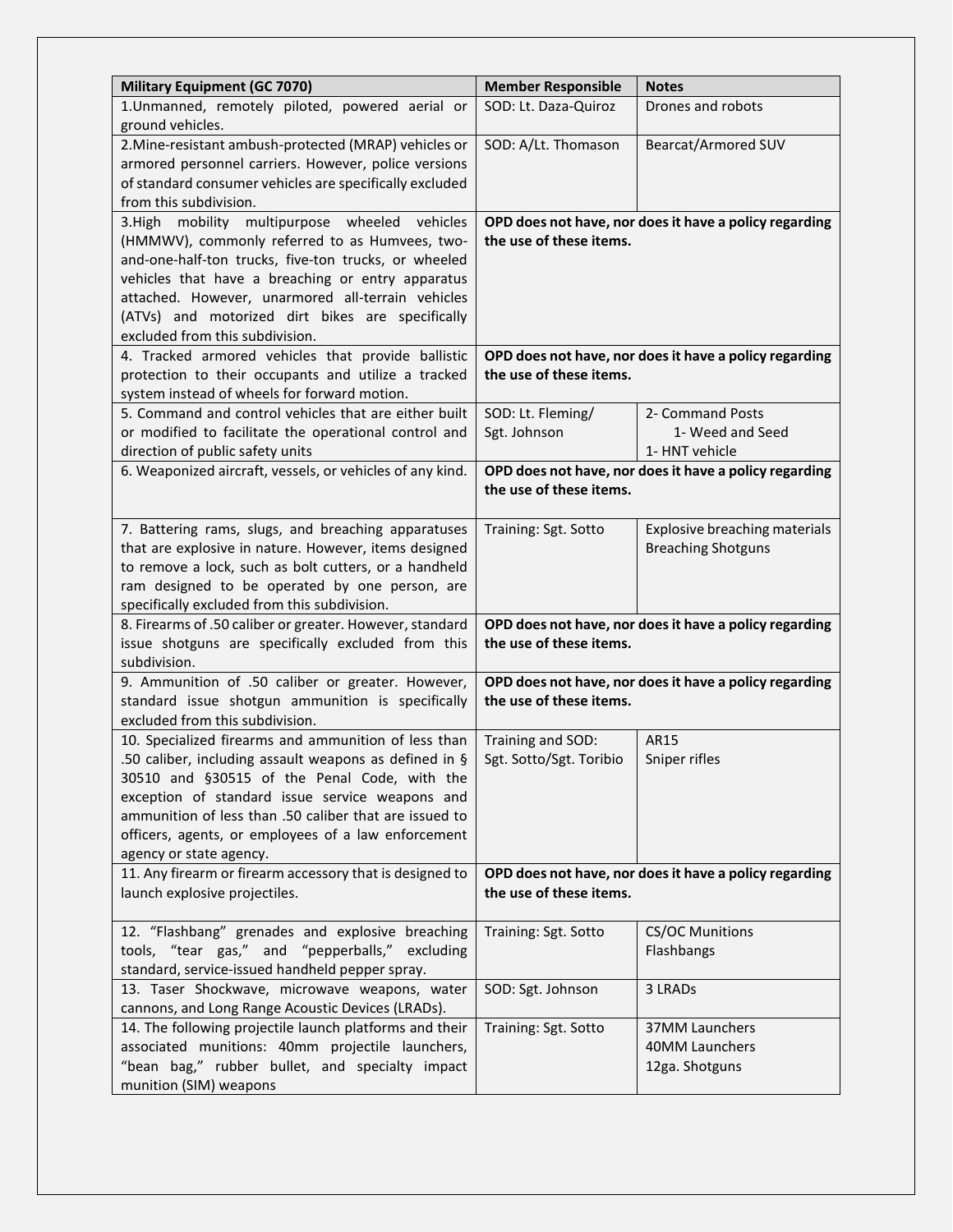| 15. Any other equipment as determined by a governing<br>body or a state agency to require additional oversight. | <b>Oakland Municipal Code 9.65</b> |                                                        |
|-----------------------------------------------------------------------------------------------------------------|------------------------------------|--------------------------------------------------------|
| <b>OMC 9.65</b>                                                                                                 | <b>Member Responsible</b>          | <b>Notes</b>                                           |
| #10 Any weapon designed for hand-to-hand combat,                                                                |                                    | OPD does not have, nor does it have a policy regarding |
| including any knife designed to be attached to the                                                              | the use of these items.            |                                                        |
| muzzle of a rifle, shotgun, or long gun for purposes of                                                         |                                    |                                                        |
| hand-to-hand combat, but excluding service-issued                                                               |                                    |                                                        |
| telescopic or fixed-length straight baton.                                                                      |                                    |                                                        |
| #12 Crowd-control equipment, such as riot batons,                                                               | Training: Sgt. Sotto               | <b>Riot Helmets</b>                                    |
| riot helmets, and riot shields, but excluding service-                                                          |                                    | <b>Shields</b>                                         |
| issued telescopic or fixed-length straight batons.                                                              |                                    |                                                        |
| #14 Military surplus equipment.                                                                                 |                                    | OPD does not have, nor does it have a policy regarding |
|                                                                                                                 | the use of these items.            |                                                        |

### **Military Equipment Owned/Utilized by the Oakland Police Department**

**Military Equipment (Gov't Code 7070):** Unmanned, remotely piloted, powered aerial or ground vehicles. **Quantity Owned:** 8 **Lifespan:** No lifespan: No lifespan indicated by Manufacturer

**Equipment Capabilities:** Remotely piloted aerial vehicle capable of providing live and recorded video images captured from aerial positions, including images enhanced by Forward Looking Infrared (FLIR), thermal, and optical zoom lenses.

**Manufacture Product Descriptions and Models:**

**(5) DJI Mavic Enterprise 2 Advanced:** The Mavic 2 Enterprise Advanced features a 35 mm format camera with a 48 MP visual camera and high resolution 640 x 512 Thermal Resolution. The cameras can capture up to UHD 4K resolution video at 30 fps, or thermal imaging images and temperature data. The Mavic 2 Enterprise can achieve speeds of up to 44.7 mph, and the four-cell LiPo battery provides up to 31 minutes of flight time. Additionally, there are three modular accessories to include a spotlight, speaker, and beacon. The Mavic 2 Enterprise also has omnidirectional obstacle sensing.

**(2) DJI Mavic Mini:** The Mavic Mini from DJI is a compact drone weighing in at under 9 oz. The Mavic Mini has 3 axis gimbal and sophisticated flight modes that can achieve up to 12MP images, 2.7K Quad HD videos, and complex cinematic shots with access to the DJI Fly app. The Mini drone features up to 30 minutes of flight time on a full battery charge.

**(1) DJI Matrice 300 RTK:** The Matrice 300 RTK is a commercial drone features a 1080p video, which provides a live HD view from the aircraft's camera at distances of up to 9.3 miles (15 km). OcuSync Enterprise features the ability to transmit three channels of 1080p video simultaneously and AES-256 encryption ensures secure data transmission. DJI Matrice 300 RTK offers up to 55 minutes of high-performance flight time with TB60 Batteries combined with unrivaled reliability. The advanced flight control system, 6 Directional Sensing and Positioning system, AI spot-checking, Smart Track, PinPoint, Location Sharing, and an all new Primary Flight Display.

**Purpose/Authorized Uses:** Unmanned aerial systems may be utilized to enhance the department's mission of protecting lives and property when other means and resources are not available or are less effective. Any use of a UAS will be in strict accordance with constitutional and privacy rights and Federal Aviation Administration (FAA) regulations. Only an Incident Commander or Lieutenant and above can authorize its use.

**Fiscal Impacts:** Mavic 2 Enterprise Advanced: \$7,800/ Mini 2: \$900/ Matrice 300 RTK: \$35,000

**Ongoing Cost Per Year:** ~\$1,000-\$5000

**Legal/Procedural Rules Governing Use:** The use of the UAV is in accordance with Oakland Police Department DGO I-25 and Federal Aviation Administration (FAA) Regulations.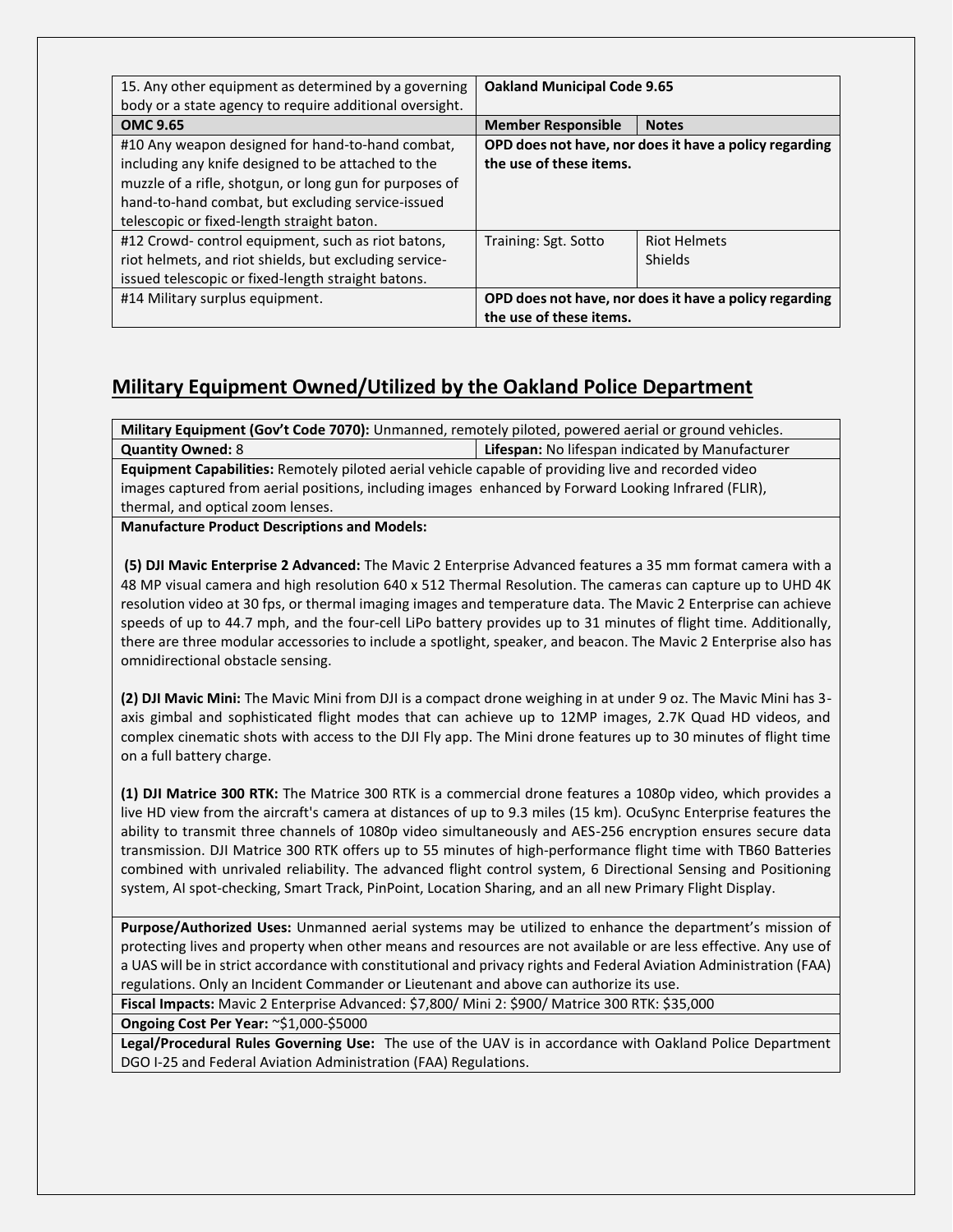**Training Requirements:** The ESU Unit Supervisor, or other designated OPD personnel, shall ensure that all authorized operators and required observers have completed all required FAA and department-approved training in the operation, applicable laws, policies and procedures regarding use of the UAS. **Coordinator/Other:** Lt Daza-Quiroz is the coordinator of the Drones and Robots.

**Military Equipment (Gov't Code 7070):** Unmanned, remotely piloted, powered aerial or ground vehicles. **Equipment Name:** ICOR Mini Caliber

**Quantity Owned:** 1 **Lifespan:** No lifespan indicated by Manufacturer

**Equipment Capabilities:** Designed for rapid tactical missions, the robot is simple to operate and quick to deploy for searching rooms, hallways, stairwells and confined spaces. With rubber tracks and articulating front and rear flippers, the Mini-CALIBER effortlessly climbs stairs. It also includes an extendible rotating claw arm that simplifies opening door handles.

#### **Manufacture Product Description:**

- 5 axis Claw Arm on Rotating Turret
- 10 X optical zoom Pan-Tilt-Zoom (PTZ) Color Camera
- Front and Rear Drive Color IR Camera
- Drive System (Speeds up to 2.5 mph (4 km/h))
- Wireless RF Communications
- 2 Way Audio (talk/listen)

**Purpose/Authorized Uses:** Used to assist the Oakland Police Department Operators with clearing residences and/or businesses during tactical operations, assisting officers and the community by clearing potentially dangerous building during tactical situations. Authorized by a Watch Commander or Lieutenant or above.

**Fiscal Impacts:** \$116,000

**Ongoing Cost Per Year: \$**5,000-\$10,000 a year for maintenance

**Legal/Procedural Rules Governing Use:** In accordance with K-5.

**Training Requirements:** The SOD Commander will ensure that only those team members properly trained and certified in the use of the special equipment will utilize the equipment.

**Coordinator/Other:** Lt Daza-Quiroz is the coordinator of the Drones and Robots.

**Military Equipment (Gov't Code 7070):** Unmanned, remotely piloted, powered aerial or ground vehicles. **Equipment Name: Avatar Tactical Robot**

**Quantity Owned:** 2 **Lifespan:** No lifespan indicated by Manufacturer

**Equipment Capabilities:** The AVATAR® enhances the capabilities of SWAT and tactical response teams by allowing them to quickly and safely inspect dangerous situations, there is no longer a need to send personnel in before you've had a chance to assess the situation.

**Manufacture Product Description:**

- Quickly and easily deployable.
- Navigates various terrain including stairs, sand, clothing, grass, etc.
- Two-way audio.
- Video recording capability.

**Purpose/Authorized Uses:** Used to assist the Oakland Police Department Operators with clearing residences and/or businesses during tactical operations, assisting officers and the community by clearing potentially dangerous building during tactical situations. Authorized by a Watch Commander or Lieutenant or above.

**Fiscal Impacts:** \$40,000

**Ongoing Cost Per Year: \$**3,000 a year for maintenance

**Legal/Procedural Rules Governing Use:** In accordance with K-5.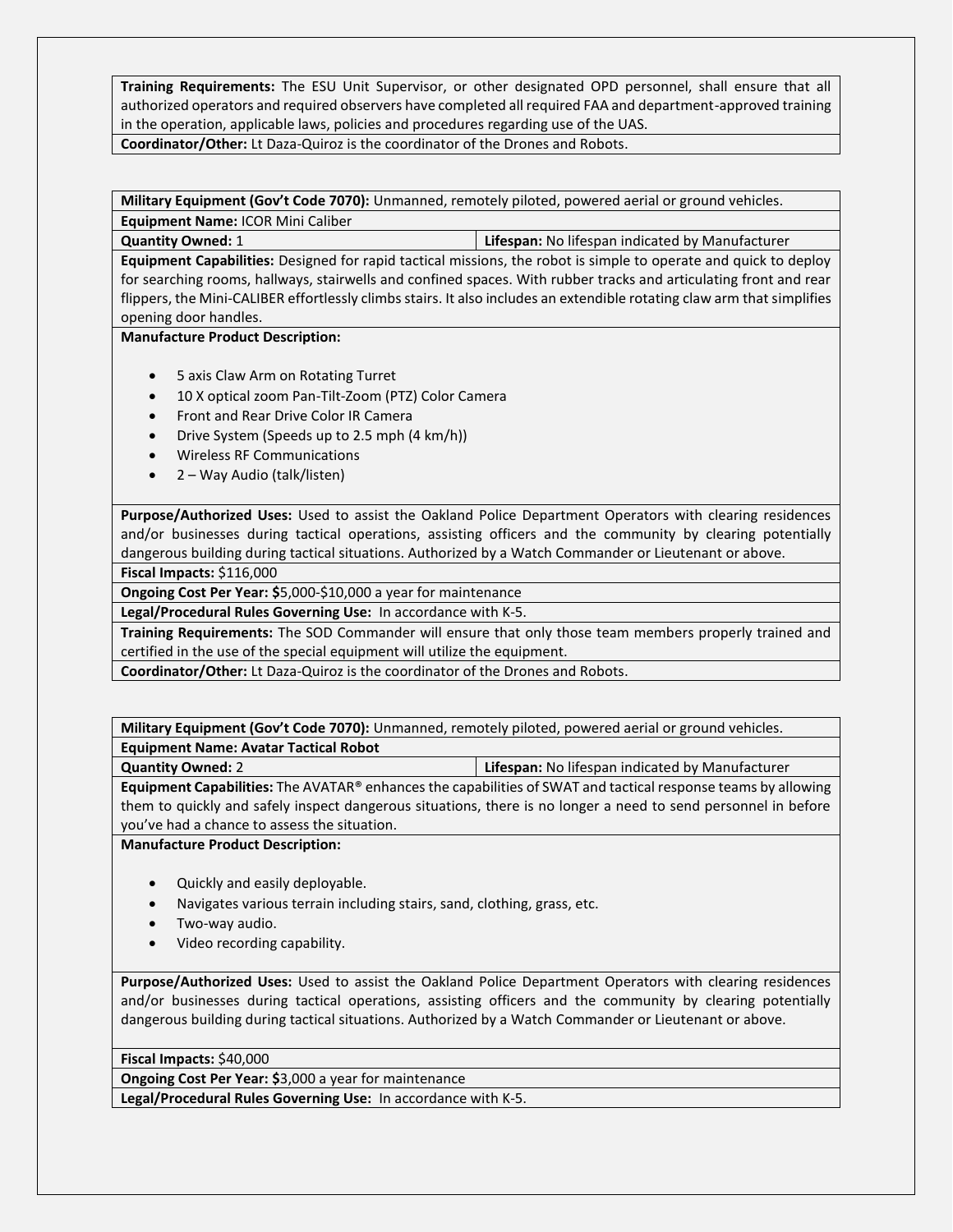**Training Requirements:** The SOD Commander will ensure that only those team members properly trained and certified in the use of the special equipment will utilize the equipment.

**Coordinator/Other:** Lt Daza-Quiroz is the coordinator of the Drones and Robots.

**Military Equipment (Gov't Code 7070):** Unmanned, remotely piloted, powered aerial or ground vehicles. **Equipment Name: Andros Mark 5A-1**

**Quantity Owned:** 2 **Lifespan:** No lifespan indicated by Manufacturer **Equipment Capabilities:** The ANDROS MARK V-A1 is the largest, strongest, robot in the REMOTEC family. Its 3.5 mph speed, coupled with its unique articulated tracks allows the ANDROS MARK V-A1 to rapidly maneuver over

rough terrain and obstacles, climb stairs, and cross ditches as wide as 24 inches. The vehicle is environmentally sealed to operate in any weather condition and in areas of high temperature/humidity.

**Manufacture Product Description:**

- All terrain climbs stairs
- Reliable, affordable
- Environmentally sealed
- Color Surveillance camera with light, 72:1 zoom, pan/tilt, low light switching capability
- Gripper with continuous rotate Many accessories can be added to work with the gripper
- Quick disconnect camera mount
- 24-inch camera extender
- Manipulator arm that can reach up to 8 feet in the air
- 2-way audio system with weatherproof speaker and microphone mounted on the robot
- Powered by 24VDC Two 65 amp-hr 12VDC spiral-cell batteries

**Purpose/Authorized Uses:** Used to assist the Oakland Police Department Operators with clearing residences and/or businesses during tactical operations, assisting officers and the community by clearing potentially dangerous building during tactical situations. Authorized by a Watch Commander or Lieutenant or above.

**Fiscal Impacts:** ~\$280,000 purchased by UASI Homeland Security Grant

**Ongoing Cost Per Year: zero cost**

**Legal/Procedural Rules Governing Use:** In accordance with K-5.

**Training Requirements:** The SOD Commander will ensure that only those team members properly trained and certified in the use of the special equipment will utilize the equipment.

**Coordinator/Other:** Lt Daza-Quiroz is the coordinator of the Drones and Robots.

**Military Equipment (Gov't Code 7070):** Mine-resistant ambush-protected (MRAP) vehicles or armored personnel carriers. However, police versions of standard consumer vehicles are specifically excluded from this subdivision. **Quantity Owned:** 2 **Lifespan:** 15 Years

**\_\_\_\_\_\_\_\_\_\_\_\_\_\_\_\_\_\_\_\_\_\_\_\_\_\_\_\_\_\_\_\_\_\_\_\_\_\_\_\_\_\_\_\_\_\_\_\_\_\_\_\_\_\_\_\_\_\_\_\_\_\_\_\_\_\_\_**

**Equipment Capabilities:** An armored vehicle is a piece of law enforcement equipment that may allow officers to use non-force options to safely resolve incidents involving actual, threatened, or reasonably suspected violence using firearms or explosives. The protective capabilities of an armored vehicle greatly exceed those of a patrol vehicle and proper deployment of armored vehicles may increase the safety of the public, law enforcement officers, and other first responders. Armored vehicles provide improved cover for officers, are stocked with tools that might be needed during a critical incident, and increase the options for a safe resolution.

**Manufacture Product Descriptions:**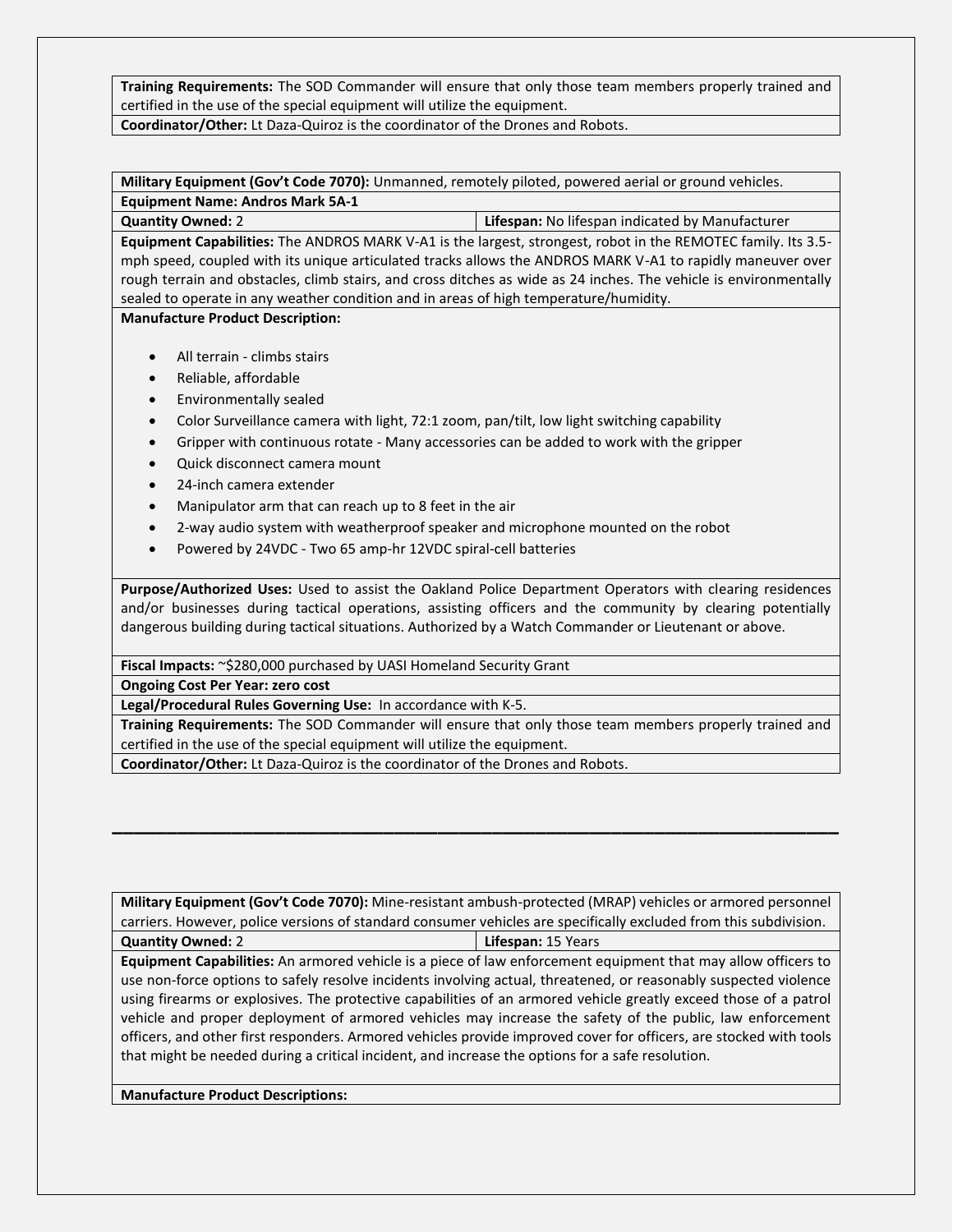The 2008 **Lenco BearCat** is equipped with emergency lights/sirens, rotating roof hatch, electric winches, running boards, protection against chemical agents, back-up camera, battering ram attachment, CS (tear gas) deployment nozzle, Thermographic cameras, and spot/flood lights. The vehicle is armored with a 0.5 – 1.5" thick steel and ballistic windows rated to stop a 0.50 BMG round.

**#1697 Armored Suburban:** The 2015 Chevrolet 1500 Armored Suburban is equipped with emergency lights/sirens, steel front bumper, seating capacity for 9 personnel and backup camera. The vehicle is armored with B6 level armor capable of stopping 7.62X51mm rifle round.

**Purpose/Authorized Uses:** Commanders (Lieutenants and above) shall only authorize the deployment of armored vehicles when the specific capabilities of the BearCat or Armored Suburban are necessary to bring an incident to a safe conclusion. Any authorized departure from an armored vehicle's place of storage shall be considered a deployment.

#### **Fiscal Impacts:**

**Lenco BearCat**: The cost of the Bearcat was approximately \$323,726, which was purchased through a UASI (Urban Areas Security Initiative)- US Department of Homeland Security grant.

**#1697 Armored Suburban:** ~\$140,000

**Ongoing Cost Per Year: \$**1,418 per vehicle (monthly rate from City Corp Year)

**Legal/Procedural Rules Governing Use:** The use of the Bearcat/Armored Suburban is governed by Oakland Police Department TB III-P.04.

**Training Requirements:** Armored vehicles shall only be operated by officers certified by the Tactical Operations Team commander. This includes, but is not limited to, all members of the Entry Team and Sniper Team elements. It also includes all Patrol Rifle Officers (PRO's).

**Coordinator/Other:** The coordinator and tracker of deployments is with the SOD Commander.

**Military Equipment (Gov't Code 7070):** Command and control vehicles that are either built or modified to facilitate the operational control and direction of public safety units.

**\_\_\_\_\_\_\_\_\_\_\_\_\_\_\_\_\_\_\_\_\_\_\_\_\_\_\_\_\_\_\_\_\_\_\_\_\_\_\_\_\_\_\_\_\_\_\_\_\_\_\_\_\_\_\_\_\_\_\_\_\_\_\_\_\_\_\_**

**Equipment Name:** OFD/OPD Mobile Command Vehicle

**Quantity Owned:** 3 **Lifespan:** Approximately 15 years

**Equipment Capabilities:** The vehicle provides mobile, remote access to radio, internet planning and operational resources to assist with the command and control of major incidents and other planned operations. The vehicle also has the capability to dispatch officers and firefighters, as well as receive 9-1-1 calls.

**Manufacture Product Descriptions:**

#### **#0002 OFD/OPD Mobile Command Vehicle (2010) (MCV) (Requires Class B License):**

Mobile Command Vehicle was built in conjunction with the Oakland Fire and Oakland Police Departments as a unified command vehicle but can also alternate between fire specific and police specific missions. The vehicle was custom built by Lynch Diversified Vehicles (LDV, Inc.), LDV Model #MCC301181-07.

#### **#1102 OPD Community Resource Vehicle (CRV) (2021):**

Community Resource Vehicle was purchased to be used in the community to prevent the spread of, prepare for, and respond to the COVID-19 pandemic. OPD will allow OPD personnel to provide community training and communication for the prevention of the virus, sanitation (such as handwashing), and decontamination capabilities. The vehicle will serve as a community resource center during critical incidents where community members could utilize the vehicle as a waiting area to be sequestered until the incident is safely resolved and they could return to their residence and be equipped with items to support emergency community needs. The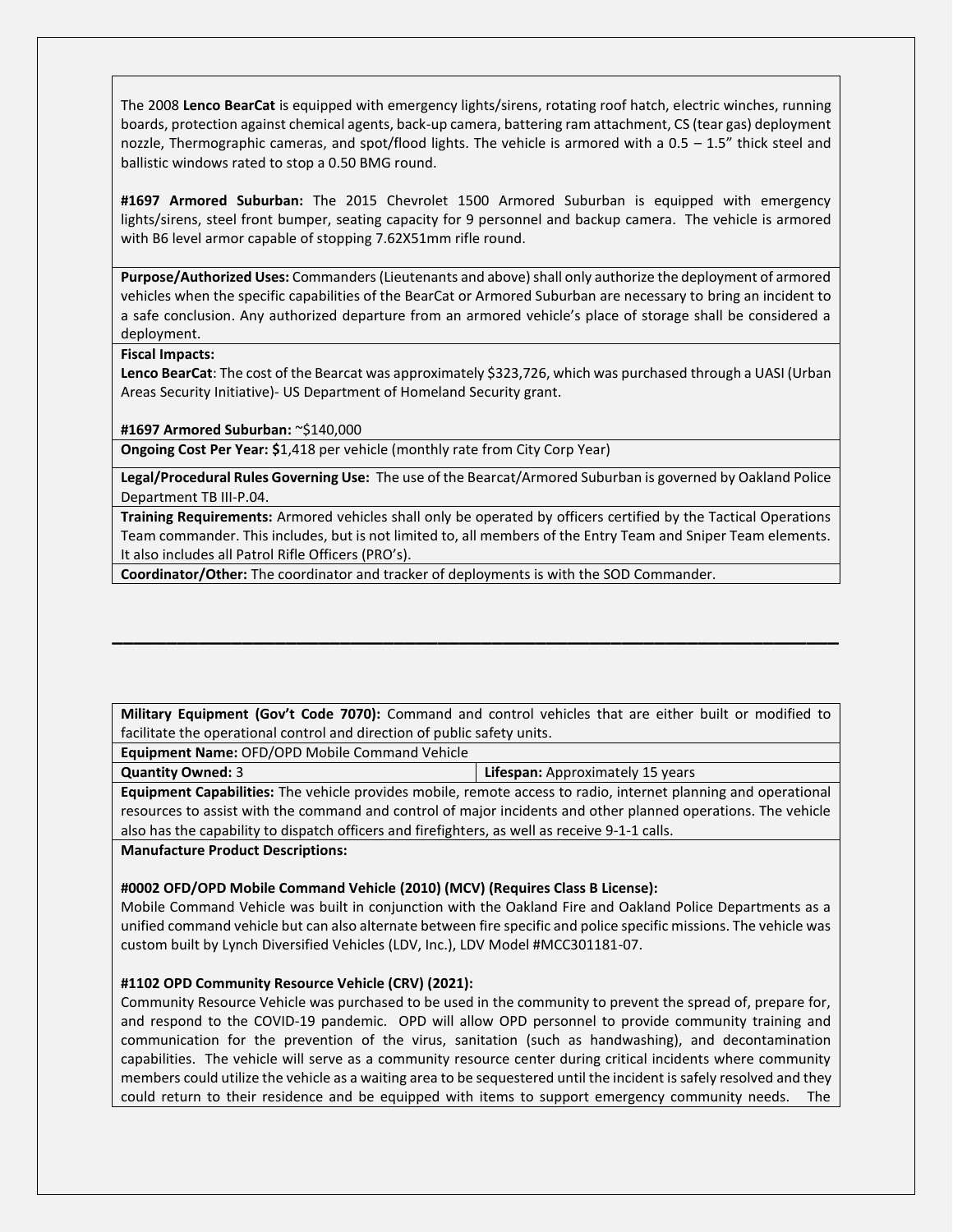vehicles and equipment will also be used to distribute PPE and sanitation supplies more easily to the public, particularly those within our most challenged communities who lack resources and have been disparately affected by the pandemic. These vehicles will also be used for public engagement and dissemination of pandemic-specific information and engagement. These vehicles will also be utilized by Ceasefire to ramp up services. The vehicles will provide on-scene privacy for conducting sensitive interviews with crime victims and witnesses as well as a more private setting for intervention meetings. The vehicle was custom built by Lynch Diversified Vehicles (LDV) in 2021, LDV Model #S30MCC-34769-20.

#**4878 OPD Weed & Seed MCP Mobile Community Outreach Police Station:** (1998) Vehicle was obtained through grant from United States Department of Justice (JAG) Justice Assistance Program. Vehicle used to assist in providing information on mental health counseling, drug treatment and other wellness services in the community. Vehicle also used to visit schools, churches, and merchants in community. Due to age of vehicle and the procurement of newer updated vehicles in the fleet, used very sparingly in last several years.

**Purpose/Authorized Uses:** Traffic Commander (Lieutenants and above) shall only authorize the deployment of a MCV for any incidents which it would be deemed beneficial to do so.

**Fiscal Impacts:** 

**OFD/OPD Mobile Command Vehicle:** Total Commercial Price \$627,058

**OPD Community Resource Vehicle (CRV):** Total Commercial Price \$325,049.25.

**OPD Weed & Seed MCP Mobile Community:** \$173,889

**Ongoing Cost Per Year: \$**1,791- \$2,449 per vehicle (monthly rate from City Corp Year)

**Legal/Procedural Rules Governing Use:** California Vehicle Code

**Training Requirements:** There are 2 members of OPD, who are assigned to patrol have their Class B license and can operate the OFD/OPD Command Vehicle. The new OPD Command Vehicle can be operated with a Class C license.

**Coordinator/ Other:** The MCV is not a tactical vehicle but rather a multi-purpose vehicle to help facilitate command and control during field incidents by both the Oakland Fire Department as well as the Oakland Police Department by providing intelligence assets. The vehicle does not have any armor nor is it deployed in such a manner as it to be used in such a way. The vehicle is to be deployed at the periphery of a tactical incident if one such arises. The Traffic Commander is the coordinator of the command vehicles.

**Military Equipment (Gov't Code 7070):** Command and control vehicles that are either built or modified to facilitate the operational control and direction of public safety units.

**Equipment Name:** HNT Vehicle (Hostage Negation Vehicle) #1197

**Quantity Owned:** 1 **Lifespan:** None listed by manufacture

**Equipment Capabilities:** In any response to a terrorist or CBRNE incident, specialty vehicles, especially those that provide force protection or include communications and Electronic Counter Measures are critical to a successful resolution to the incident.

**Manufacture Product Description:** Farber Vehicle 25' Chassis Designed for communication, negotiator and ECM. CINT Commander (Negotiations Recording and Control System). This system also includes software that allows it to be used as a pretext phone call device with digital recording, data logging, and control features. The system includes the following items: 1. COMMBox 2. Software with free software updates online 3. All required cables 4. One headset and four headphones with adapters 5. External room monitor speaker 6. Pelican carrying case 7. Integrated 836 Bluetooth 8. 12 volt cell phone charger adapter 9. Technical Support 10. Five year limited warranty (refer to warranty information).

**Purpose/Authorized Uses:** Incident Commander (Lieutenants and above) shall only authorize the deployment of a MCV for any incidents which it would be deemed beneficial to do so.

**Fiscal Impacts:** \$226,611.07 paid for by UASi Homeland Security Grant

**Ongoing Cost Per Year:** \$1,418 per at vehicle (monthly rate from City Corp Year)

**Legal/Procedural Rules Governing Use:** Class C license is required to drive the vehicles.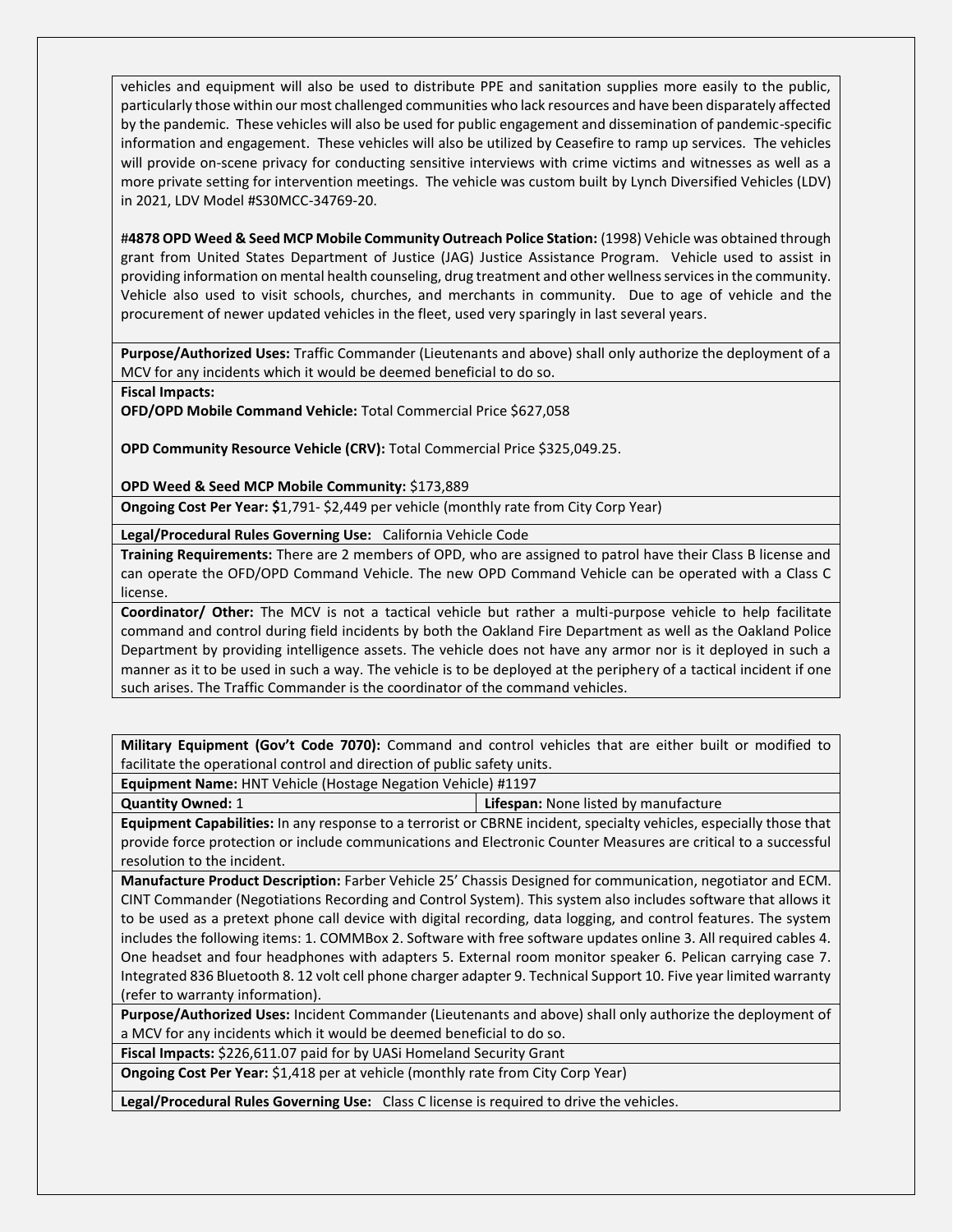**Training Requirements:** Members of the HNT are eligible to drive the vehicle.

**Coordinator/Other:** The coordinator and tracker of deployments is with the Sergeant Johnson.

**Military Equipment (Gov't Code 7070):** Battering rams, slugs, and breaching apparatuses that are explosive in nature. However, items designed to remove a lock, such as bolt cutters, or a handheld ram designed to be operated by one person, are specifically excluded from this subdivision.

**Equipment Name:** Remington 870 with Royal Arms 14" 12 point Breaching Barrel

**Quantity Owned:** 3 **Lifespan:** No lifespan indicated by the manufacturer **Equipment Capabilities:** See Product Description

**Manufacture Product Description:** The Remington 870 Police pump-action shotgun is a rugged 12-gauge with a short, tactical 18" barrel backed by a stout 3" chamber. The all-matte black gun is Parkerized for generalized durability and rust-resistance. Both the pump action forend and stock are robust and tough synthetic.

Royal Arms Breaching Barrel: For Remington 870/1187 Shotguns; We use only high Quality Factory replacement Barrels. All Barrels we use for the Remington 870 are cylinder smooth bore Police Model. Parkerized. The breacher is locked onto the external threads of the Barrel making it permanently affixed and part of the O.A.L. Specified by ATF. Made from 4140 Mil Spec Chromoly Steel Heat Treated to 56 RC to with stand years of abuse.

The 12 Point allows a positive grip on all surfaces since the Serrated teeth are spread across the entire contact area of the breacher standoff.

**Purpose/Authorized Uses:** Used as an option for breaching locked doors with specified frangible breaching ammunition. All applicable State, Federal and Local laws governing police use of force. Various Oakland Police Department Policies on Use of Force and Firearms (K-3, K-4 and TB III-G).

**Fiscal Impacts:** \$1475

**Ongoing Cost Per Year:** None

**Legal/Procedural Rules Governing Use:** All applicable State, Federal and Local laws governing police use of force. Various Oakland Police Department Policies on Use of Force and Firearms (K-3, K-4 and K-5)

**Training Requirements: Global Assets Integrated** Ballistic Breaching Course

**Coordinator/Other:** The Range Master, Sergeant Sotto is the coordinator.

**Military Equipment (Gov't Code 7070):** Battering rams, slugs, and breaching apparatuses that are explosive in nature. However, items designed to remove a lock, such as bolt cutters, or a handheld ram designed to be operated by one person, are specifically excluded from this subdivision.

**Equipment Name:** Royal Arms 12 GA Breaching Rounds Tesar

**Quantity Owned:** 25 **Lifespan:** No lifespan indicated by the manufacturer **Equipment Capabilities:** See Product Description

**Manufacture Product Description:** Orange Cap 2-3/4" 275 Grain Compressed Copper Frangible 12 Ga Shotgun Slug

- Slug Material: Copper Powder
- Velocity: 1,750 Ft p/sec -18" Barrel
- Use: For Wood Doors, Solid & Hollow
- Defeats: Solid Wood Doors, Locks & Hinges

**Purpose/Authorized Uses:** Used as an option for breaching locked doors with specified frangible breaching ammunition. All applicable State, Federal and Local laws governing police use of force. Various Oakland Police Department Policies on Use of Force and Firearms (K-3, K-4 and K-5)

**Fiscal Impacts:** \$4.50 per unit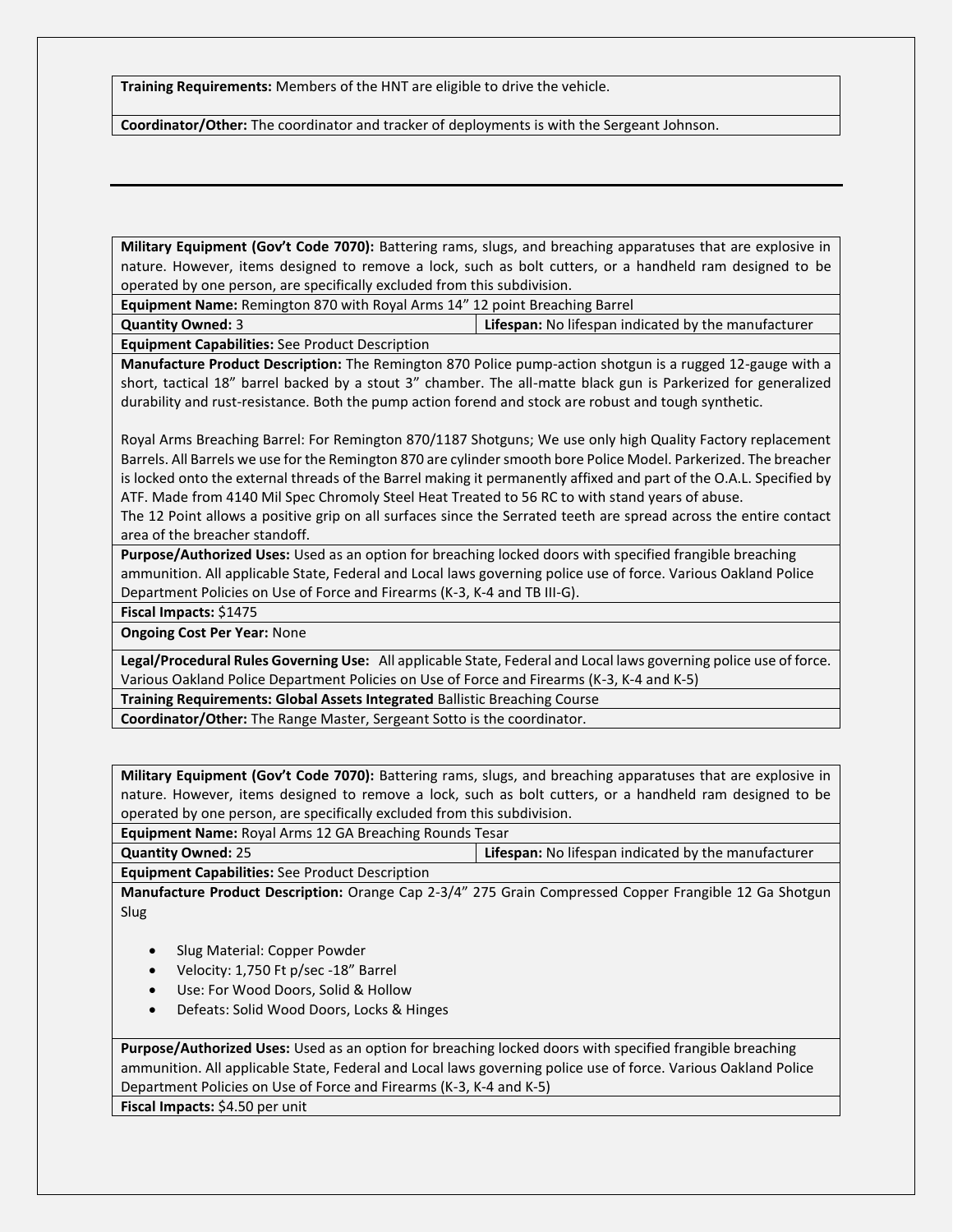**Ongoing Cost Per Year:** None

**Legal/Procedural Rules Governing Use:** All applicable State, Federal and Local laws governing police use of force. Various Oakland Police Department Policies on Use of Force and Firearms (K-3, K-4 and K-5)

**Training Requirements: Global Assets Integrated** Ballistic Breaching Course

**Coordinator/Other:** The Range Master, Sergeant Sotto is the coordinator.

**Military Equipment (Gov't Code 7070):** Battering rams, slugs, and breaching apparatuses that are explosive in nature. However, items designed to remove a lock, such as bolt cutters, or a handheld ram designed to be operated by one person, are specifically excluded from this subdivision.

**Equipment Name:** Royal Arms 12 GA Breaching Rounds Tesar-2

**Quantity Owned:** 25 **Lifespan:** No lifespan indicated by the manufacturer

**Equipment Capabilities:** See Product Description

**Manufacture Product Description:** Orange Cap 2-3/4" 425 Grain Compressed Copper Frangible 12 Ga Shotgun Slug

- Slug Material: Copper Powder
- Velocity: 1,525 Ft p/sec -18" Barrel
- Use: For Metal Doors, Locks & Hinges
- Defeats: Heavy Locks, Dead-bolts and Hinges (Solid Oak Steel Doors)

**Purpose/Authorized Uses:** Used as an option for breaching locked doors with specified frangible breaching ammunition. All applicable State, Federal and Local laws governing police use of force. Various Oakland Police Department Policies on Use of Force and Firearms (K-3, K-4 and K-5)

**Fiscal Impacts:** \$4.50 per unit

**Ongoing Cost Per Year:** None

**Legal/Procedural Rules Governing Use:** All applicable State, Federal and Local laws governing police use of force. Various Oakland Police Department Policies on Use of Force and Firearms (K-3, K-4 and K-5)

**Training Requirements:** Ballistic Breaching Course

**Coordinator/Other:** The Range Master, Sergeant Sotto is the coordinator.

**Military Equipment (Gov't Code 7070):** Battering rams, slugs, and breaching apparatuses that are explosive in nature. However, items designed to remove a lock, such as bolt cutters, or a handheld ram designed to be operated by one person, are specifically excluded from this subdivision.

**Equipment Name:** Royal Arms 12 GA Breaching Rounds Tescr-3

**Quantity Owned:** 25 **Lifespan:** No lifespan indicated by the manufacturer

**Equipment Capabilities:** See Product Description

**Manufacture Product Description:** Green Cap 2-3/4" 375 Grain Clayvon® Frangible 12 Ga Shotgun Slug

- Slug Material: Clay with S-70 Steel Shot
- Velocity: 1,650 Ft p/sec -18" Barrel
- Use: All Doors, Locks & Hinges
- Defeats: All Locks, Cross-bolts and Hinges. (Hollow Core Doors Light Steel doors)

**Purpose/Authorized Uses:** Used as an option for breaching locked doors with specified frangible breaching ammunition. All applicable State, Federal and Local laws governing police use of force. Various Oakland Police Department Policies on Use of Force and Firearms (K-3, K-4 and K-5)

**Fiscal Impacts:** \$4.50 per unit

**Ongoing Cost Per Year:** None

**Legal/Procedural Rules Governing Use:** All applicable State, Federal and Local laws governing police use of force. Various Oakland Police Department Policies on Use of Force and Firearms (K-3, K-4 and K-5)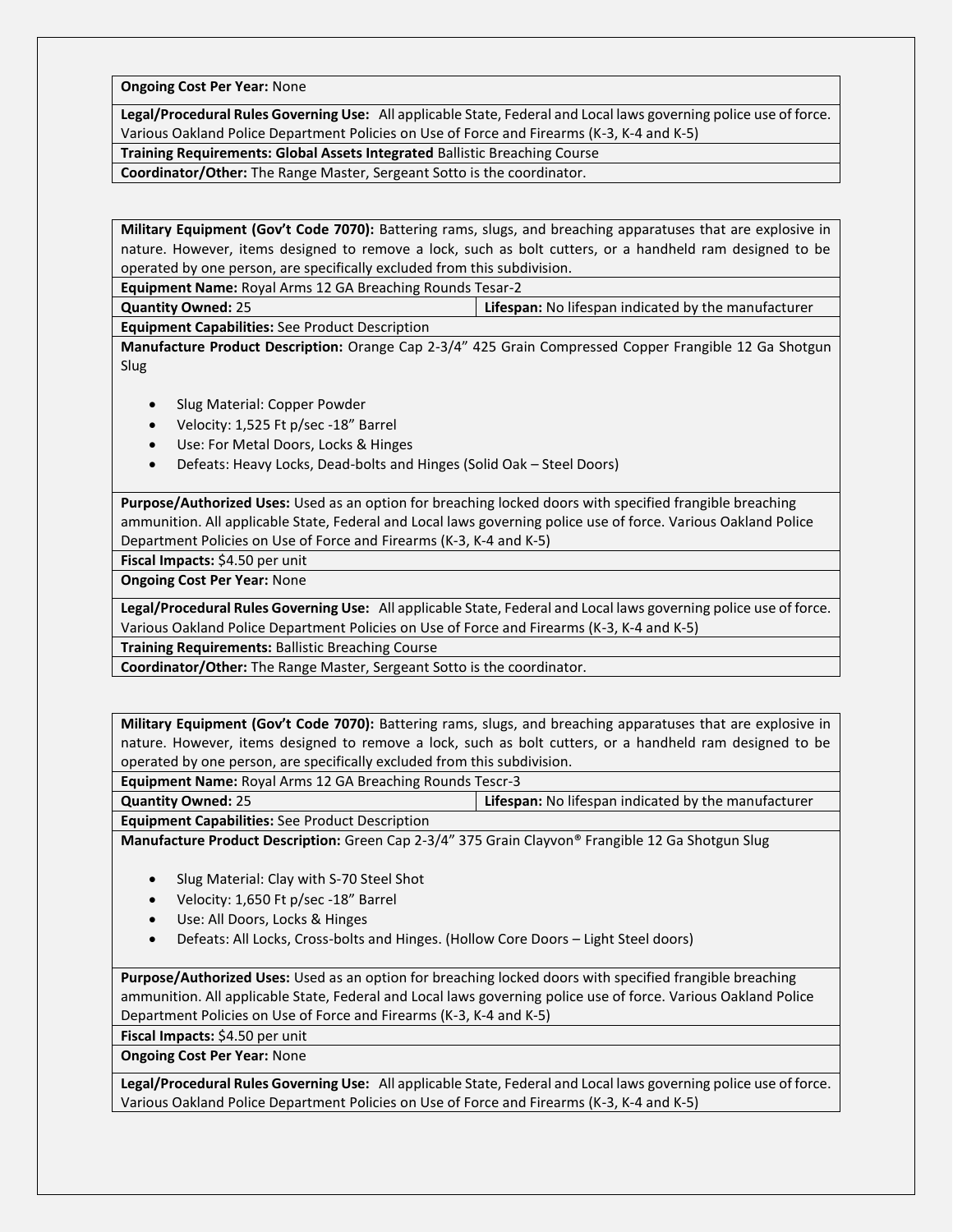#### **Training Requirements: Global Assets Integrated** Ballistic Breaching Course **Coordinator/Other:** The Range Master, Sergeant Sotto is the coordinator.

**Military Equipment (Gov't Code 7070):** Battering rams, slugs, and breaching apparatuses that are explosive in nature. However, items designed to remove a lock, such as bolt cutters, or a handheld ram designed to be operated by one person, are specifically excluded from this subdivision.

**Equipment Name:** Dyno Nobel / Primacord 21

**Quantity Owned:** 2324.5 feet **Lifespan:** 5 years

**Equipment Capabilities:** See Product Description

**Manufacture Product Description:** PRIMACORD detonating cords are flexible linear explosives with a core of PETN explosive encased in a textile outer jacket. PRIMACORD detonating cords are designed for use as trunklines and/or downlines in various mining, quarrying and construction applications.

**Purpose/Authorized Uses:** All applicable State, Federal and Local laws governing police use of force. Various Oakland Police Department Policies on Use of Force and Firearms (K-3, K-4 and K-5). Only the Swat Tactical Commander can authorize its use.

**Fiscal Impacts:** \$1,700 per 1600 feet

**Ongoing Cost Per Year:** None

**Legal/Procedural Rules Governing Use:** All applicable State, Federal and Local laws governing police use of force. Various Oakland Police Department Policies on Use of Force and Firearms (K-3, K-4 and K-5).

**Training Requirements: Global Assets Integrated** Ballistic Breaching Course

**Coordinator/Other:** The coordinator and tracker of deployments is with the SOD Commander.

**Military Equipment (Gov't Code 7070):** Battering rams, slugs, and breaching apparatuses that are explosive in nature. However, items designed to remove a lock, such as bolt cutters, or a handheld ram designed to be operated by one person, are specifically excluded from this subdivision.

**Equipment Name:** Dyno Nobel / Primacord 10

**Quantity Owned:** 2013.84 feet **Lifespan:** 5 years

**Equipment Capabilities:** See Product Description

**Manufacture Product Description:** PRIMACORD detonating cords are flexible linear explosives with a core of PETN explosive encased in a textile outer jacket. PRIMACORD detonating cords are designed for use as trunklines and/or downlines in various mining, quarrying and construction applications.

**Purpose/Authorized Uses:** All applicable State, Federal and Local laws governing police use of force. Various Oakland Police Department Policies on Use of Force and Firearms (K-3, K-4 and TB III-G). Only the Swat Tactical Commander can authorize its use.

**Fiscal Impacts:** \$965.96

**Ongoing Cost Per Year:** None

**Legal/Procedural Rules Governing Use:** All applicable State, Federal and Local laws governing police use of force. Various Oakland Police Department Policies on Use of Force and Firearms (K-3, K-4, and K-5).

**Training Requirements:** Global Asset Integrated Explosive Breaching Course

**Coordinator/Other:** The coordinator and tracker of deployments is with the SOD Commander.

**Military Equipment (Gov't Code 7070):** Battering rams, slugs, and breaching apparatuses that are explosive in nature. However, items designed to remove a lock, such as bolt cutters, or a handheld ram designed to be operated by one person, are specifically excluded from this subdivision.

**Equipment Name:** Dyno Nobel / Primacord 5

**Quantity Owned:** 2971.84 feet **Lifespan:** 5 years

**Equipment Capabilities:** See Product Description

**Manufacture Product Description:** PRIMACORD detonating cords are flexible linear explosives with a core of PETN explosive encased in a textile outer jacket. PRIMACORD detonating cords are designed for use as trunklines and/or downlines in various mining, quarrying and construction applications.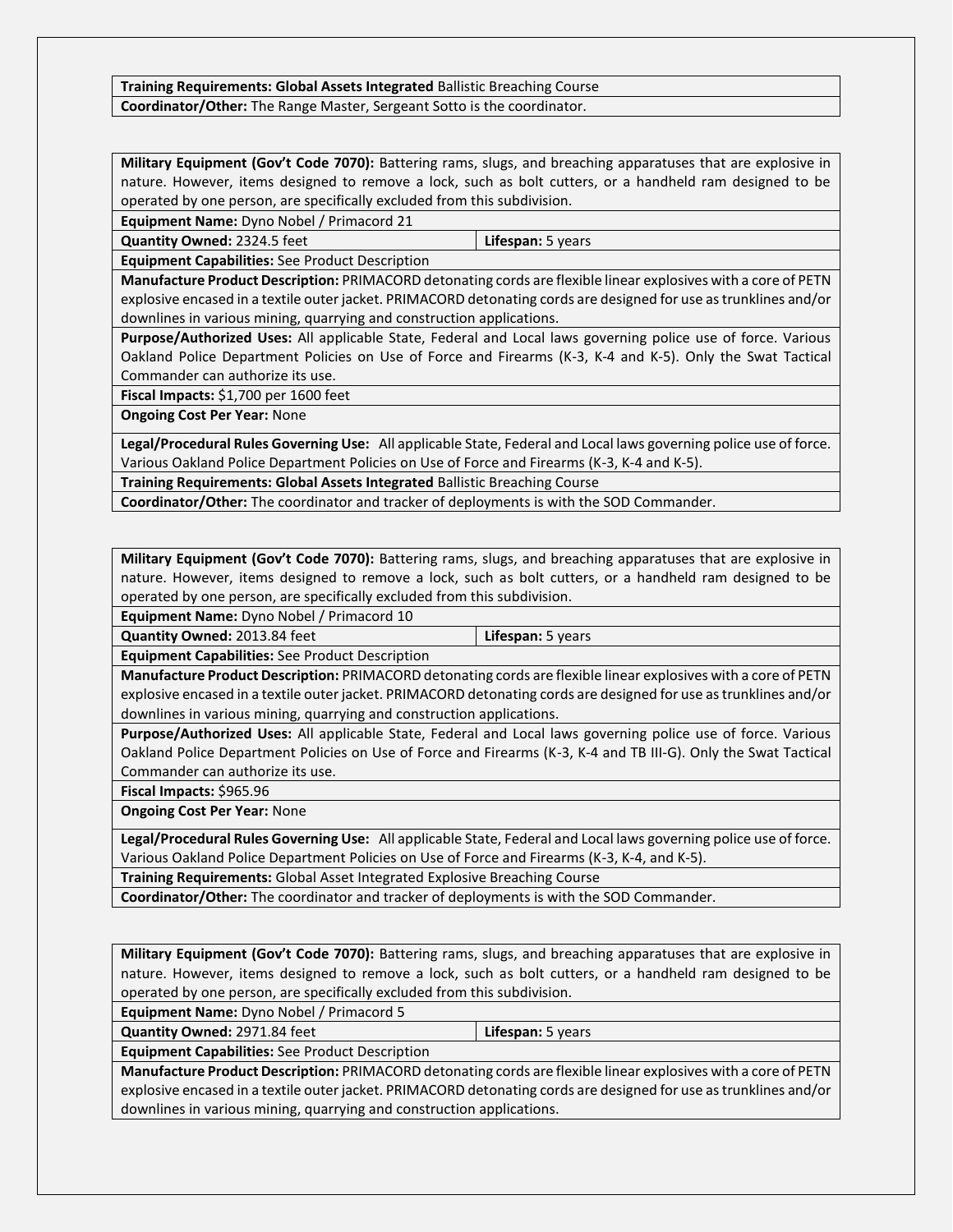**Purpose/Authorized Uses:** All applicable State, Federal and Local laws governing police use of force. Various Oakland Police Department Policies on Use of Force and Firearms (K-3, K-4 and K-5). Only the Swat Tactical Commander can authorize its use.

**Fiscal Impacts:** 1,002.39

**Ongoing Cost Per Year:** None

**Legal/Procedural Rules Governing Use:** All applicable State, Federal and Local laws governing police use of force. Various Oakland Police Department Policies on Use of Force and Firearms (K-3, K-4, and K-5).

**Training Requirements:** Global Asset Integrated Explosive Breaching Course

**Coordinator/Other:** The coordinator and tracker of deployments is with the SOD Commander.

**Military Equipment (Gov't Code 7070):** Battering rams, slugs, and breaching apparatuses that are explosive in nature. However, items designed to remove a lock, such as bolt cutters, or a handheld ram designed to be operated by one person, are specifically excluded from this subdivision.

**Equipment Name:** Dyno Nobel / Primacord 4y

**Quantity Owned:** 2012.51 feet **Lifespan:** Approximately 5 years **Equipment Capabilities:** See Product Description

**Manufacture Product Description:** PRIMACORD detonating cords are flexible linear explosives with a core of PETN explosive encased in a textile outer jacket. PRIMACORD detonating cords are designed for use as trunklines and/or downlines in various mining, quarrying and construction applications.

**Purpose/Authorized Uses:** All applicable State, Federal and Local laws governing police use of force. Various Oakland Police Department Policies on Use of Force and Firearms (K-3, K-4 and K-5). Only the Swat Tactical Commander can authorize its use.

**Fiscal Impacts:** \$586.50

**Ongoing Cost Per Year:** None

**Legal/Procedural Rules Governing Use:** All applicable State, Federal and Local laws governing police use of force. Various Oakland Police Department Policies on Use of Force and Firearms (K-3, K-4, and K-5).

**Training Requirements:** Global Asset Integrated Explosive Breaching Course

**Coordinator/Other:** The coordinator and tracker of deployments is with the SOD Commander.

**Military Equipment (Gov't Code 7070):** Battering rams, slugs, and breaching apparatuses that are explosive in nature. However, items designed to remove a lock, such as bolt cutters, or a handheld ram designed to be operated by one person, are specifically excluded from this subdivision.

**Equipment Name:** Ensign-Bickford / PRIMASHEET

**Quantity Owned:** 8lbs **Lifespan:** Approximately 5 years

**Equipment Capabilities:** See Product Description

**Manufacture Product Description:** PRIMASHEET 1000 Flexible Sheet Explosive (DETASHEET Flexible Explosive) is a waterproof PETN based (63% nominal) flexible sheet explosive. It is manufactured as a continuous roll of varying lengths and thicknesses for a wide range of applications.

**Purpose/Authorized Uses:** All applicable State, Federal and Local laws governing police use of force. Various Oakland Police Department Policies on Use of Force and Firearms (K-3, K-4 and K-5). Only the Swat Tactical Commander can authorize its use.

**Fiscal Impacts:** \$162 per lbs

**Ongoing Cost Per Year:** None

**Legal/Procedural Rules Governing Use:** All applicable State, Federal and Local laws governing police use of force. Various Oakland Police Department Policies on Use of Force and Firearms (K-3, K-4, and K-5).

**Training Requirements:** Global Asset Integrated Explosive Breaching Course

**Coordinator/Other:** The coordinator and tracker of deployments is with the SOD Commander.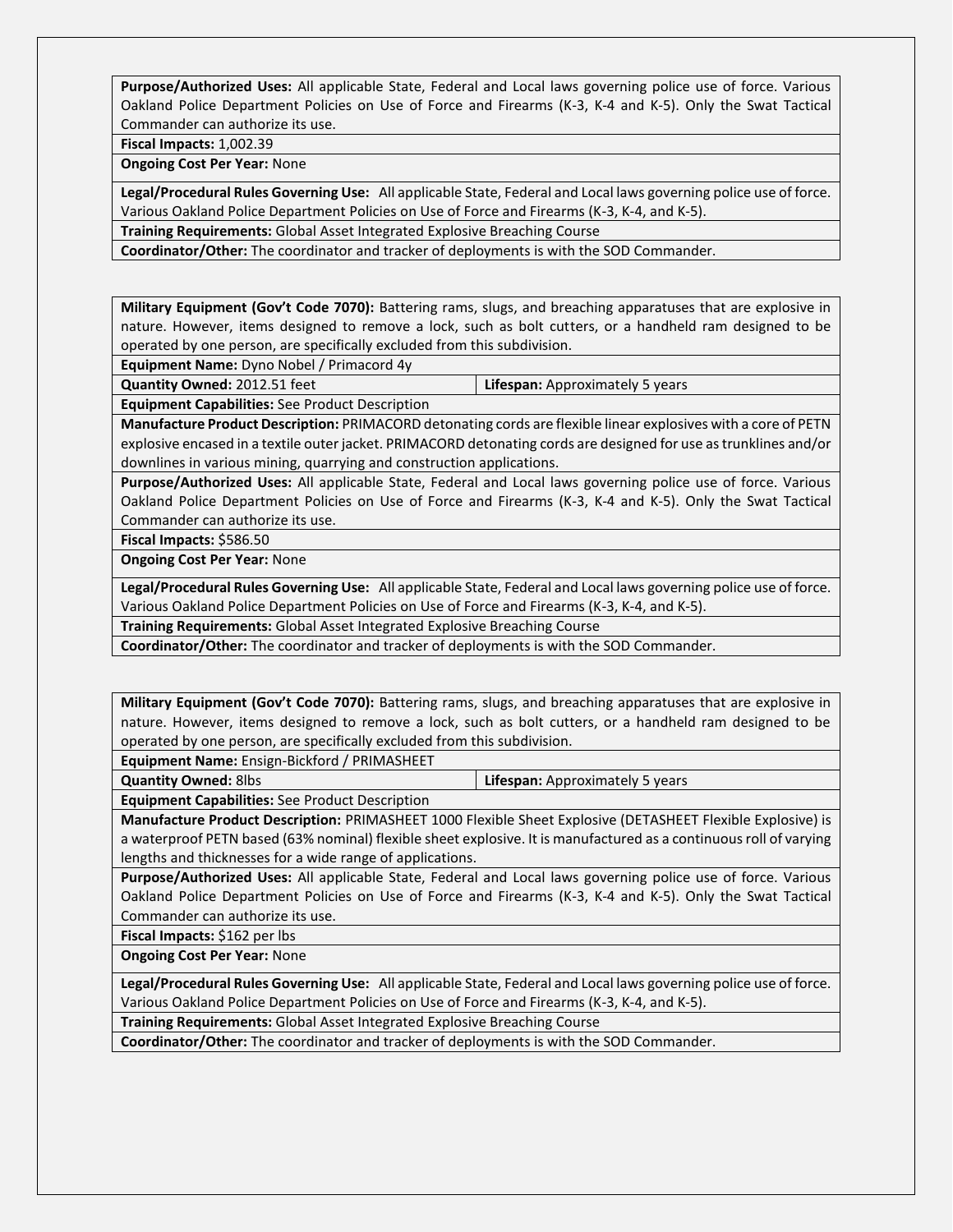**Military Equipment (Gov't Code 7070):** Battering rams, slugs, and breaching apparatuses that are explosive in nature. However, items designed to remove a lock, such as bolt cutters, or a handheld ram designed to be operated by one person, are specifically excluded from this subdivision.

**Equipment Name:** Dyno Nobel / Nonel MS 1.4B

**Quantity Owned:** 315 units **Lifespan:** 3 years

**Equipment Capabilities:** See Product Description

**Manufacture Product Description:** NONEL® nonelectric delay detonator MS 1.4B units consist of a length of orange shock tube, with a Standard (#8) detonator attached to one end and the other end sealed. A white J-hook is affixed near the sealed end, providing easy means of connection to detonating cord. Easy-to-read, color-coded delay tags display the delay number and nominal firing time prominently. Designed to provide in-hole delay time for underground (non-coal) and surface blast applications in the mining, quarry and construction industries, the NONEL MS can be used in combination with a detonating cord trunkline, NONEL EZTL, NONEL EZ DET and/or NONEL TD detonators for maximum timing flexibility.

**Purpose/Authorized Uses:** All applicable State, Federal and Local laws governing police use of force. Various Oakland Police Department Policies on Use of Force and Firearms (K-3, K-4 and K-5). Only the Swat Tactical Commander can authorize its use.

**Fiscal Impacts:** \$429 per 30 units

**Ongoing Cost Per Year:** None

**Legal/Procedural Rules Governing Use:** All applicable State, Federal and Local laws governing police use of force. Various Oakland Police Department Policies on Use of Force and Firearms (K-3, K-4, and K-5).

**Training Requirements:** Global Asset Integrated Explosive Breaching Course

**Coordinator/Other:** The coordinator and tracker of deployments is with the SOD Commander.

**Military Equipment (Gov't Code 7070):** Specialized firearms and ammunition of less than .50 caliber, including assault weapons as defined in § 30510 and §30515 of the Penal Code, with the exception of standard issue service weapons and ammunition of less than .50 caliber that are issued to officers, agents, or employees of a law enforcement agency or state agency.

**\_\_\_\_\_\_\_\_\_\_\_\_\_\_\_\_\_\_\_\_\_\_\_\_\_\_\_\_\_\_\_\_\_\_\_\_\_\_\_\_\_\_\_\_\_\_\_\_\_\_\_\_\_\_\_\_\_\_\_\_\_\_\_\_\_\_\_**

**Equipment Name:** Colt LE6920 (AR15)

**Quantity Owned:** 72 **Lifespan:** Barrel life approximately 15K rounds

**Equipment Capabilities:** A semi-automatic shoulder-fired long gun that fires a rifle caliber cartridge. The Department-approved AR15 style weapon system is designed to fire a .223/5.56 caliber projectile.

**Manufacture Product Description: Colt LE6920**

Colt's reliability, performance, and accuracy provide our Armed Forces the confidence required to accomplish any mission. Colt's LE6920 series shares many features of its combat proven brother, the Colt M4.

**Purpose/Authorized Uses:** Recognizing that officers are not normally equipped to safely address threats from persons wearing body armor and/or who are at distances beyond the effective range of standard issue police pistols and shotguns, the PRP has been implemented to address such threats and enhance police officer and public safety. Oakland Police policy DGT K-6: Only members certified as PROs shall be authorized to deploy Departmental patrol rifles.

**Fiscal Impacts:** \$1099 per a unit.

**Ongoing Cost Per Year:** None

**Legal/Procedural Rules Governing Use:** All applicable State, Federal and Local laws governing police use of force. Various Oakland Police Department Policies on Use of Force and Firearms (K-3, K-4 and K-6).

**Training Requirements:** Officers must successfully complete a CA POST certified 80-hour patrol rifle course as well as regular department firearms training and qualifications as required by law and policy.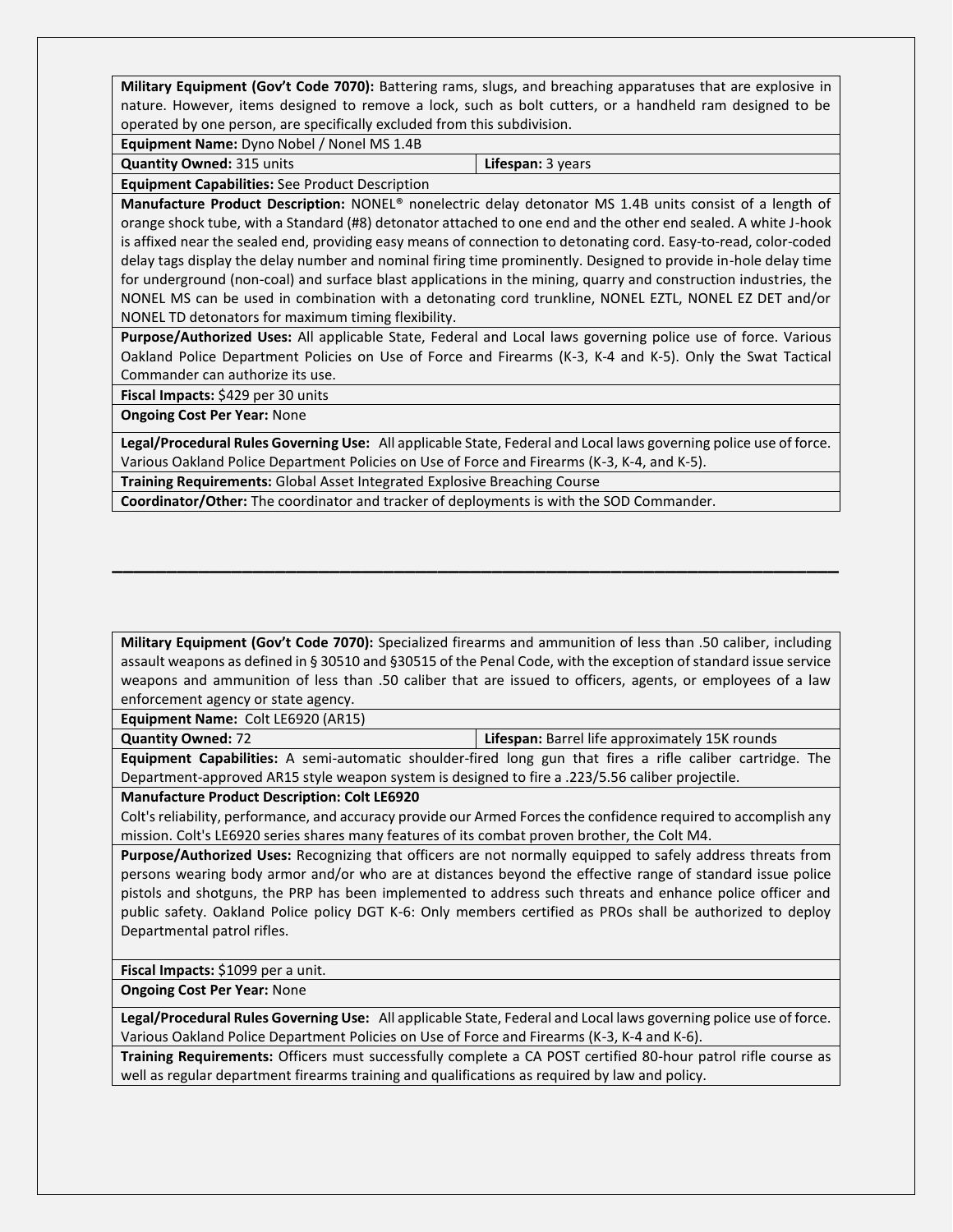**Coordinator/Other:** These specific rifles are assigned to Oakland Police Department- Sniper Team. The Patrol Rifle Coordinators Sergeant Sotto and Toribio.

**Military Equipment (Gov't Code 7070):** Specialized firearms and ammunition of less than .50 caliber, including assault weapons as defined in § 30510 and §30515 of the Penal Code, with the exception of standard issue service weapons and ammunition of less than .50 caliber that are issued to officers, agents, or employees of a law enforcement agency or state agency.

**Equipment Name:** Noveske N4

**Quantity Owned:** 25 **Lifespan:** Barrel life approximately 15K rounds

**Equipment Capabilities:** A semi-automatic shoulder-fired long gun that fires a rifle caliber cartridge. The Department-approved AR15 style weapon system is designed to fire a .223/5.56 caliber projectile.

**Manufacture Product Description:**

- Action: Gas Operated Semi-Auto
- Air cooled
- Magazine feed
- Barrel Length: 10.5", stainless steel
- Chambered in 5.56
- Capacity: 30+1

**Purpose/Authorized Uses:** The Tactical Operations Team may be activated at the discretion of the Patrol Division Watch Commander, or an Area Commander who is on the scene and assumes Incident Command. This is covered in Oakland Police Policy DGO K-5.

**Fiscal Impacts:** \$1,500 per a unit.

**Ongoing Cost Per Year: None**

**Legal/Procedural Rules Governing Use:** All applicable State, Federal and Local laws governing police use of force. Various Oakland Police Department Policies on Use of Force and Firearms (K-3, K-4 and K-5).

**Training Requirements:** Officers/Operators must successfully complete a CA POST certified 160-hour Swat course as well as regular department firearms training and qualifications as required by law and policy.

**Coordinator/ Other:** These specific rifles are assigned to Oakland Police Department- Swat Team. The Range Master, Sergeant Sotto is the coordinator.

**Military Equipment (Gov't Code 7070):** Specialized firearms and ammunition of less than .50 caliber, including assault weapons as defined in § 30510 and §30515 of the Penal Code, with the exception of standard issue service weapons and ammunition of less than .50 caliber that are issued to officers, agents, or employees of a law enforcement agency or state agency.

**Equipment Name:** Bravo Company Manufacturing (BCM CQB MCMR 11)

**Quantity Owned:** 30 **Lifespan:** Barrel life approximately 15K rounds

**Equipment Capabilities:** A semi-automatic shoulder-fired long gun that fires a rifle caliber cartridge. The Department-approved AR15 style weapon system is designed to fire a .223/5.56 caliber projectile.

**Manufacture Product Description:**

- Action: Gas Operated Semi-Auto
- Air cooled
- Magazine feed
- Barrel Length: 11.5"
- Chambered in 5.56
- Capacity: 30+1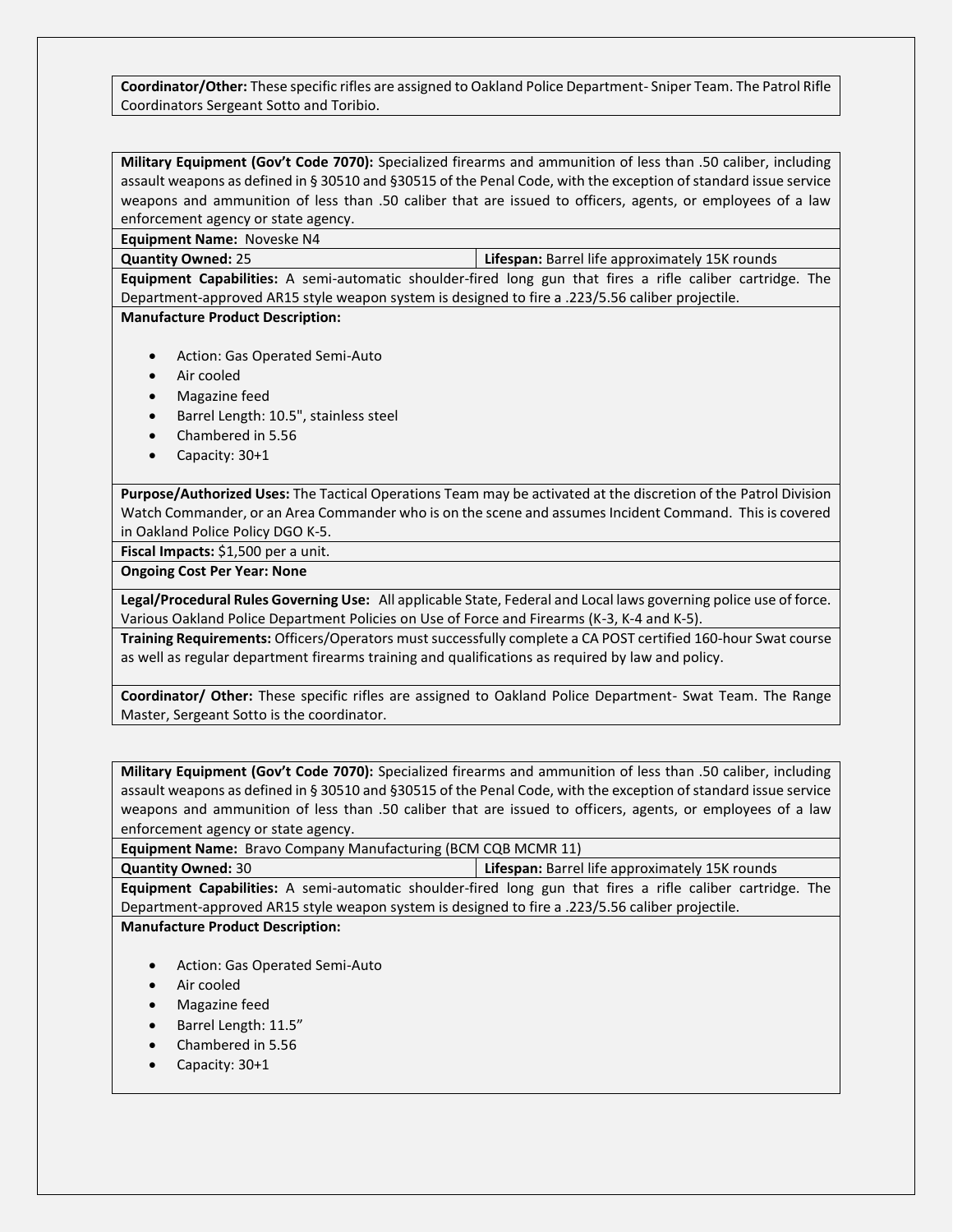**Purpose/Authorized Uses:** The Tactical Operations Team may be activated at the discretion of the Patrol Division Watch Commander, or an Area Commander who is on the scene and assumes Incident Command. This is covered in Oakland Police Policy DGO K-5.

**Fiscal Impacts:** \$1,400 per a unit.

**Ongoing Cost Per Year:** None

**Legal/Procedural Rules Governing Use:** All applicable State, Federal and Local laws governing police use of force. Various Oakland Police Department Policies on Use of Force and Firearms (K-3, K-4 and K-5).

**Training Requirements:** Officers/Operators must successfully complete a CA POST certified 160-hour Swat course as well as regular department firearms training and qualifications as required by law and policy.

**Coordinator/ Other:** These specific rifles are assigned to Oakland Police Department- Swat Team. The Range Master, Sergeant Sotto is the coordinator.

**Military Equipment (Gov't Code 7070):** Specialized firearms and ammunition of less than .50 caliber, including assault weapons as defined in § 30510 and §30515 of the Penal Code, with the exception of standard issue service weapons and ammunition of less than .50 caliber that are issued to officers, agents, or employees of a law enforcement agency or state agency.

**Equipment Name:** GA Precision Bolt Action .308 Win Rifle

**Quantity Owned:** 12 **Lifespan:** No Lifespan indicated by Manufacturer

**Equipment Capabilities:** The rifle has a 22" barrel, internal magazine (four round capacity), manual safety selector switch, and manual bolt action. The rifle is chambered for .308 Win ammunition.

#### **GA Precision Bolt Action .308 Win Rifle**

The rifle is a custom GA Precision product built for Oakland PD, based on their Crusader model. It is built off of the Remington 700 short-action receiver platform, but manufactured and outfit by GA Precision, using a variety of components from different manufacturers. The barrel is manufactured by Broughton; it is 22" long, fluted, and has a 1/11.25" twist. The rifle stock is manufactured by Manner. The trigger group is a custom build by GA Precision. The scopes are manufactured by Nightforce (NX8), with Badger Ordnance scope rings and bases. The bipods are manufactured by Harris. The rifles were built from different components, but serialized under GA Precision.

**Purpose/Authorized Uses:** The Tactical Operations Team may be activated at the discretion of the Patrol Division Watch Commander, or an Area Commander who is on the scene and assumes Incident Command. GA Precision Bolt Action .308 Win Rifles are assigned to the Sniper element of the Tactical Operations Team.

**Fiscal Impacts: (Sample)**The initial costs of the rifles was approximately \$108,000 including the scopes. Approximately \$9,000 per a rifle.

The Sniper Team is currently in the process of testing new rifles to replace the aging, deteriorating inventory of current sniper rifles. The team currently does not have any testing rifles in-hand; they are awaiting samples to be built and shipped to them for evaluation.

**Ongoing Cost Per Year:** None

**Legal/Procedural Rules Governing Use:** All applicable State, Federal and Local laws governing police use of force. Various Oakland Police Department Policies on Use of Force and Firearms (K-3, K-4, and K-5).

**Training Requirements:** Officers must complete an internal Basic Sniper School (which is POST-certified) and be assigned to the Sniper element of the Tactical Team to be assigned and deploy with the GA Precision rifle. Officers must also attend and successfully complete marksmanship qualifications at Tactical Team training as required by law and policy.

**Coordinator/Other:** These specific rifles are assigned to Oakland Police Department Sniper Team. Sgt. Toribio is the coordinator of the unit.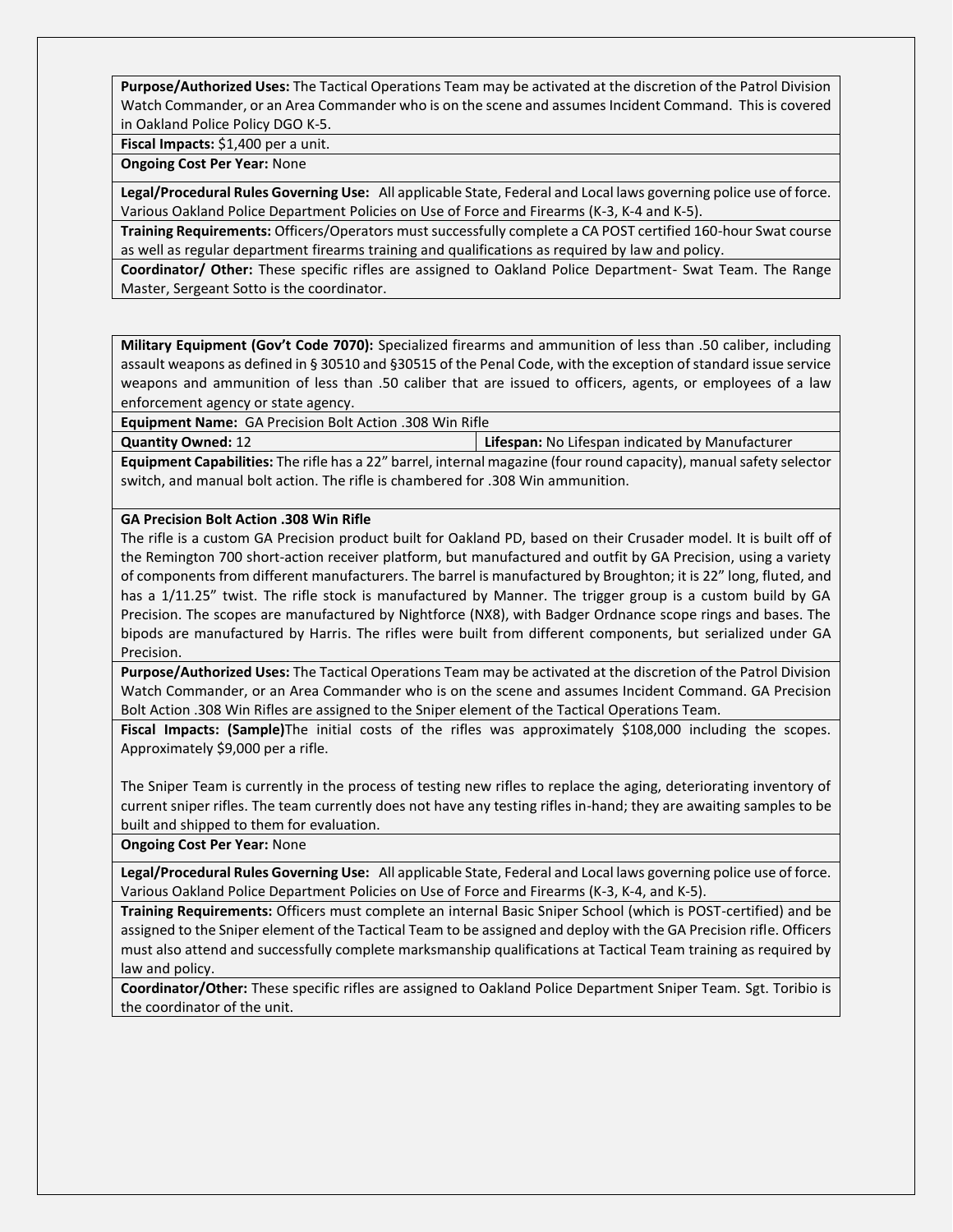**Military Equipment (Gov't Code 7070):** Specialized firearms and ammunition of less than .50 caliber, including assault weapons as defined in § 30510 and §30515 of the Penal Code, with the exception of standard issue service weapons and ammunition of less than .50 caliber that are issued to officers, agents, or employees of a law enforcement agency or state agency.

**Equipment Name:** Speer LE Gold Dot .223 75 grain

**Quantity Owned:** 10 cases **Lifespan:** approximately 10 years

**Equipment Capabilities:** .223 caliber or 5.56mm rifle ammunition used in conjunction with an AR-15 type rifle provides officers the ability to engage hostile suspects at distances generally greater than the effective distance of their handguns.

**Manufacture Product Description:** SPEER LE Gold Dot Duty Rifle brings proven bullet technology to rifle platform. The Gold Dot bullet was the first high performance, bonded-core bullet available in handgun ammunition, and has since set the bar for duty ammunition. The nation's number one law enforcement option is now available in rifle ammunition for agencies everywhere. Gold Dot rifle bullets are optimized to ensure expansion out of barrels down to 10" at a wide variety of velocities out to 200 yards.

**Purpose/Authorized Uses:** The Tactical Operations Team may be activated at the discretion of the Patrol Division Watch Commander, or an Area Commander who is on the scene and assumes Incident Command. This is covered in Oakland Police Policy DGO K-5.

**Fiscal Impacts:** \$315 per case

**Ongoing Cost Per Year:** \$15,795

**Legal/Procedural Rules Governing Use:** All applicable State, Federal and Local laws governing police use of force. Various Oakland Police Department Policies on Use of Force and Firearms (K-3, K-4 and K-5).

**Training Requirements:** Officers/Operators must successfully complete a CA POST certified course as well as regular department firearms training and qualifications as required by law and policy.

**Coordinator/ Other:** The Range Master, Sergeant Sotto is the coordinator.

**Military Equipment (Gov't Code 7070):** Specialized firearms and ammunition of less than .50 caliber, including assault weapons as defined in § 30510 and §30515 of the Penal Code, with the exception of standard issue service weapons and ammunition of less than .50 caliber that are issued to officers, agents, or employees of a law enforcement agency or state agency.

**Equipment Name:** Winchester (RA 556B 64 grain)

**Quantity Owned:** 10 cases **Lifespan:** approximately 10 years

**Equipment Capabilities:** .223 caliber or 5.56mm rifle ammunition used in conjunction with an AR-15 type rifle provides officers the ability to engage hostile suspects at distances generally greater than the effective distance of their handguns.

**Manufacture Product Description:** Designed specifically for delivering exceptional penetration, Ranger Bonded's proprietary core/jacket bonding process is enhanced with a special hollow cavity that aids in controlled expansion.

**Purpose/Authorized Uses:** The Tactical Operations Team may be activated at the discretion of the Patrol Division Watch Commander, or an Area Commander who is on the scene and assumes Incident Command. This is covered in Oakland Police Policy DGO K-5.

**Fiscal Impacts:** \$300 per case

**Ongoing Cost Per Year:** No longer ordered

**Legal/Procedural Rules Governing Use:** All applicable State, Federal and Local laws governing police use of force. Various Oakland Police Department Policies on Use of Force and Firearms (K-3, K-4 and K-5).

**Training Requirements:** Officers/Operators must successfully complete a CA POST certified course as well as regular department firearms training and qualifications as required by law and policy.

**Coordinator/ Other:** The Range Master, Sergeant Sotto is the coordinator.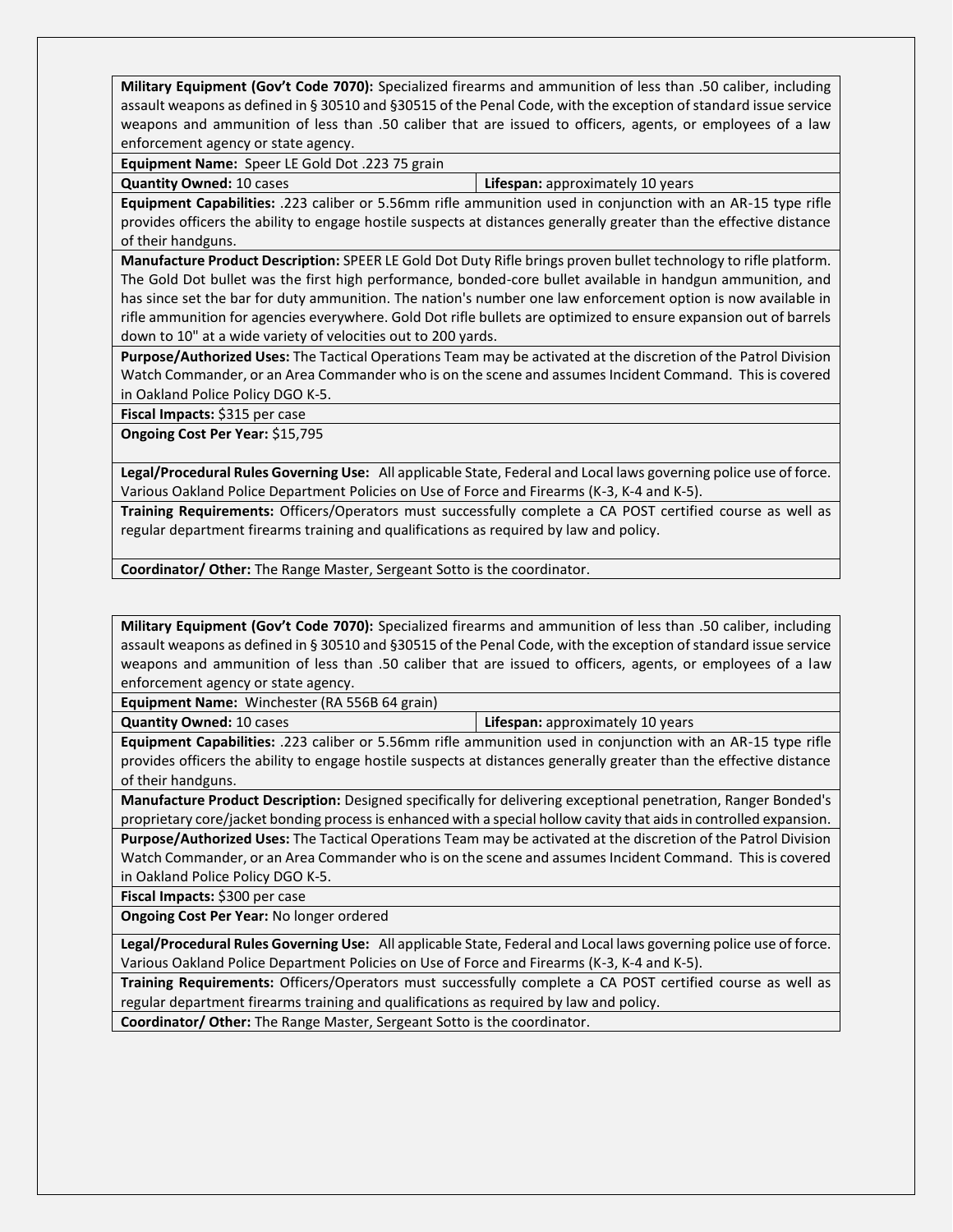**Military Equipment (Gov't Code 7070):** Specialized firearms and ammunition of less than .50 caliber, including assault weapons as defined in § 30510 and §30515 of the Penal Code, with the exception of standard issue service weapons and ammunition of less than .50 caliber that are issued to officers, agents, or employees of a law enforcement agency or state agency.

**Equipment Name:** Federal .223 55 grain

**Quantity Owned:** 30 cases **Lifespan:** approximately 10 years

**Equipment Capabilities:** .223 caliber or 5.56mm rifle ammunition used in conjunction with an AR-15 type rifle provides officers the ability to engage hostile suspects at distances generally greater than the effective distance of their handguns.

**Manufacture Product Description:** American Eagle® rifle ammunition offers consistent, accurate performance at a price that's perfect for high-volume shooting. The loads feature quality bullets, reloadable brass cases and dependable primers.

- Ideal for target practice
- Accurate and reliable
- Consistent primers and brass

**Purpose/Authorized Uses:** The Tactical Operations Team may be activated at the discretion of the Patrol Division Watch Commander, or an Area Commander who is on the scene and assumes Incident Command. This is covered in Oakland Police Policy DGO K-5.

**Fiscal Impacts:** \$182 per case

**Ongoing Cost Per Year:** \$18,200

**Legal/Procedural Rules Governing Use:** All applicable State, Federal and Local laws governing police use of force. Various Oakland Police Department Policies on Use of Force and Firearms (K-3, K-4 and K-5).

**Training Requirements:** Officers/Operators must successfully complete a CA POST certified course as well as regular department firearms training and qualifications as required by law and policy.

**Coordinator/ Other:** The Range Master, Sergeant Sotto is the coordinator.

**Military Equipment (Gov't Code 7070):** Specialized firearms and ammunition of less than .50 caliber, including assault weapons as defined in § 30510 and §30515 of the Penal Code, with the exception of standard issue service weapons and ammunition of less than .50 caliber that are issued to officers, agents, or employees of a law enforcement agency or state agency.

**Equipment Name: Federal Tactical Bonded 308 Win 165 gr LE308T1**

**Quantity Owned:** 12 Cases **Lifespan:** No Lifespan indicated by Manufacturer

**Equipment Capabilities:** Training and deployment round for the OPD sniper rifle. It affords the ability to engage lethal threats with precision at long distances behind barriers such as glass.

**Manufacturer Product Description:** The Tactical Bonded line is a trusted partner for some of the most intense conditions. Made exclusively for law enforcement, it achieves accuracy and terminal performance that defeats tough barriers with minimal deviation.

**Purpose/Authorized Uses:** The Tactical Operations Team may be activated at the discretion of the Patrol Division Watch Commander, or an Area Commander who is on the scene and assumes Incident Command. This is covered in Oakland Police Policy DGO K-5.

**Fiscal Impacts:** \$499 per case

**Ongoing Cost Per Year:** \$2,495

**Legal/Procedural Rules Governing Use:** All applicable State, Federal and Local laws governing police use of force. Various Oakland Police Department Policies on Use of Force and Firearms (K-3, K-4).

**Training Requirements:** Officers must complete an internal Basic Sniper School (which is POST-certified) and be assigned to the Sniper element of the Tactical Team to be assigned and deploy with the GA Precision rifle. Officers must also attend and successfully complete marksmanship qualifications at Tactical Team training as required by law and policy.

**Coordinator/Other:** The Sniper Team Leaders, Sergeants S. Toribio and J. Smoak, are the coordinators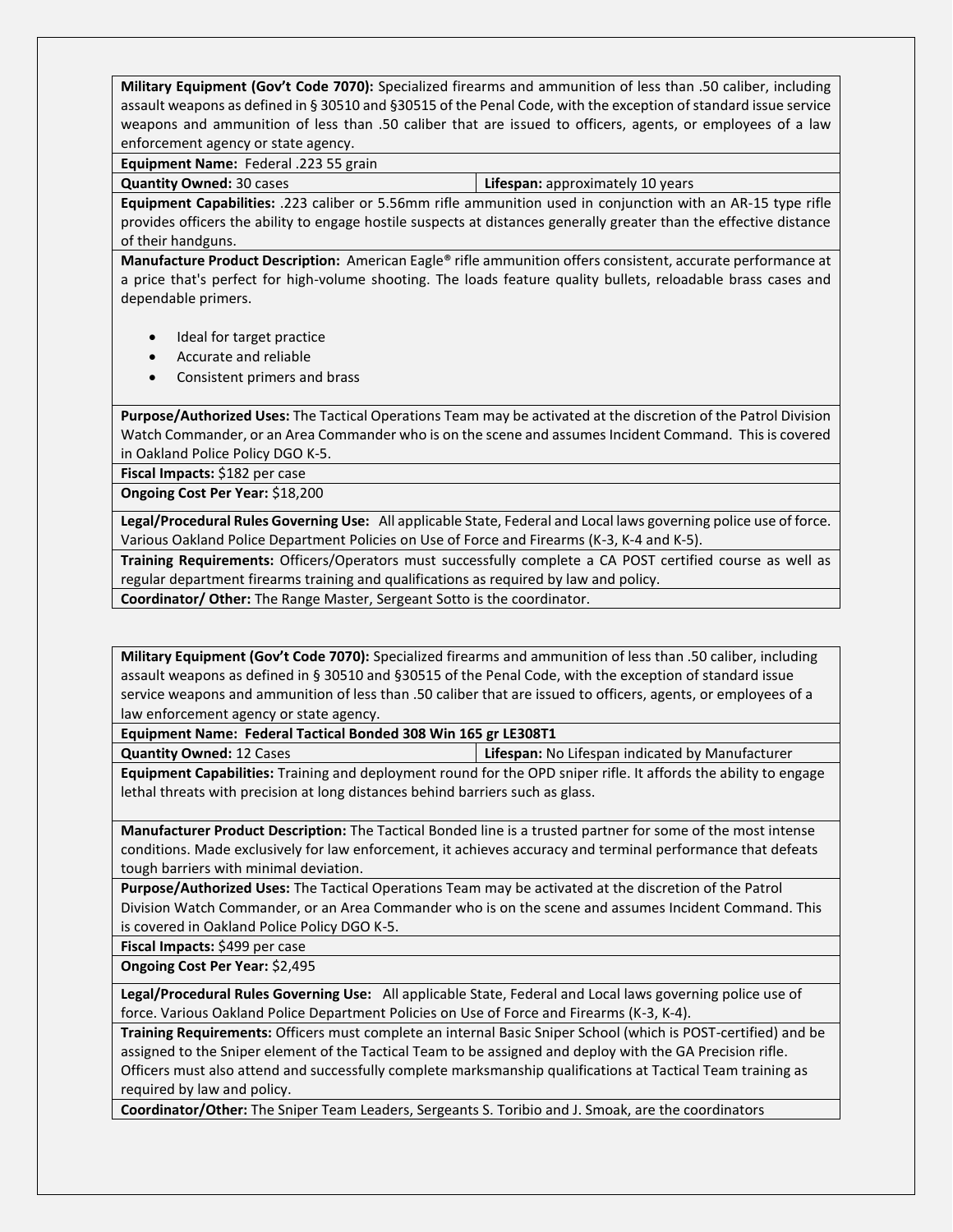**Military Equipment (Gov't Code 7070):** Specialized firearms and ammunition of less than .50 caliber, including assault weapons as defined in § 30510 and §30515 of the Penal Code, with the exception of standard issue service weapons and ammunition of less than .50 caliber that are issued to officers, agents, or employees of a law enforcement agency or state agency.

#### **Equipment Name: Hornady 308 WIN TAP 168 gr ELD MATCH TAP PRECISION**

**Quantity Owned:** 33 cases **Lifespan:** No Lifespan indicated by Manufacturer

**Equipment Capabilities:** Training and deployment round for the OPD sniper rifle. It affords the ability to engage lethal threats with precision at long distances.

**Manufacturer Product Description:** Hornady 308 WIN TAP 168 gr. ELD MATCH TAP PRECISION ammunition was designed as an improvement on the 168 gr. A-MAX TAP PRECISION load by incorporating the new ELD Match bullet. The 168 gr. ELD Match bullet with Heat Shield tip delivers the excellent terminal performance TAP Precision is known for, but features a resilient, heat resistant polymer tip that improves the ballistic coefficient, resulting in higher impact velocities, less drop, less wind drift, and more energy on target.

**Purpose/Authorized Uses:** The Tactical Operations Team may be activated at the discretion of the Patrol Division Watch Commander, or an Area Commander who is on the scene and assumes Incident Command. This is covered in Oakland Police Policy DGO K-5.

**Fiscal Impacts:** \$215 per case

**Ongoing Cost Per Year:** \$17,200

**Legal/Procedural Rules Governing Use:** All applicable State, Federal and Local laws governing police use of force. Various Oakland Police Department Policies on Use of Force and Firearms (K-3, K-4).

**Training Requirements:** Officers must complete an internal Basic Sniper School (which is POST-certified) and be assigned to the Sniper element of the Tactical Team to be assigned and deploy with the GA Precision rifle. Officers must also attend and successfully complete marksmanship qualifications at Tactical Team training as required by law and policy.

**Coordinator/Other:** The Sniper Team Leaders, Sergeants S. Toribio and J. Smoak, are the coordinators

**Military Equipment (Gov't Code 7070):** "Flashbang" grenades and explosive breaching tools, "tear gas," and "pepperballs," excluding standard, service-issued handheld pepper spray.

**\_\_\_\_\_\_\_\_\_\_\_\_\_\_\_\_\_\_\_\_\_\_\_\_\_\_\_\_\_\_\_\_\_\_\_\_\_\_\_\_\_\_\_\_\_\_\_\_\_\_\_\_\_\_\_\_\_\_\_\_\_\_\_\_\_\_\_**

**Equipment Name:** Defense Technology / Riot Control 1082

**Quantity Owned:** 104 **Lifespan:** No lifespan indicated by the manufacturer. **Equipment Capabilities:** Equipped with Hogue Orange Stock/Forend- Designated for Specialty Impact Munitions/Less Lethal only

**Manufacture Product Description:** The Riot Control CS Grenade is designed specifically for outdoor use in crowd control situations with a high volume continuous burn that expels its payload in approximately 20-40 seconds through four gas ports located on the top of the canister. This grenade can be used to conceal tactical movement or to route a crowd. The volume of smoke and agent is vast and obtrusive. This launchable grenade is 6.0 in. by 2.35 in. and holds approximately 2.7 oz. of active agent.

**Purpose/Authorized Uses:** All applicable State, Federal and Local laws governing police use of force. Various Oakland Police Department Policies on Use of Force and Firearms (K-3, K-4, K-5, TB III-G, and TB V F.02).

**Fiscal Impacts:** \$1200 per unit

**Ongoing Cost Per Year:** None

**Legal/Procedural Rules Governing Use:** All applicable State, Federal and Local laws governing police use of force. Various Oakland Police Department Policies on Use of Force and Firearms (K-3, K-4. K-5, TB III-G, and TB V F.02).

**Training Requirements:** Each operator completes a 10-hour Instructional Agents/SIMS Munitions Deployment Training.

**Coordinator/ Other:** The Range Master, Sergeant Sotto is the coordinator.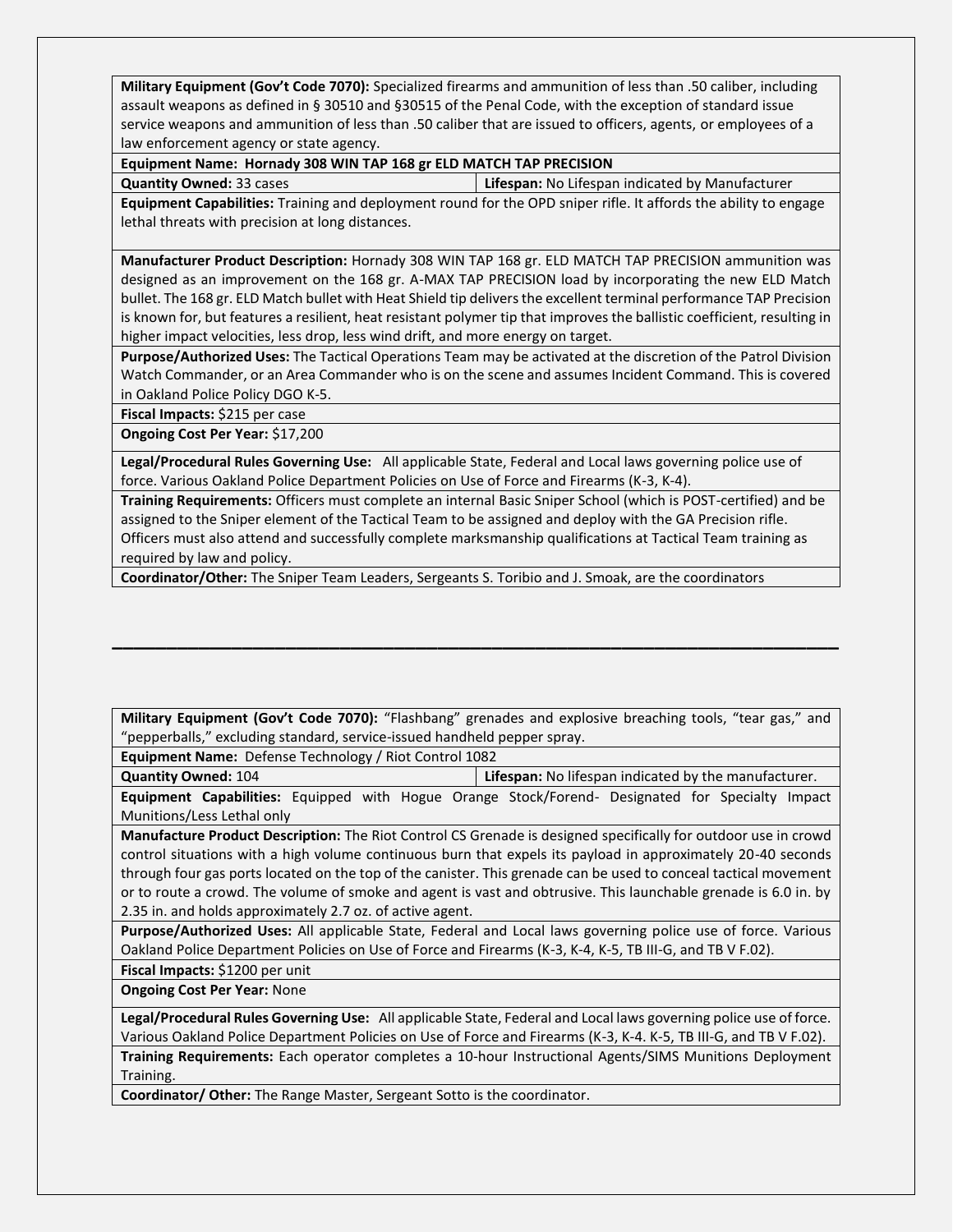**Military Equipment (Gov't Code 7070):** "Flashbang" grenades and explosive breaching tools, "tear gas," and "pepperballs," excluding standard, service-issued handheld pepper spray.

**Equipment Name:** Defense Technology / Triple Chaser 1026

**Quantity Owned:** 300 **Lifespan:** 5 Year

**Equipment Capabilities:** See Product Description

**Manufacture Product Description:** The Triple-Chaser® CS consists of three separate canisters pressed together with separating charges between each. When deployed, the canisters separate and land approximately 20 feet apart allowing increased area coverage in a short period of time. This grenade can be hand thrown or launched from a fired delivery system. The grenade is 6.5 in. by 2.7 in. and holds an approximately 3.2 oz. of active agent payload. It has an approximate burn time of 20-30 seconds.

**Purpose/Authorized Uses:** All applicable State, Federal and Local laws governing police use of force. Various Oakland Police Department Policies on Use of Force (K-3, K-4, K-5, TB III-G, and TB V F.02).

**Fiscal Impacts:** unknown

**Ongoing Cost Per Year:** None

**Legal/Procedural Rules Governing Use:** All applicable State, Federal and Local laws governing police use of force. Various Oakland Police Department Policies on Use of Force and Firearms (K-3, K-4, K-5, TB III-G, and TB V F.02) **Training Requirements:** Each operator completes a 10-hour Instructional Agents/SIMS Munitions Deployment

Training..

**Coordinator/ Other:** The Range Master, Sergeant Sotto is the coordinator.

**Military Equipment (Gov't Code 7070):** "Flashbang" grenades and explosive breaching tools, "tear gas," and "pepperballs," excluding standard, service-issued handheld pepper spray.

**Equipment Name:** Combined Tactical Systems/ Triple Phaser 5231

**Quantity Owned:** 45 **Lifespan:** 5 Year

**Equipment Capabilities:** See Product Description

**Manufacture Product Description:** Manufacture Product Description: Type\* Irritant & Smoke Pyrotechnic Grenades, Diameter 2.60" (66 mm) Length 6.20" (157 mm), Fuse Type Model 201, Fuse Delay 1.5 +/- 0.3 sec. Average , Launchable Yes, Overall Weight 610 gm, Discharge Time 25-45 Seconds , Emission Ports 15.

**Purpose/Authorized Uses:** All applicable State, Federal and Local laws governing police use of force. Various Oakland Police Department Policies on Use of Force (K-3, K-4, K-5, TB III-G, and TB V F.02).

**Fiscal Impacts:** Unknown

**Ongoing Cost Per Year:** None

**Legal/Procedural Rules Governing Use:** All applicable State, Federal and Local laws governing police use of force. Various Oakland Police Department Policies on Use of Force and Firearms (K-3, K-4, K-5, TB III-G, and TB V F.02). **Training Requirements:** Each operator completes a 10-hour Instructional Agents/SIMS Munitions Deployment Training.

**Coordinator/ Other:** The Range Master, Sergeant Sotto is the coordinator.

**Military Equipment (Gov't Code 7070):** "Flashbang" grenades and explosive breaching tools, "tear gas," and "pepperballs," excluding standard, service-issued handheld pepper spray.

**Equipment Name:** Defense Technology/ CS Han-Ball 1092

**Quantity Owned:** 150 **Lifespan:** 5 Year

**Equipment Capabilities:** See Product Description

**Manufacture Product Description:** The Han-Ball™ CS Grenade is an outdoor use grenade expelling its payload in approximately 15-20 seconds. The rubber ball round has an overall size of 4.8 in. tall, including the fuze head, and 3.1 in. diameter. This launchable grenade holds approximately 1.6 oz. of active agent which is expelled through three ports around the equator of the ball. Due the intense heat generated by this grenade, it should not be used inside a building or near flammable material.

**Purpose/Authorized Uses:** All applicable State, Federal and Local laws governing police use of force. Various Oakland Police Department Policies on Use of Force (K-3, K-4, K-5, TB III-G, and TB V F.02).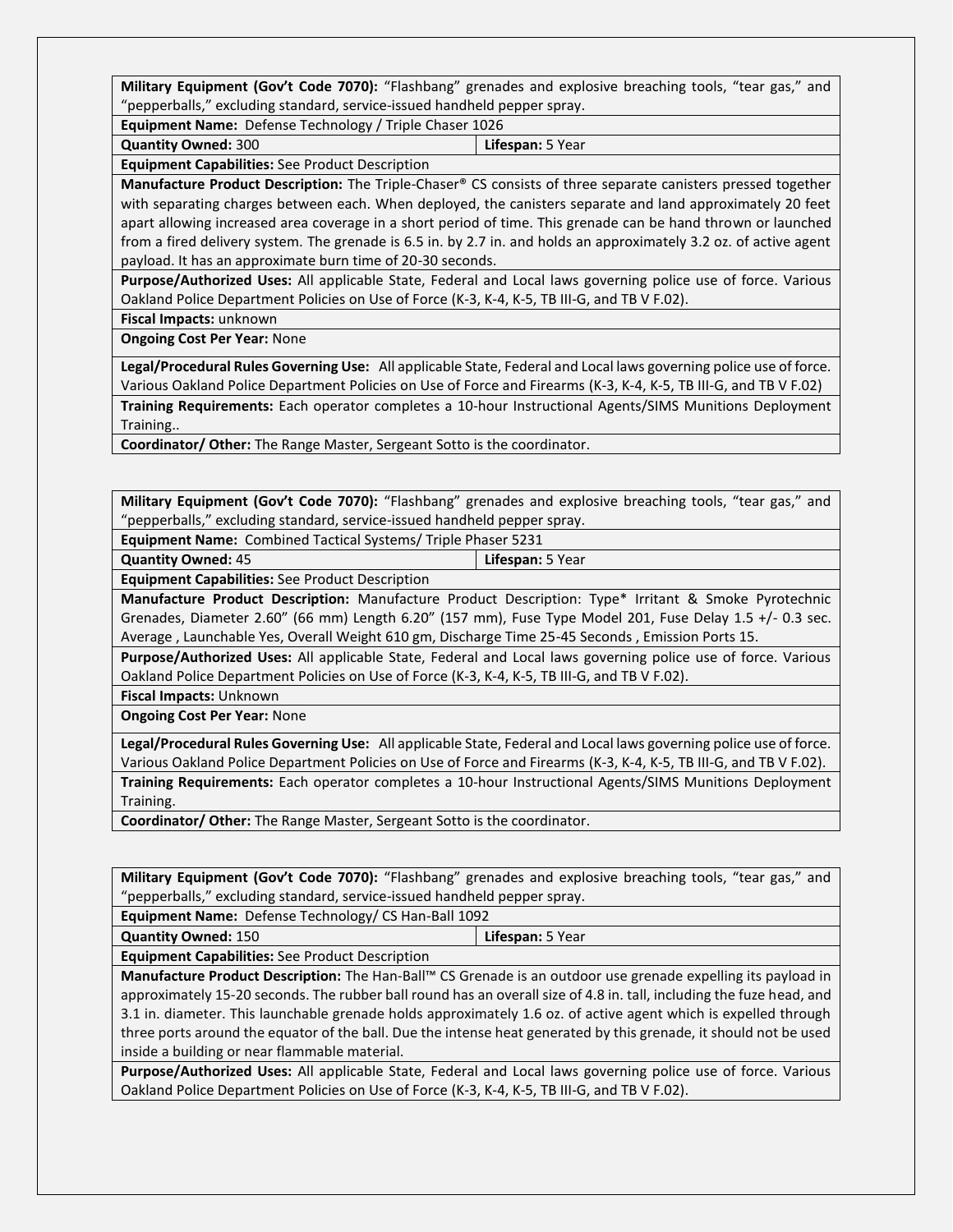**Fiscal Impacts:** Unknown

**Ongoing Cost Per Year:** None

**Legal/Procedural Rules Governing Use:** All applicable State, Federal and Local laws governing police use of force. Various Oakland Police Department Policies on Use of Force (K-3, K-4, K-5, TB III-G, and TB V F.02).

**Training Requirements:** Each operator completes a 10-hour Instructional Agents/SIMS Munitions Deployment Training.

**Coordinator/ Other:** The Range Master, Sergeant Sotto is the coordinator.

**Military Equipment (Gov't Code 7070):** "Flashbang" grenades and explosive breaching tools, "tear gas," and "pepperballs," excluding standard, service-issued handheld pepper spray.

**Equipment Name:** Defense Technology/ CS Blast 1097

**Quantity Owned:** 60 **Lifespan:** 5 Year

**Equipment Capabilities:** See Product Description

**Manufacture Product Description:** The Rubber Ball CS Blast Grenade is a maximum effect device that delivers three stimuli for psychological and physiological effects: light, sound and CS. The Rubber Ball CS Blast is most widely used as a crowd management tool by Law Enforcement and Corrections. The Rubber Ball CS Blast has an initial 1.5 second delay that initiates fuze assembly separation, followed by another .5 second delay. The Rubber Ball CS Blast Grenade combines loud report and flash with effects of chemical agents.

**Purpose/Authorized Uses:** All applicable State, Federal and Local laws governing police use of force. Various Oakland Police Department Policies on Use of Force (K-3, K-4, K-5, TB III-G, and TB V F.02).

**Fiscal Impacts:** Unknown

**Ongoing Cost Per Year:** None

**Legal/Procedural Rules Governing Use:** All applicable State, Federal and Local laws governing police use of force. Various Oakland Police Department Policies on Use of Force and Firearms (K-3, K-4, K-5, TB III-G, and TB V F.02). **Training Requirements:** Each operator completes a 10-hour Instructional Agents/SIMS Munitions Deployment Training.

**Coordinator/ Other:** The Range Master, Sergeant Sotto is the coordinator.

**Military Equipment (Gov't Code 7070):** "Flashbang" grenades and explosive breaching tools, "tear gas," and "pepperballs," excluding standard, service-issued handheld pepper spray.

**Equipment Name:** Combined Tactical System/ 9430 Tear Ball CS

**Quantity Owned:** 96 **Lifespan:** 5 Year

**Equipment Capabilities:** See Product Description

**Manufacture Product Description:** Tear Ball Grenades are explosive "rubber-ball" style grenades that upon initiation eject a powder payload of CS, CN, OC or talc into a radius surrounding the device. Tear Balls are primarily used for crowd control in indoor and outdoor situations.

**Purpose/Authorized Uses:** All applicable State, Federal and Local laws governing police use of force. Various Oakland Police Department Policies on Use of Force (K-3, K-4, K-5, TB III-G, and TB V F.02).

**Fiscal Impacts:** Unknown

**Ongoing Cost Per Year:** None

**Legal/Procedural Rules Governing Use:** All applicable State, Federal and Local laws governing police use of force. Various Oakland Police Department Policies on Use of Force and Firearms (K-3, K-4, K-5, TB III-G, and TB V F.02).

**Training Requirements:** Each operator completes a 10-hour Instructional Agents/SIMS Munitions Deployment Training.

**Coordinator/ Other:** The Range Master, Sergeant Sotto is the coordinator.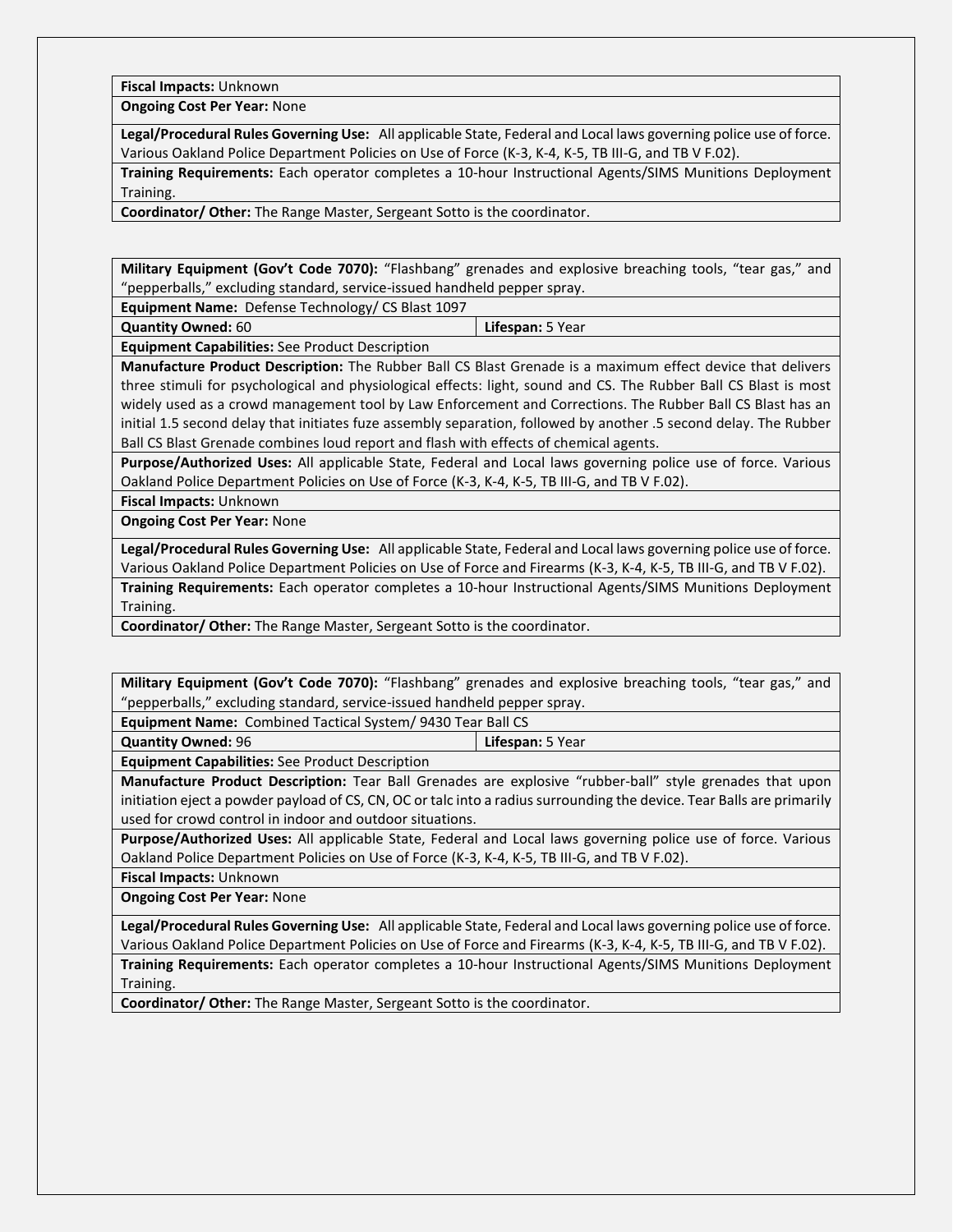**Military Equipment (Gov't Code 7070):** "Flashbang" grenades and explosive breaching tools, "tear gas," and "pepperballs," excluding standard, service-issued handheld pepper spray.

**Equipment Name:** Defense Technology/ Inert Blast 1098

**Quantity Owned:** 8 **Lifespan:** 5 Year

**Equipment Capabilities:** See Product Description

**Manufacture Product Description:** The Inert Rubber Blast Ball Grenade can be used effectively in both training and crowd management situations. It simulates the dispersion of Riot Control Agents from a CS, CN, or OC Blast Ball in a training environment, but without the actual chemical exposure. Deployed in crowd management /custodial situations to deliver light/sound stimuli from a rubber ball style grenade without chemical agent exposure.

**Purpose/Authorized Uses:** All applicable State, Federal and Local laws governing police use of force. Various Oakland Police Department Policies on Use of Force and Firearms (K-3, K-4, K-5, TB III-G, and TB V F.02).

**Fiscal Impacts:** Unknown

**Ongoing Cost Per Year:** None

**Legal/Procedural Rules Governing Use:** All applicable State, Federal and Local laws governing police use of force. Various Oakland Police Department Policies on Use of Force (K-3, K-4, K-5, TB III-G, and TB V F.02).

**Training Requirements:** Each operator completes a 10-hour Instructional Agents/SIMS Munitions Deployment Training.

**Coordinator/ Other:** The Range Master, Sergeant Sotto is the coordinator.

**Military Equipment (Gov't Code 7070):** "Flashbang" grenades and explosive breaching tools, "tear gas," and "pepperballs," excluding standard, service-issued handheld pepper spray.

**Equipment Name:** Defense Technology/ Stinger 1087

**Quantity Owned:** 8 **Lifespan:** 5 Year

**Equipment Capabilities:** See Product Description

**Manufacture Product Description:** The Stinger® Grenade with safety clip is a maximum effect device that delivers three stimuli for psychological and physiological effects: rubber pellets, light and sound. The Stinger® Grenade is most widely used as a crowd management tool.

**Purpose/Authorized Uses:** All applicable State, Federal and Local laws governing police use of force. Various Oakland Police Department Policies on Use of Force and Firearms (K-3, K-4, K-5, TB III-G, and TB V F.02). The Oakland Police Department does not use this device for crowd management.

**Fiscal Impacts:** Unknown

**Ongoing Cost Per Year:** None

**Legal/Procedural Rules Governing Use:** All applicable State, Federal and Local laws governing police use of force. Various Oakland Police Department Policies on Use of Force (K-3, K-4, K-5, TB III-G, and TB V F.02).

**Training Requirements:** Each operator completes a 10-hour Instructional Agents/SIMS Munitions Deployment Training.

**Coordinator/ Other:** The Range Master, Sergeant Sotto is the coordinator.

**Military Equipment (Gov't Code 7070):** "Flashbang" grenades and explosive breaching tools, "tear gas," and "pepperballs," excluding standard, service-issued handheld pepper spray.

**Equipment Name:** Defense Technology/ 1032

**Quantity Owned:** 15 **Lifespan:** 5 Year

**Equipment Capabilities:** See Product Description

**Manufacture Product Description:** The design of the Tri-Chamber Flameless CS Grenade allows the contents to burn within an internal can and disperse the agent safely with reduced risk of fire. The grenade is designed primarily for indoor tactical situations to detect and/or dislodge a barricaded subject. This grenade will deliver approximately .70 oz. of agent during its 20-25 seconds burn time. The Tri-Chamber Flameless Grenade can be used in crowd control as well as tactical deployment situations by Law Enforcement and Corrections, but was designed with the barricade situation in mind. Its applications in tactical situations are primarily to detect and/or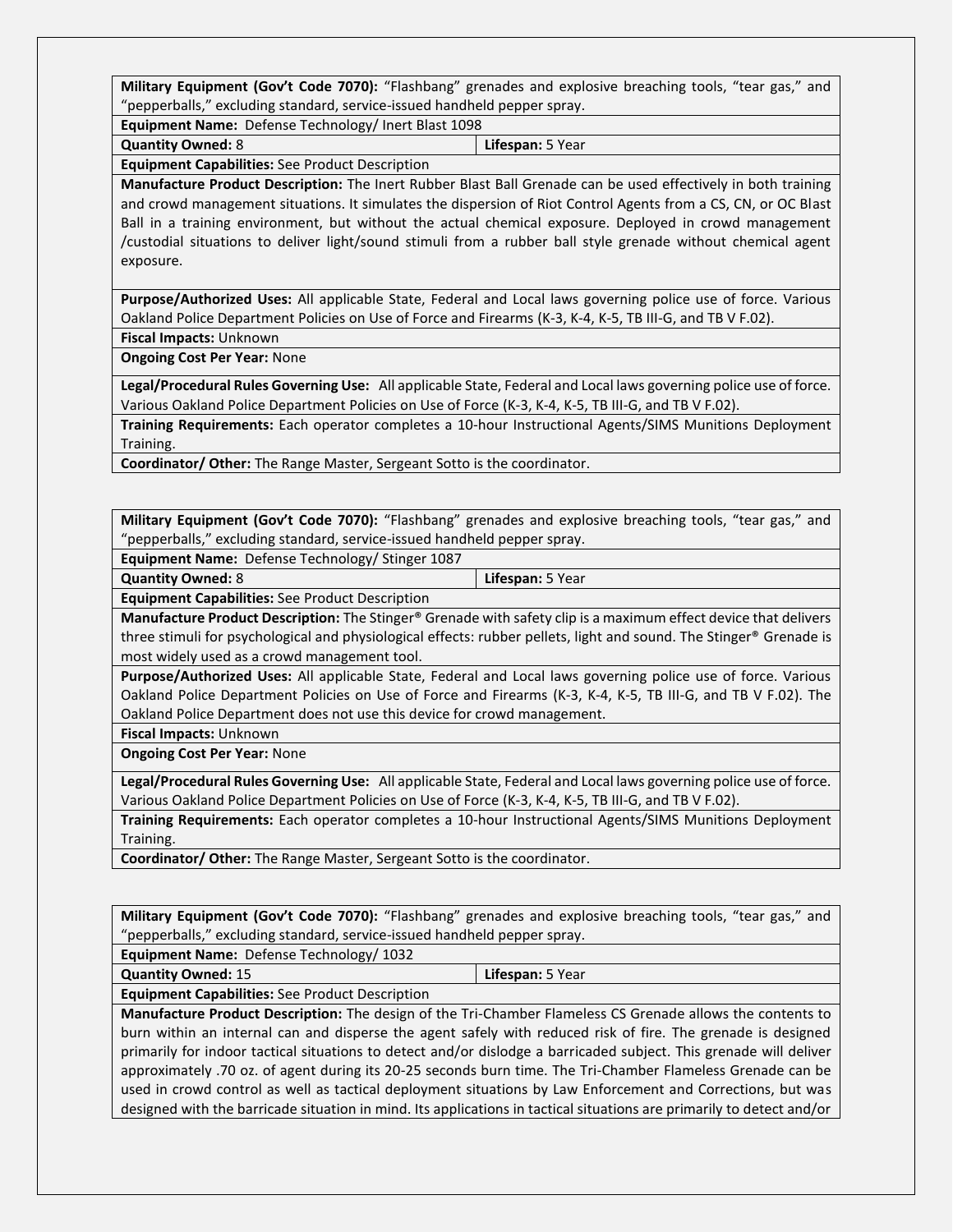dislodge barricaded subjects. The purpose of the Tri-Chamber Flameless Grenade is to minimize the risks to all parties through pain compliance, temporary discomfort, and/or incapacitation of potentially violent or dangerous subjects. The Tri-Chamber Flameless Grenade provides the option of delivering a pyrotechnic chemical device indoors, maximizing the chemicals' effectiveness via heat and vaporization, while minimizing or negating the chance of fire to the structure.

**Purpose/Authorized Uses:** All applicable State, Federal and Local laws governing police use of force. Various Oakland Police Department Policies on Use of Force (K-3, K-4, K-5, TB III-G, and TB V F.02).

**Fiscal Impacts:** Unknown

**Ongoing Cost Per Year:** None

**Legal/Procedural Rules Governing Use:** All applicable State, Federal and Local laws governing police use of force. Various Oakland Police Department Policies on Use of Force and Firearms (K-3, K-4, K-5, TB III-G, and TB V F.02). **Training Requirements:** Each operator completes a 10-hour Instructional Agents/SIMS Munitions Deployment Training.

**Coordinator/ Other:** The Range Master, Sergeant Sotto is the coordinator.

**Military Equipment (Gov't Code 7070):** "Flashbang" grenades and explosive breaching tools, "tear gas," and "pepperballs," excluding standard, service-issued handheld pepper spray.

**Equipment Name:** Defense Technology/ CS 1016

| <b>Quantity Owned: 60</b>                              | Lifespan: 5 Year |
|--------------------------------------------------------|------------------|
| <b>Equipment Capabilities:</b> See Product Description |                  |

**Manufacture Product Description:** Manufacture Product Description: The Pocket Tactical CS Grenade is small, and lightweight. The 0.9 oz. of active agent will burn approximately 20-40 seconds. At 4.75 in. by 1.4 inches in size, it easily fits in most tactical pouches. This is a launchable grenade; however it is normally used as a signaling or covering device. Though this device is slightly over four inches in length, it produces a smoke cloud so fast it appears to be an enveloping screen produced by a full size tactical grenade.

**Purpose/Authorized Uses:** All applicable State, Federal and Local laws governing police use of force. Various Oakland Police Department Policies on Use of Force (K-3, K-4, K-5, TB III-G, and TB V F.02).

**Fiscal Impacts:** Unknown

**Ongoing Cost Per Year:** None

**Legal/Procedural Rules Governing Use:** All applicable State, Federal and Local laws governing police use of force. Various Oakland Police Department Policies on Use of Force and Firearms (K-3, K-4, K-5, TB III-G, and TB V F.02). **Training Requirements:** Each operator completes a 10-hour Instructional Agents/SIMS Munitions Deployment Training.

**Coordinator/ Other:** The Range Master, Sergeant Sotto is the coordinator.

**Military Equipment (Gov't Code 7070):** "Flashbang" grenades and explosive breaching tools, "tear gas," and "pepperballs," excluding standard, service-issued handheld pepper spray.

**Equipment Name:** Combined Tactical Systems/ 5230B

**Quantity Owned:** 45 **Lifespan:** 5 Year

**Equipment Capabilities:** See Product Description

**Manufacture Product Description:** Pyrotechnic grenade designed for indoor use delivering a maximum amount of irritant smoke throughout multiple rooms with minimal risk of fire.

**Purpose/Authorized Uses:** All applicable State, Federal and Local laws governing police use of force. Various Oakland Police Department Policies on Use of Force (K-3, K-4, K-5, TB III-G, and TB V F.02).

**Fiscal Impacts:** Unknown

**Ongoing Cost Per Year:** None

**Legal/Procedural Rules Governing Use:** All applicable State, Federal and Local laws governing police use of force. Various Oakland Police Department Policies on Use of Force and Firearms (K-3, K-4, K-5, TB III-G, and TB V F.02).

**Training Requirements:** Each operator completes a 10-hour Instructional Agents/SIMS Munitions Deployment Training.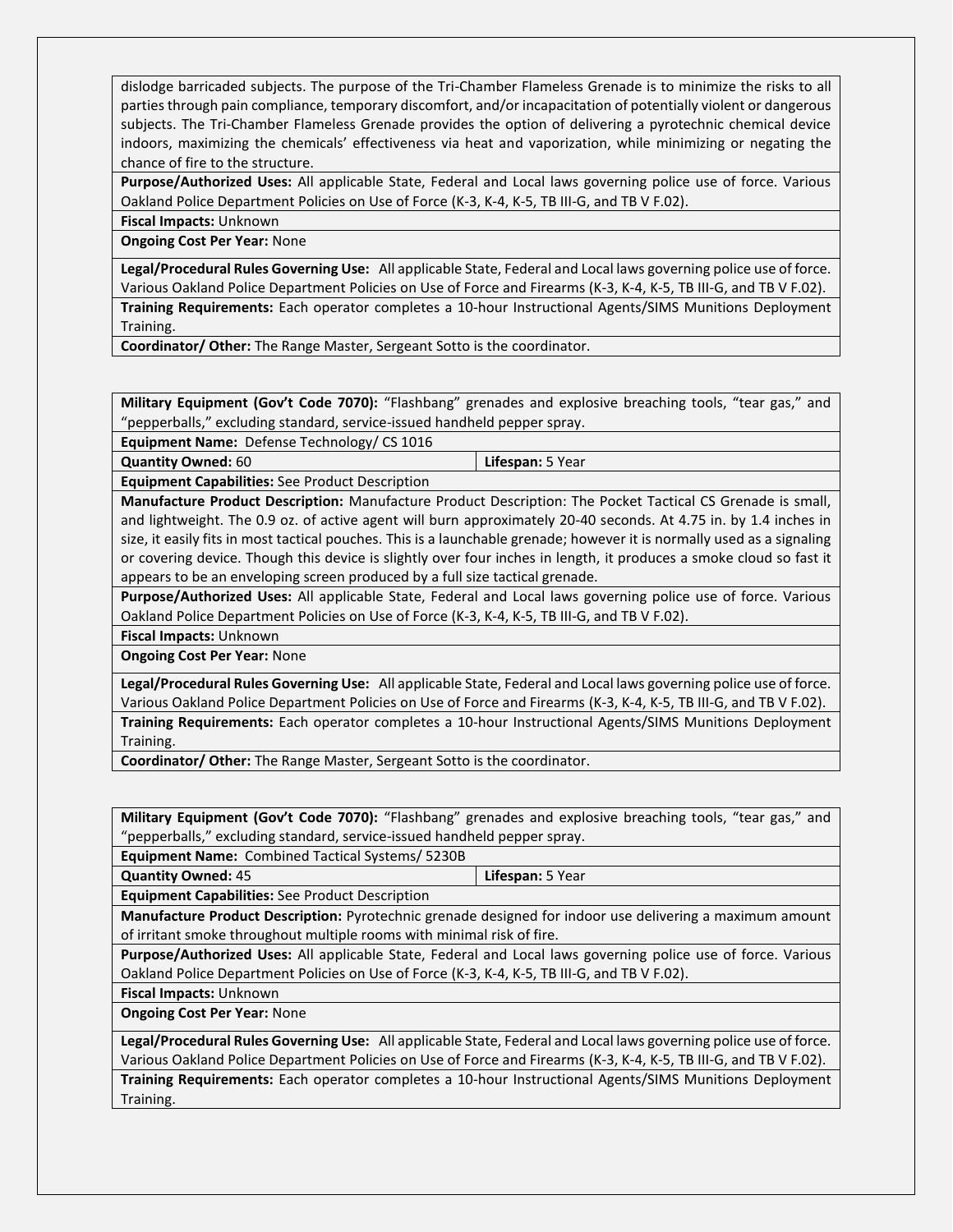#### **Coordinator/ Other:** The Range Master, Sergeant Sotto is the coordinator.

| Military Equipment (Gov't Code 7070): "Flashbang" grenades and explosive breaching tools, "tear gas," and         |                                                                                                              |  |
|-------------------------------------------------------------------------------------------------------------------|--------------------------------------------------------------------------------------------------------------|--|
| "pepperballs," excluding standard, service-issued handheld pepper spray.                                          |                                                                                                              |  |
| Equipment Name: Defense Technology/ CS SKAT Shell 6172                                                            |                                                                                                              |  |
| <b>Quantity Owned: 105</b>                                                                                        | Lifespan: 5 Year                                                                                             |  |
| <b>Equipment Capabilities:</b> See Product Description                                                            |                                                                                                              |  |
| <b>Manufacture Product Description:</b>                                                                           |                                                                                                              |  |
| Launchable 40mm                                                                                                   |                                                                                                              |  |
| Burning CS / Outdoor, Risk of fire                                                                                |                                                                                                              |  |
| Max range 80-100 yards<br>$\bullet$                                                                               |                                                                                                              |  |
| Discharge time 20-30 seconds<br>$\bullet$                                                                         |                                                                                                              |  |
| 0.90 oz active agent<br>$\bullet$                                                                                 |                                                                                                              |  |
| 4 separate sub-munitions (40mm-4)                                                                                 |                                                                                                              |  |
|                                                                                                                   |                                                                                                              |  |
|                                                                                                                   | Purpose/Authorized Uses: All applicable State, Federal and Local laws governing police use of force. Various |  |
| Oakland Police Department Policies on Use of Force (K-3, K-4, K-5, TB III-G, and TB V F.02).                      |                                                                                                              |  |
| <b>Fiscal Impacts: Unknown</b>                                                                                    |                                                                                                              |  |
| <b>Ongoing Cost Per Year: None</b>                                                                                |                                                                                                              |  |
| Legal/Procedural Rules Governing Use: All applicable State, Federal and Local laws governing police use of force. |                                                                                                              |  |

Various Oakland Police Department Policies on Use of Force and Firearms (K-3, K-4, K-5, TB III-G, and TB V F.02). **Training Requirements:** Each operator completes a 10-hour Instructional Agents/SIMS Munitions Deployment Training.

**Coordinator/ Other:** The Range Master, Sergeant Sotto is the coordinator.

**Military Equipment (Gov't Code 7070):** "Flashbang" grenades and explosive breaching tools, "tear gas," and "pepperballs," excluding standard, service-issued handheld pepper spray.

**Equipment Name:** Defense Technology/ CS 2262

**Quantity Owned:** 30 **Lifespan:** 5 Year

**Equipment Capabilities:** See Product Description

**Manufacture Product Description:**

The Ferret<sup>®</sup> 40 mm Barricade Penetrating Round is filled with a CS liquid chemical agent. It is a frangible projectile that is spin stabilized utilizing barrel rifling. It is non-burning and designed to penetrate barriers. Primarily used to dislodge barricaded subjects, it can also be used for area denial. Primarily used by tactical teams, it is designed to penetrate barriers, such as windows, hollow core doors, wallboard and thin plywood. Upon impact the nose ruptures and instantaneously delivers the agent payload inside a structure or vehicle.

**Purpose/Authorized Uses:** All applicable State, Federal and Local laws governing police use of force. Various Oakland Police Department Policies on Use of Force (K-3, K-4, K-5, TB III-G, and TB V F.02)

**Fiscal Impacts:** Unknown

**Ongoing Cost Per Year:** None

**Legal/Procedural Rules Governing Use:** All applicable State, Federal and Local laws governing police use of force. Various Oakland Police Department Policies on Use of Force and Firearms (K-3, K-4, K-5, TB III-G, and TB V F.02). **Training Requirements:** Each operator completes a 10-hour Instructional Agents/SIMS Munitions Deployment Training.

**Coordinator/ Other:** The Range Master, Sergeant Sotto is the coordinator.

**Military Equipment (Gov't Code 7070):** "Flashbang" grenades and explosive breaching tools, "tear gas," and "pepperballs," excluding standard, service-issued handheld pepper spray. **Equipment Name:** Defense Technology/ CS Muzzle Blast 6042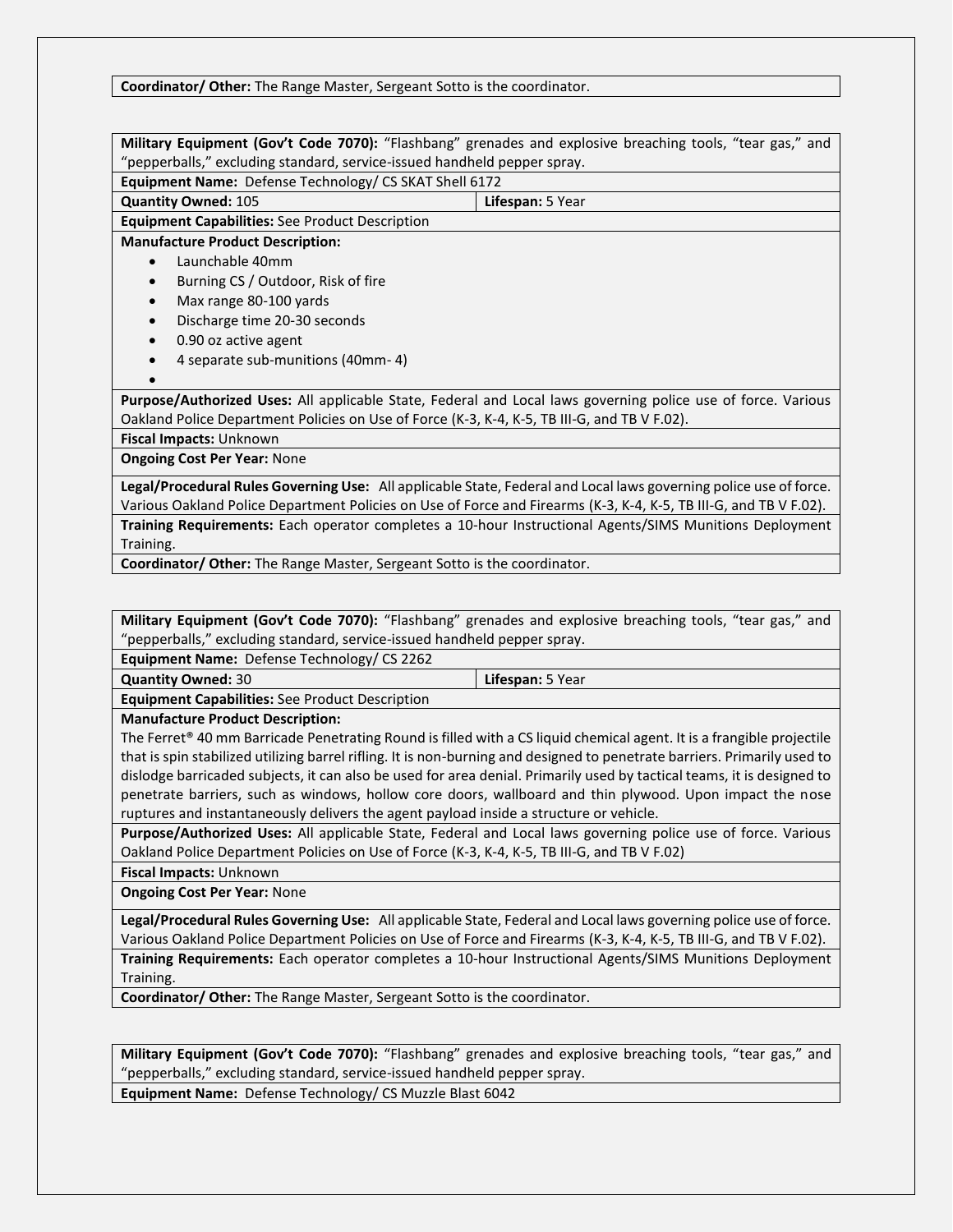**Quantity Owned:** 40 **Lifespan:** 5 Year

**Equipment Capabilities:** See Product Description

**Manufacture Product Description:** The 40 mm Muzzle Blast CS Round is widely used as a crowd management tool for the immediate and close deployment. It can also be employed in tactical operations such as barricaded subjects, room clearing, area denial, and for small space contamination, and a means of contaminating crawl spaces and attics. As a pain compliance round it is an excellent device for deploying chemical-laden CS powder at close ranges for indoor or outdoor operations. The cloud of agent is very effective in filling holes in dispersals lines or engaging crowds at close distances.

**Purpose/Authorized Uses:** All applicable State, Federal and Local laws governing police use of force. Various Oakland Police Department Policies on Use of Force (K-3, K-4, K-5, TB III-G, and TB V F.02).

**Fiscal Impacts:** Unknown

**Ongoing Cost Per Year:** None

**Legal/Procedural Rules Governing Use:** All applicable State, Federal and Local laws governing police use of force. Various Oakland Police Department Policies on Use of Force and Firearms (K-3, K-4, K-5, TB III-G, and TB V F.02).

**Training Requirements:** Each operator completes a 10-hour Instructional Agents/SIMS Munitions Deployment Training.

**Coordinator/ Other:** The Range Master, Sergeant Sotto is the coordinator.

**Military Equipment (Gov't Code 7070):** "Flashbang" grenades and explosive breaching tools, "tear gas," and "pepperballs," excluding standard, service-issued handheld pepper spray.

**Equipment Name:** Defense Technology/ Foam Baton 6099

**Quantity Owned:** 60 **Lifespan:** 5 Year

**Equipment Capabilities:** See Product Description

**Manufacture Product Description:** The 40 mm Multiple Foam Baton Round is most widely used as a crowd management tool where stand-off distances are limited. It may also prove valuable in riot situations where police lines and protestors are in close proximity. The round contains three foam projectiles. It utilizes smokeless powder and has more consistent velocities and tighter patterns compared to its 37 mm counterpart. The foam projectile allows for closer deployment, while minimizing injury.

**Purpose/Authorized Uses:** All applicable State, Federal and Local laws governing police use of force. Various Oakland Police Department Policies on Use of Force and Firearms (K-3, K-4 TB III-G, and TB V H).

**Fiscal Impacts:** Unknown

**Ongoing Cost Per Year:** None

**Legal/Procedural Rules Governing Use:** All applicable State, Federal and Local laws governing police use of force. Various Oakland Police Department Policies on Use of Force and Firearms (K-3, K-4 TB III-G, and TB V H).

**Training Requirements:** Each operator completes a 10-hour Instructional Agents/SIMS Munitions Deployment Training.

**Coordinator/ Other:** The Range Master, Sergeant Sotto is the coordinator.

**Military Equipment (Gov't Code 7070):** "Flashbang" grenades and explosive breaching tools, "tear gas," and "pepperballs," excluding standard, service-issued handheld pepper spray.

**Equipment Name:** Defense Technology/ Direct Impact Marking 6326

**Quantity Owned:** 200 **Lifespan:** 5 Year

**Equipment Capabilities:** See Product Description

**Manufacture Product Description:** The 40mm Direct Impact® munition is a point-of-aim, point-of-impact directfire round. An excellent solution whether you need to incapacitate a single subject or control a crowd. When loaded with a green marking agent, the Direct Impact can be used to indicate the aggressor in a crowd or riot situation to the team on the ground.

**Purpose/Authorized Uses:** All applicable State, Federal and Local laws governing police use of force. Various Oakland Police Department Policies on Use of Force and Firearms (K-3, K-4 TB III-G, and TB V H). **Fiscal Impacts:** \$25 per unit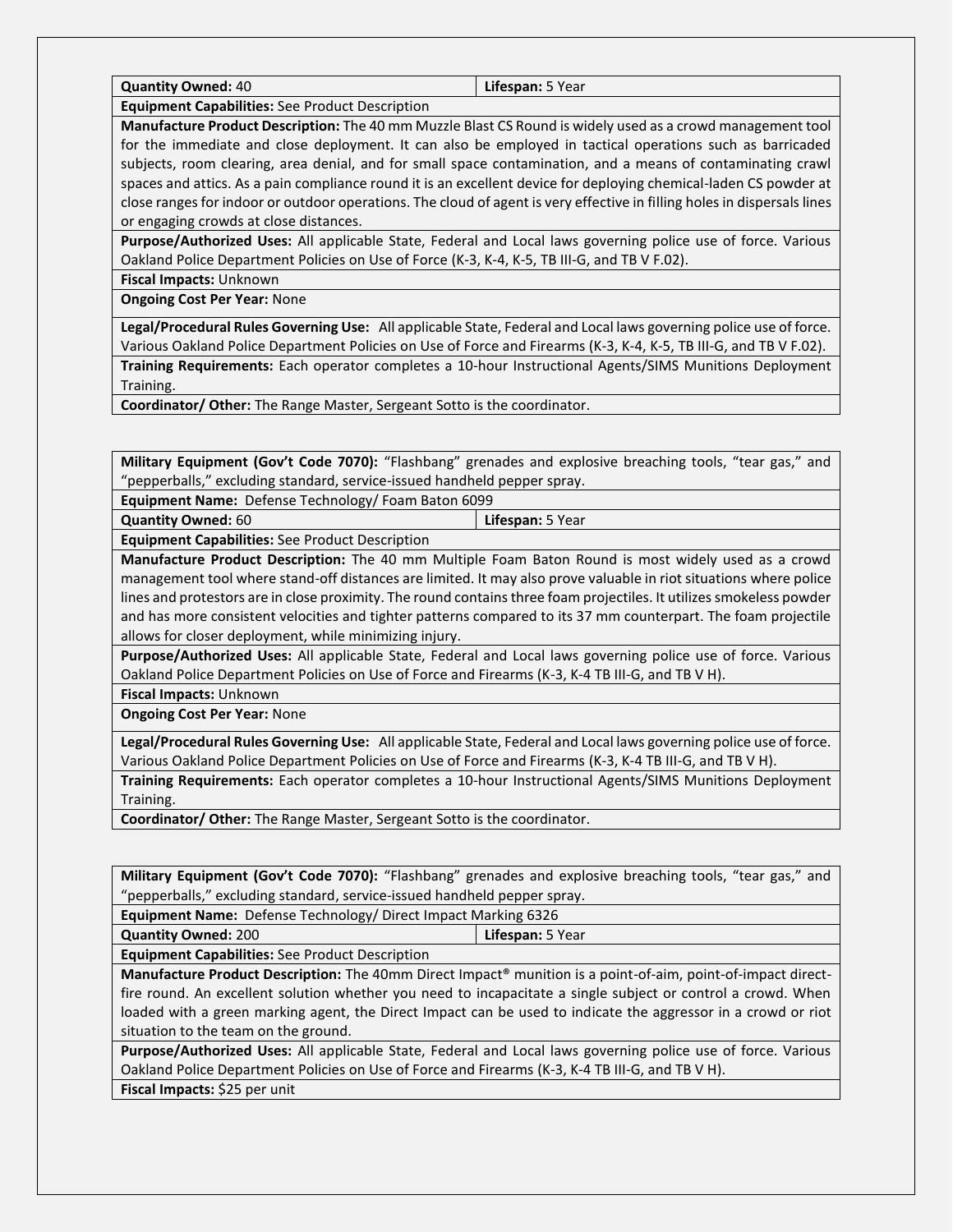**Ongoing Cost Per Year:** None

**Legal/Procedural Rules Governing Use:** All applicable State, Federal and Local laws governing police use of force. Various Oakland Police Department Policies on Use of Force and Firearms (K-3, K-4 TB III-G, and TB V H).

**Training Requirements:** Each operator completes a 10-hour Instructional Agents/SIMS Munitions Deployment Training.

**Coordinator/ Other:** The Range Master, Sergeant Sotto is the coordinator.

**Military Equipment (Gov't Code 7070):** "Flashbang" grenades and explosive breaching tools, "tear gas," and "pepperballs," excluding standard, service-issued handheld pepper spray.

**Equipment Name:** Combined Tactical System/ Frangible Impact 4550 Orange Marking Powder

**Quantity Owned:** 50 **Lifespan:** 5 Year

**Equipment Capabilities:** See Product Description

**Manufacture Product Description:** The 40mm Direct Impact® munition is a point-of-aim, point-of-impact directfire round. An excellent solution whether you need to incapacitate a single subject or control a crowd. When loaded with a green marking agent, the Direct Impact can be used to indicate the aggressor in a crowd or riot situation to the team on the ground.

**Purpose/Authorized Uses:** All applicable State, Federal and Local laws governing police use of force. Various Oakland Police Department Policies on Use of Force and Firearms (K-3, K-4 TB III-G, and TB V H).

**Fiscal Impacts:** \$25 per a unit

**Ongoing Cost Per Year:** None

**Legal/Procedural Rules Governing Use:** All applicable State, Federal and Local laws governing police use of force. Various Oakland Police Department Policies on Use of Force and Firearms (K-3, K-4 TB III-G, and TB V H).

**Training Requirements:** Each operator completes a 10-hour Instructional Agents/SIMS Munitions Deployment Training.

**Coordinator/ Other:** The Range Master, Sergeant Sotto is the coordinator.

**Military Equipment (Gov't Code 7070):** "Flashbang" grenades and explosive breaching tools, "tear gas," and "pepperballs," excluding standard, service-issued handheld pepper spray.

**Equipment Name:** Combined Tactical System/ 12GA 2581 Super Sock

**Quantity Owned:** 2000 **Lifespan:** 5 Year

**Equipment Capabilities:** See Product Description

**Manufacture Product Description:** The Model 2581 Super-Sock® is in its deployed state immediately upon exiting the barrel. It does not require a minimum range to "unfold" or "stabilize." The Super-Sock® is an aerodynamic projectile and it's accuracy is relative to the shotgun, barrel length, environmental conditions, and the operator. The Super-Sock® is first in its class providing the point control accuracy and consistent energy to momentarily incapacitate violent, non-compliant subjects. Effective range is 75ft.

**Purpose/Authorized Uses:** All applicable State, Federal and Local laws governing police use of force. Various Oakland Police Department Policies on Use of Force and Firearms (K-3, K-4 TB III-G, and TB V H).

**Fiscal Impacts:** \$5 per a unit

**Ongoing Cost Per Year:** None

**Legal/Procedural Rules Governing Use:** All applicable State, Federal and Local laws governing police use of force. Various Oakland Police Department Policies on Use of Force and Firearms (K-3, K-4 TB III-G, and TB V H).

**Training Requirements:** Each operator completes a 10-hour Instructional Agents/SIMS Munitions Deployment Training.

**Coordinator/ Other:** The Range Master, Sergeant Sotto is the coordinator.

**Military Equipment (Gov't Code 7070):** "Flashbang" grenades and explosive breaching tools, "tear gas," and "pepperballs," excluding standard, service-issued handheld pepper spray.

**Equipment Name:** Combined Tactical System/ CTS 7290M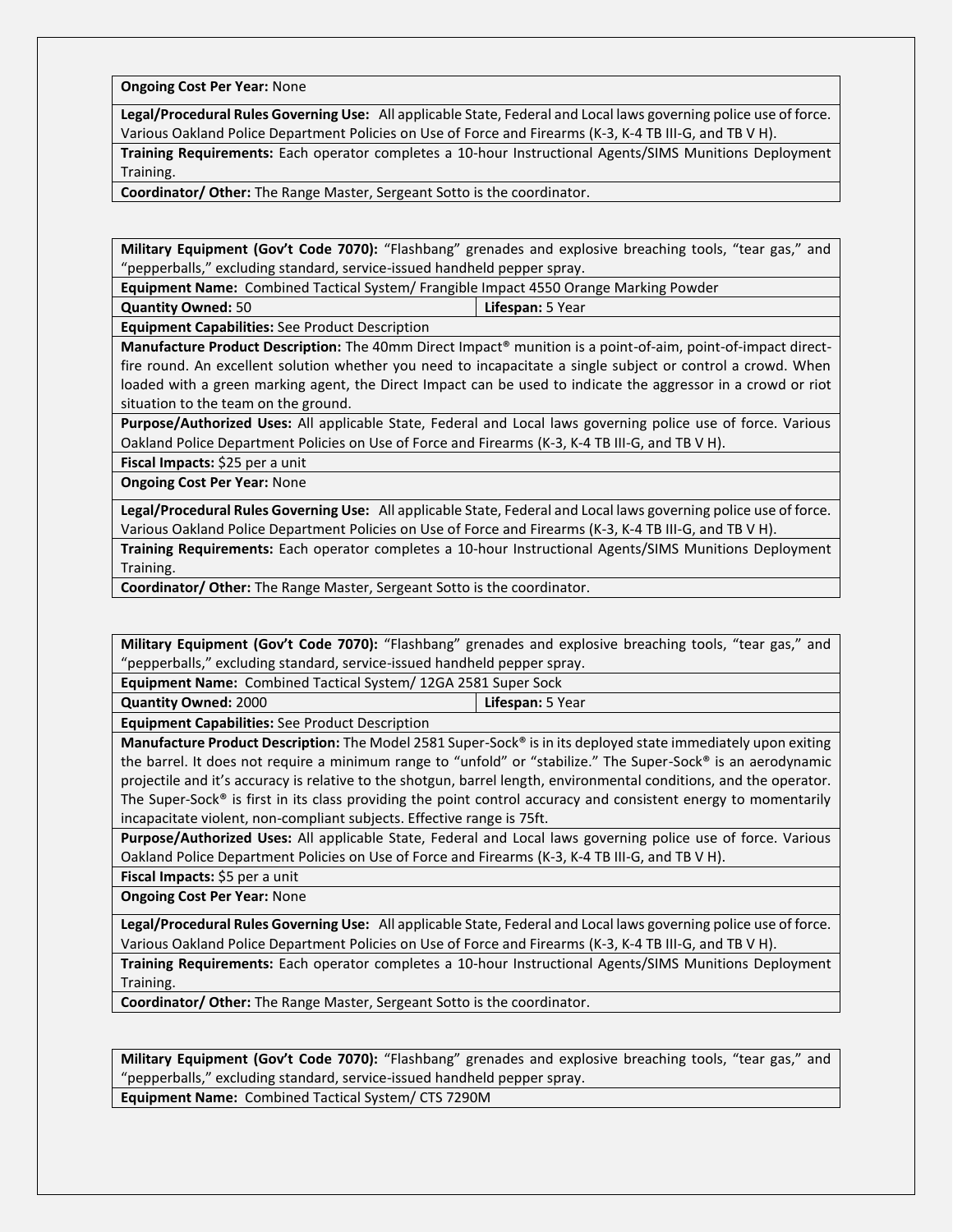| <b>Quantity Owned: 54</b>                              | Lifespan: 5 Year                                                                                                  |
|--------------------------------------------------------|-------------------------------------------------------------------------------------------------------------------|
| <b>Equipment Capabilities:</b> See Product Description |                                                                                                                   |
| <b>Manufacture Product Description:</b>                |                                                                                                                   |
| Type: Noise/Flash Diversion Device                     |                                                                                                                   |
|                                                        | Body Material: Steel - Black Chromate Diameter 1.50" (38 mm) Length 5.40" (137 mm)                                |
| Weight: 430 gm                                         |                                                                                                                   |
| Blast Ports: 10 on top. 10 on bottom                   |                                                                                                                   |
| Fuze Type: Model 201                                   |                                                                                                                   |
| Fuze Delay: 1.5 +/- 0.3 sec.                           |                                                                                                                   |
| Average Sound Output: 165-180 dB                       |                                                                                                                   |
| Light Output: 2 Million Candela                        |                                                                                                                   |
| Single Use Only                                        |                                                                                                                   |
|                                                        | Purpose/Authorized Uses: All applicable State, Federal and Local laws governing police use of force. Various      |
|                                                        | Oakland Police Department Policies on Use of Force and Firearms (K-3, K-4, K-5, and TB III-G).                    |
| Fiscal Impacts: \$40 per a unit                        |                                                                                                                   |
| <b>Ongoing Cost Per Year: \$1,000</b>                  |                                                                                                                   |
|                                                        | Legal/Procedural Rules Governing Use: All applicable State, Federal and Local laws governing police use of force. |
|                                                        | Various Oakland Police Department Policies on Use of Force and Firearms (K-3, K-4, K-5, and TB III-G).            |
|                                                        | Training Requirements: Each operator completes a 8-hour Light Sound diversionary training.                        |

**Coordinator/ Other:** The Range Master, Sergeant Sotto is the coordinator.

**Military Equipment (Gov't Code 7070):** "Flashbang" grenades and explosive breaching tools, "tear gas," and "pepperballs," excluding standard, service-issued handheld pepper spray.

**Equipment Name:** CTS 4233 40mm CS Multi 3 Smoke

**Quantity Owned:** 100 **Lifespan:** 5 Year

**Equipment Capabilities:** See Product Description

**Manufacture Product Description:** Manufacture Product Description: This 40MM aluminum cartridge launches 3 sub-munitions that emit CS via rapid burning. The munition is used from a stand-off distance and it is effective to disperse unruly crowds or deny areas during riots and civil disorder.

**Purpose/Authorized Uses:** All applicable State, Federal and Local laws governing police use of force. Various Oakland Police Department Policies on Use of Force and Firearms (K-3, K-4, K-5, TB III-G, and TB V F.02). **Fiscal Impacts:** \$23.59 per unit

**Ongoing Cost Per Year:** None

**Legal/Procedural Rules Governing Use:** All applicable State, Federal and Local laws governing police use of force. Various Oakland Police Department Policies on Use of Force and Firearms (K-3, K-4, K-5, TB III-G, and TB V F.02). **Training Requirements:** Each operator completes a 10-hour Instructional Agents/SIMS Munitions Deployment Training.

**Coordinator/ Other:** The Range Master, Sergeant Sotto is the coordinator.

**Military Equipment (Gov't Code 7070):** "Flashbang" grenades and explosive breaching tools, "tear gas," and "pepperballs," excluding standard, service-issued handheld pepper spray.

**Equipment Name:** CTS 9410 Inert Rubber Ball Tear Grenade

**Quantity Owned:** 48 **Lifespan:** 5 Year

**Equipment Capabilities:** See Product Description

**Manufacture Product Description:** The 9410 Inert Tear Ball Grenades produce a loud blast, emit bright light, and subsequently dispersing a cloud of inert powder. The primary application of this device is for riot control. Tear Balls are primarily used for crowd control in indoor and outdoor situations.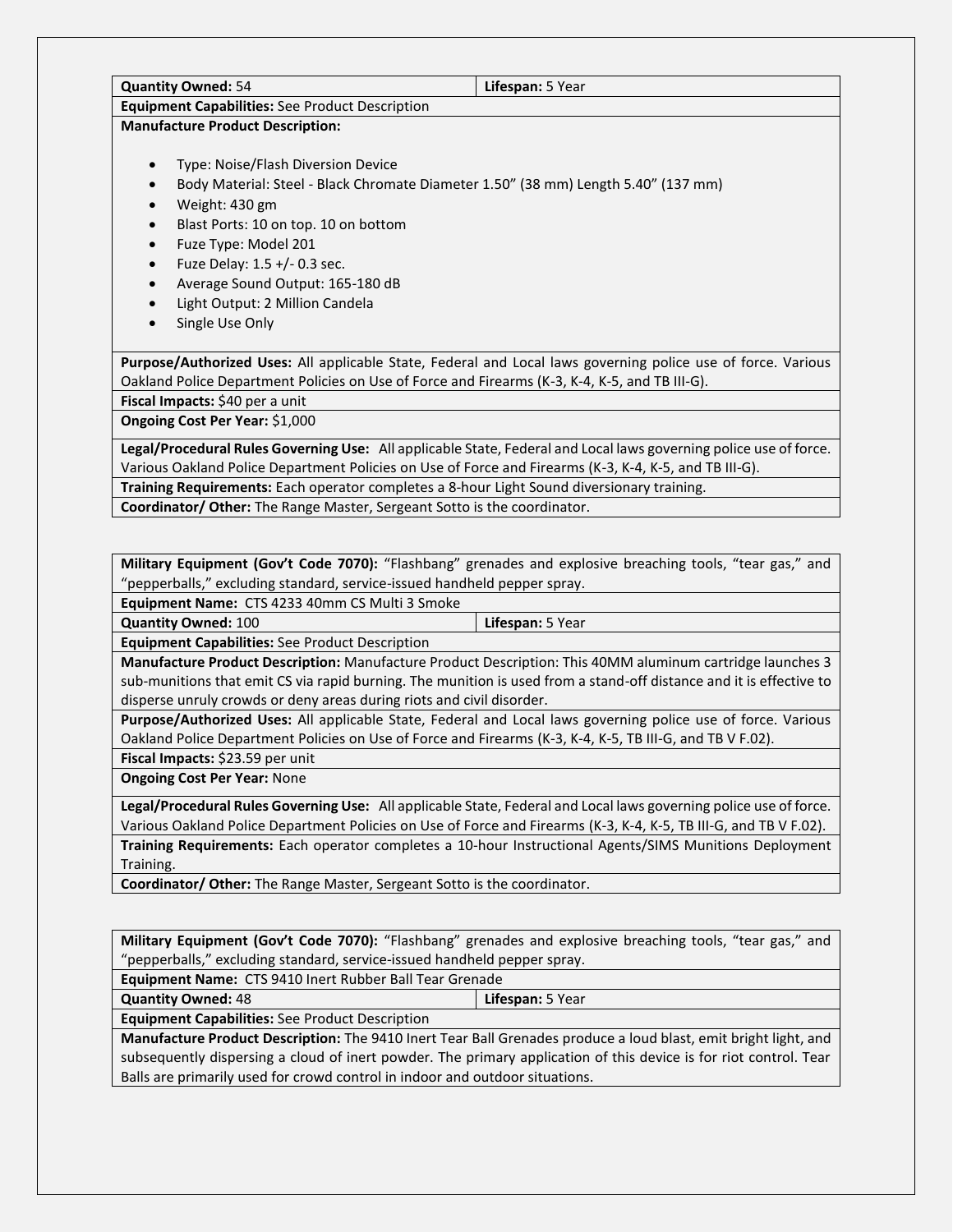**Purpose/Authorized Uses:** All applicable State, Federal and Local laws governing police use of force. Various Oakland Police Department Policies on Use of Force and Firearms (K-3, K-4, K-5, TB III-G, and TB V F.02).

**Fiscal Impacts**: \$35.93 per unit

**Ongoing Cost Per Year:** None

**Legal/Procedural Rules Governing Use:** All applicable State, Federal and Local laws governing police use of force. Various Oakland Police Department Policies on Use of Force and Firearms (K-3, K-4, K-5, TB III-G, and TB V F.02). **Training Requirements:** Each operator completes a 10-hour Instructional Agents/SIMS Munitions Deployment Training.

**Coordinator/ Other:** The Range Master, Sergeant Sotto is the coordinator.

**Military Equipment (Gov't Code 7070):** "Flashbang" grenades and explosive breaching tools, "tear gas," and "pepperballs," excluding standard, service-issued handheld pepper spray.

**Equipment Name:** CTS 1901A Mk9 Hose and Wand OC

**Quantity Owned:** 5 **Lifespan:** 5 Year

**Equipment Capabilities:** See Product Description

**Manufacture Product Description:** MK-9 offers higher pressure for wider fields of spray and larger capacity for multiple target engagements. It is the go-to alternative to large extinguisher OC Aerosol dispensers.

**Purpose/Authorized Uses:** All applicable State, Federal and Local laws governing police use of force. Various Oakland Police Department Policies on Use of Force and Firearms (K-3, K-4, K-5, TB III-G, and TB V F.02).

**Fiscal Impacts**: \$33.85 per unit

**Ongoing Cost Per Year:** None

**Legal/Procedural Rules Governing Use:** All applicable State, Federal and Local laws governing police use of force. Various Oakland Police Department Policies on Use of Force and Firearms (K-3, K-4, K-5, TB III-G, and TB V F.02).

**Training Requirements:** Each operator completes a 10-hour Instructional Agents/SIMS Munitions Deployment Training.

**Coordinator/ Other:** The Range Master, Sergeant Sotto is the coordinator.

**Military Equipment (Gov't Code 7070):** "Flashbang" grenades and explosive breaching tools, "tear gas," and "pepperballs," excluding standard, service-issued handheld pepper spray.

**Equipment Name:** CTS 1337 OC Aerosol Fogger 2oz

**Quantity Owned:** 45 **Lifespan:** 5 Year

**Equipment Capabilities:** See Product Description

**Manufacture Product Description:** The CTS Level 3 OC Tactical Grenade is used by patrol and tactical teams to detect hiding suspects, deny access to enclosed area or force a suspect to leave an enclosure. Multiple units can also be used for crowd dispersal.

**Purpose/Authorized Uses:** All applicable State, Federal and Local laws governing police use of force. Various Oakland Police Department Policies on Use of Force and Firearms (K-3, K-4, K-5, TB III-G, and TB V F.02).

**Fiscal Impacts:** \$11.97 per unit

**Ongoing Cost Per Year:** None

**Legal/Procedural Rules Governing Use:** All applicable State, Federal and Local laws governing police use of force. Various Oakland Police Department Policies on Use of Force and Firearms (K-3, K-4, K-5, TB III-G, and TB V F.02). **Training Requirements:** Each operator completes a 10-hour Instructional Agents/SIMS Munitions Deployment Training.

**Coordinator/ Other:** The Range Master, Sergeant Sotto is the coordinator.

**Military Equipment (Gov't Code 7070):** "Flashbang" grenades and explosive breaching tools, "tear gas," and "pepperballs," excluding standard, service-issued handheld pepper spray.

| Equipment Name: CTS 9230 CS Smoke Jet Lite Rubber Ball, Pyro |                         |
|--------------------------------------------------------------|-------------------------|
| <b>Quantity Owned: 50</b>                                    | <b>Lifespan: 5 Year</b> |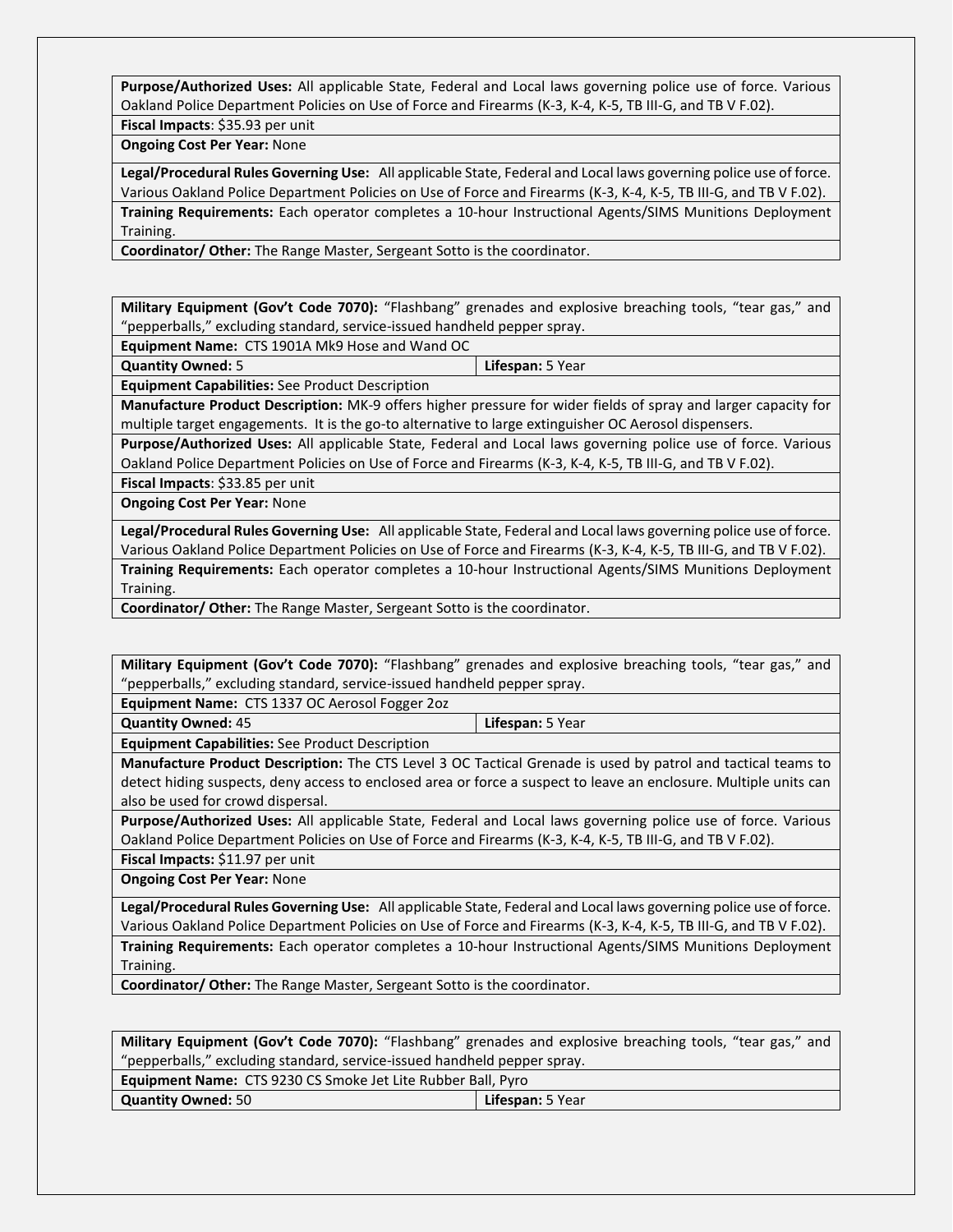**Equipment Capabilities:** See Product Description

**Manufacture Product Description:** The 9230 CS Jet-Lite Rubber Ball Grenade is one of the smaller diameter burning grenades that discharges a high volume of chemical agents through multiple emission ports. Specifically for outdoor use and should not be deployed from rooftops, in crawl spaces or indoors due to fire producing capability. Can be hand thrown or launched.

**Purpose/Authorized Uses:** All applicable State, Federal and Local laws governing police use of force. Various Oakland Police Department Policies on Use of Force and Firearms (K-3, K-4, K-5, TB III-G, and TB V F.02).

**Fiscal Impacts:** \$25.52 per unit **Ongoing Cost Per Year:** None

**Legal/Procedural Rules Governing Use:** All applicable State, Federal and Local laws governing police use of force. Various Oakland Police Department Policies on Use of Force and Firearms (K-3, K-4, K-5, TB III-G, and TB V F.02).

**Training Requirements:** Each operator completes a 10-hour Instructional Agents/SIMS Munitions Deployment Training.

**Coordinator/ Other:** The Range Master, Sergeant Sotto is the coordinator.

**Military Equipment (Gov't Code 7070):** "Flashbang" grenades and explosive breaching tools, "tear gas," and "pepperballs," excluding standard, service-issued handheld pepper spray.

**Equipment Name:** CTS 4431 40mm CS Powder No Flame Barricade Indoor

**Quantity Owned:** 100 **Lifespan:** 5 Year

**Equipment Capabilities:** See Product Description

**Manufacture Product Description:** CS powder filled projectile penetrates intermediate barriers and delivers irritant agents into an adjacent room.

**Purpose/Authorized Uses:** All applicable State, Federal and Local laws governing police use of force. Various Oakland Police Department Policies on Use of Force and Firearms (K-3, K-4, K-5, TB III-G, and TB V F.02).

**Fiscal Impacts:** \$19.47 per unit

**Ongoing Cost Per Year:** None

**Legal/Procedural Rules Governing Use:** All applicable State, Federal and Local laws governing police use of force. Various Oakland Police Department Policies on Use of Force and Firearms (K-3, K-4, K-5, TB III-G, and TB V F.02). **Training Requirements:** Each operator completes a 10-hour Instructional Agents/SIMS Munitions Deployment Training.

**Coordinator/ Other:** The Range Master, Sergeant Sotto is the coordinator.

**Military Equipment (Gov't Code 7070):** Taser Shockwave, microwave weapons, water cannons, and Long Range Acoustic Devices (LRADs).

**\_\_\_\_\_\_\_\_\_\_\_\_\_\_\_\_\_\_\_\_\_\_\_\_\_\_\_\_\_\_\_\_\_\_\_\_\_\_\_\_\_\_\_\_\_\_\_\_\_\_\_\_\_\_\_\_\_\_\_\_\_\_\_\_\_\_\_**

**Equipment Name:** LRAD/ 100X

**Quantity Owned:** 2 **Lifespan:** Not listed with Manufacture

**Equipment Capabilities:** See Product Description

**Manufacture Product Description:** The LRAD 100X is a self-contained, portable communication system for onscene and tactical communication. With unparalleled vocal clarity and up to 30db louder than bullhorns, megaphones, and vehicle P.A. systems, the LRAD 100X is also four to six times louder than other acoustic hailers of comparable size and weight. LRAD's optimized driver and waveguide technology ensures every message is clearly broadcast, heard and understood, even above engine, crowd, siren, and background noise. The LRAD warning tone commands attention to the voice messages that follow and provides a safer alternative to nonlethal and kinetic measures for changing behavior.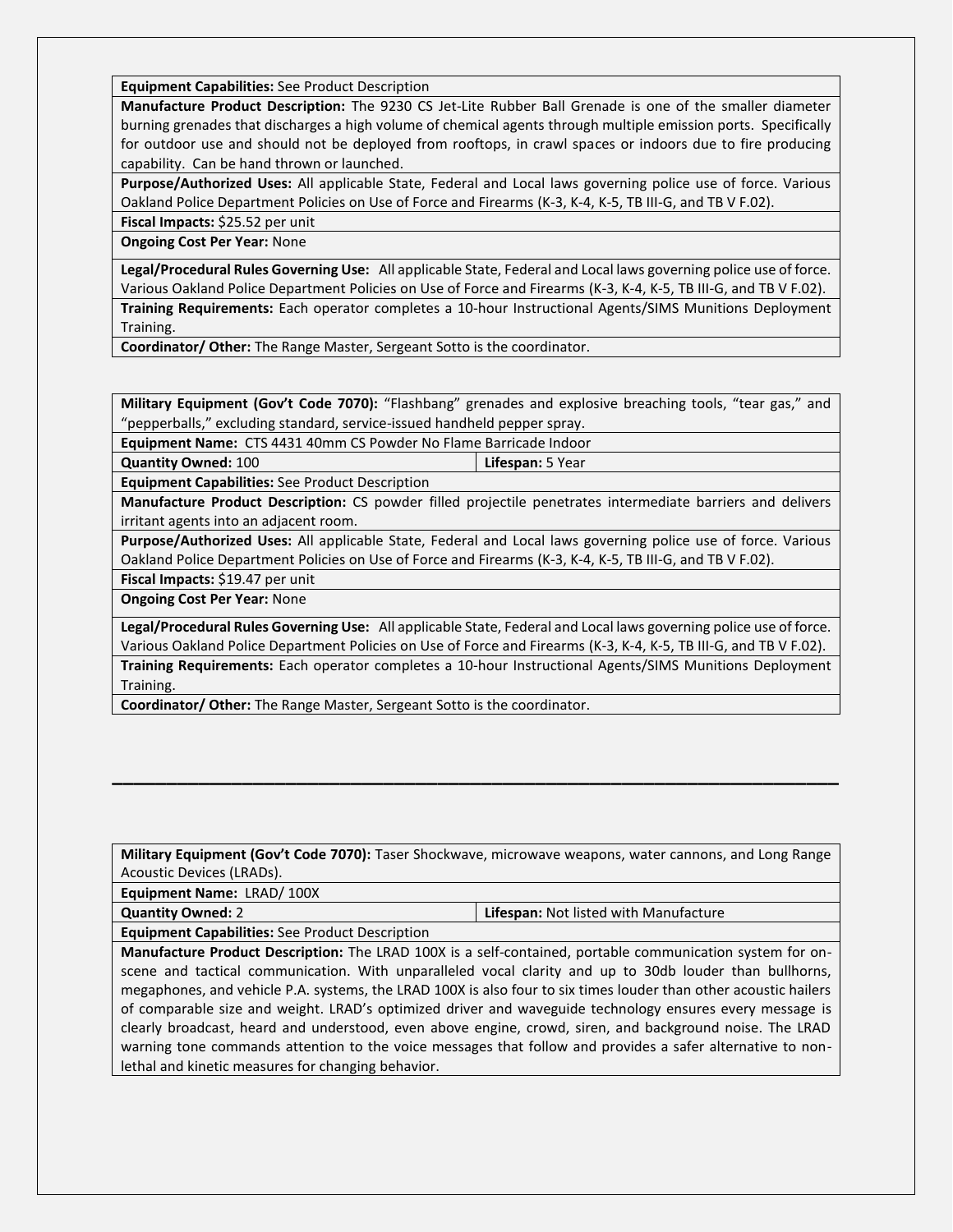**Purpose/Authorized Uses:** All applicable State, Federal and Local laws governing police use of force. Various Oakland Police Department Policies on Use of Force and Firearms (K-3, K-4, K-5, and TB III-G). Command Approval to use this device.

**Fiscal Impacts:** 14,232.00, UASI (Urban Areas Security Initiatives)- US Department of Homeland Security grants. **Ongoing Cost Per Year:** None

**Legal/Procedural Rules Governing Use:** All applicable State, Federal and Local laws governing police use of force. Various Oakland Police Department Policies on Use of Force and Firearms (K-3, K-4. K-5 and TB III-G).

**Training Requirements:** Each operator must complete and be a part of HNT.

**Coordinator/ Other:** Sergeant Johnson is the coordinator.

**Military Equipment (Gov't Code 7070):** Taser Shockwave, microwave weapons, water cannons, and Long Range Acoustic Devices (LRADs).

**Equipment Name:** LRAD/ 450X

**Quantity Owned:** 1 **Lifespan:** Not listed with Manufacture

**Equipment Capabilities:** See Product Description

**Manufacture Product Description:** The LRAD 450XL utilizes technology developed and patented\* by LRAD Corporation to provide the audio output of larger acoustic hailers almost twice its size and weight, while delivering the same outstanding vocal clarity consistent with all LRAD systems. The LRAD 450XL broadcasts powerful warning tones to command attention to the highly intelligible voice messages that follow enabling operators to change behavior and enhance response capabilities with safe, scalable escalation of force. Lightweight and designed for use on tripods or mounted on vessels, vehicles and Remote Weapon Stations (RWS), the LRAD 450XL is a highly effective, long range communication and deterrent system in use around the world for public safety, law enforcement, maritime and defense applications.

**Purpose/Authorized Uses:** All applicable State, Federal and Local laws governing police use of force. Various Oakland Police Department Policies on Use of Force and Firearms (K-3, K-4, K-5, and TB III-G). Command Approval to use this device.

**Fiscal Impacts:** \$41,359.62**,** UASI (Urban Areas Security Initiatives)- US Department of Homeland Security grants. **Ongoing Cost Per Year:** None

**Legal/Procedural Rules Governing Use:** All applicable State, Federal and Local laws governing police use of force. Various Oakland Police Department Policies on Use of Force and Firearms (K-3, K-4, K-5 and TB III-G). **Training Requirements:** Each operator must complete and be a part of HNT.

**\_\_\_\_\_\_\_\_\_\_\_\_\_\_\_\_\_\_\_\_\_\_\_\_\_\_\_\_\_\_\_\_\_\_\_\_\_\_\_\_\_\_\_\_\_\_\_\_\_\_\_\_\_\_\_\_\_\_\_\_\_\_\_\_\_\_\_**

**Coordinator/ Other:** Sergeant Johnson is the coordinator.

| Military Equipment (Gov't Code 7070): The following projectile launch platforms and their associated munitions: |  |  |
|-----------------------------------------------------------------------------------------------------------------|--|--|
| 40mm projectile launchers, "bean bag," rubber bullet, and specialty impact munition (SIM) weapons.              |  |  |
| <b>Equipment Name:</b> Defense Technology (37mm single launcher)                                                |  |  |
| Lifespan: No lifespan indicated by the manufacturer.<br><b>Quantity Owned: 8</b>                                |  |  |
| <b>Equipment Capabilities:</b> See Product Description                                                          |  |  |
| <b>Manufacture Product Description:</b>                                                                         |  |  |
|                                                                                                                 |  |  |
| 37 <sub>mm</sub>                                                                                                |  |  |
| Smooth Bore                                                                                                     |  |  |
| Breech fed                                                                                                      |  |  |
| Double action/single action                                                                                     |  |  |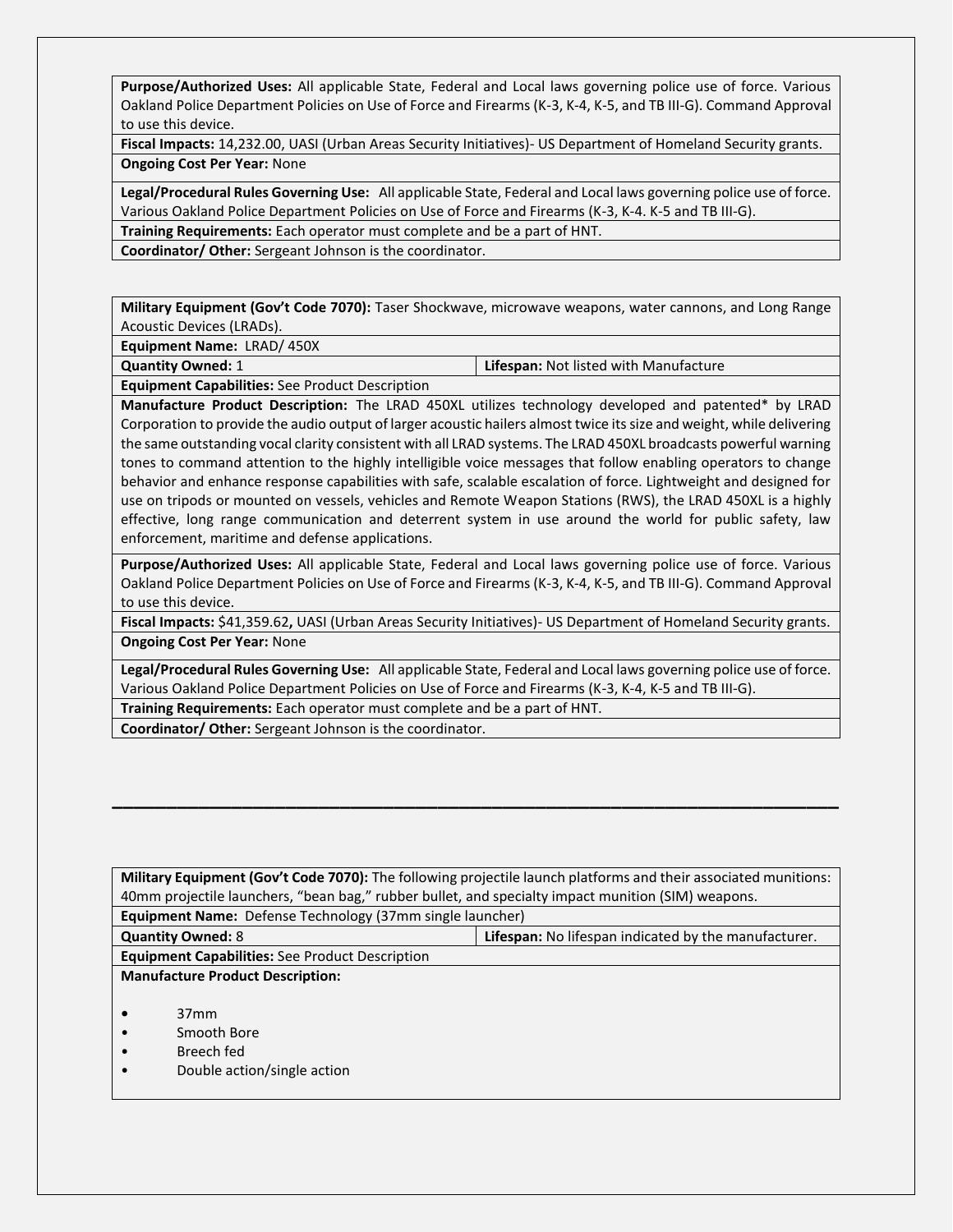**Purpose/Authorized Uses:** The Tactical Operations Team may be activated at the discretion of the Patrol Division Watch Commander, or an Area Commander who is on the scene and assumes Incident Command. This is covered in Oakland Police Policy DGO K-5 and TB III-G.

#### **Fiscal Impacts:** \$500 per unit

#### **Ongoing Cost Per Year:** None

**Legal/Procedural Rules Governing Use:** All applicable State, Federal and Local laws governing police use of force. Various Oakland Police Department Policies on Use of Force and Firearms (K-3, K-4, K-5, TB V F.02, TB III- H and TB III-G).

**Training Requirements:** Each operator completes a 10-hour Instructional Agents/SIMS Munitions Deployment Training.

**Coordinator/ Other:** The Range Master, Sergeant Sotto is the coordinator.

**Military Equipment (Gov't Code 7070):** The following projectile launch platforms and their associated munitions: 40mm projectile launchers, "bean bag," rubber bullet, and specialty impact munition (SIM) weapons. **Equipment Name:** Defense Technology (40mm single launcher)

**Quantity Owned:** 8 **Lifespan:** No lifespan indicated by the manufacturer.

**Manufacture Product Description:**

**Equipment Capabilities:** See Product Description

- 40mm
- Rifled barrel
- Breech fed
- Double action/single action
- Picatinny rail

**Purpose/Authorized Uses:** Command approval is needed.

**Fiscal Impacts:** \$500 per unit

**Ongoing Cost Per Year:** None

**Legal/Procedural Rules Governing Use:** All applicable State, Federal and Local laws governing police use of force. Various Oakland Police Department Policies on Use of Force and Firearms (K-3, K-4, K-5 and TB III-G). **Training Requirements:** Each operator must complete an 8-hour Specialty Impact Munitions Training.

**Coordinator/ Other:** The Range Master, Sergeant Sotto is the coordinator.

**Military Equipment (Gov't Code 7070):** The following projectile launch platforms and their associated munitions: 40mm projectile launchers, "bean bag," rubber bullet, and specialty impact munition (SIM) weapons. **Equipment Name:** LMT (40mm)

**Quantity Owned:** 10 **Lifespan:** No lifespan indicated by the manufacturer. **Equipment Capabilities:** See Product Description

**Manufacture Product Description:** Manufactured exclusively for Defense Technology®, the 40LMTS is a tactical single shot launcher that features an expandable ROGERS Super Stoc and an adjustable Integrated Front Grip (IFG) with light rail. The ambidextrous Lateral Sling Mount (LSM) and QD mounting systems allow both a single and two-point sling attachment. The 40LMTS will fire standard 40mm less lethal ammunition, up to 4.8 inches in cartridge length. The Picatinny Rail Mounting System will accept a wide array of enhanced optics/sighting systems.

**Purpose/Authorized Uses:** Command approval is needed.

**Fiscal Impacts:** \$500 per unit

**Ongoing Cost Per Year:** None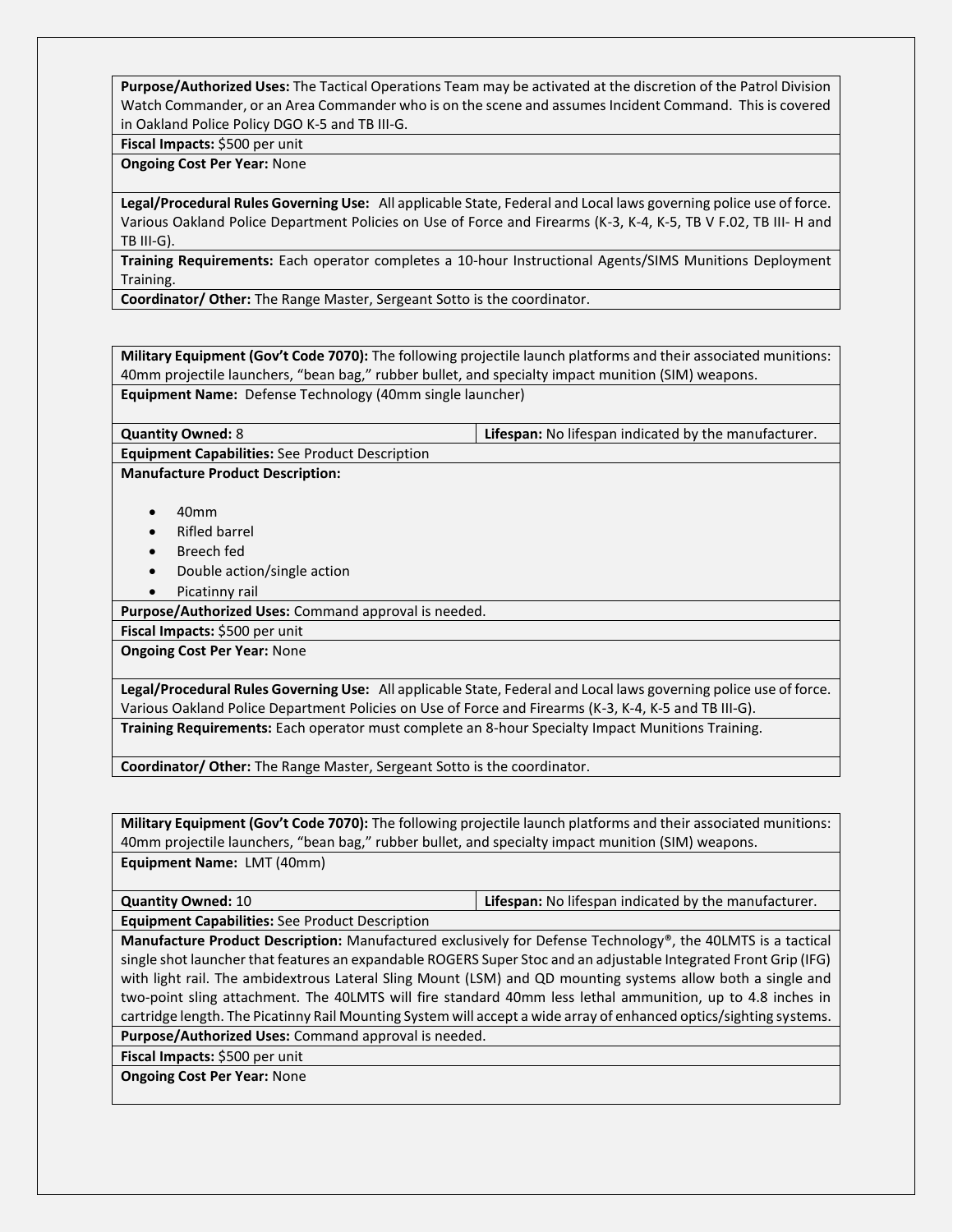**Legal/Procedural Rules Governing Use:** All applicable State, Federal and Local laws governing police use of force. Various Oakland Police Department Policies on Use of Force and Firearms (K-3, K-4, K-5 and TB III-G).

**Training Requirements:** Each operator completes a 10-hour Instructional Agents/SIMS Munitions Deployment Training.

**Coordinator/ Other:** The Range Master, Sergeant Sotto is the coordinator.

**Military Equipment (Gov't Code 7070):** The following projectile launch platforms and their associated munitions: 40mm projectile launchers, "bean bag," rubber bullet, and specialty impact munition (SIM) weapons. **Equipment Name:** Penn Arms (PGL 65-40)

**Quantity Owned:** 9 **Lifespan:** No lifespan indicated by the manufacturer.

**Equipment Capabilities:** See Product Description

**Manufacture Product Description:** A 40mm pump-action advance magazine drum launcher with a fixed stock and combo rail. It has a six-shot capacity and rifled barrel. Previously labeled the PGL-65, the features include: Double-action trigger, trigger lock push button and hammer lock safeties.

**Purpose/Authorized Uses:** Command approval is needed.

**Fiscal Impacts:** \$1600 per unit

**Ongoing Cost Per Year:** None

**Legal/Procedural Rules Governing Use:** All applicable State, Federal and Local laws governing police use of force. Various Oakland Police Department Policies on Use of Force and Firearms (K-3, K-4, K-5 and TB III-G).

**Training Requirements:** Each operator completes a 10-hour Instructional Agents/SIMS Munitions Deployment Training.

**Coordinator/ Other:** The Range Master, Sergeant Sotto is the coordinator.

**Military Equipment (Gov't Code 7070):** The following projectile launch platforms and their associated munitions: 40mm projectile launchers, "bean bag," rubber bullet, and specialty impact munition (SIM) weapons. **Equipment Name:** Wilson Combat

**Quantity Owned:** 40 **Lifespan:** No lifespan indicated by the manufacturer.

**Equipment Capabilities:** Equipped with Hogue Orange Stock/Forend- Designated for Specialty Impact Munitions/Less Lethal only

**Manufacture Product Description:** The Remington 870 Police pump-action shotgun is a rugged 12-gauge with a short, tactical 18" barrel backed by a stout 3" chamber. The all-matte black gun is Parkerized for generalized durability and rust-resistance. Both the pump action forend and stock are robust and tough synthetic.

**Purpose/Authorized Uses:** All applicable State, Federal and Local laws governing police use of force. Various Oakland Police Department Policies on Use of Force and Firearms (K-3, K-4 and K-5).

**Fiscal Impacts:** \$1200 per unit

**Ongoing Cost Per Year:** None

**Legal/Procedural Rules Governing Use:** All applicable State, Federal and Local laws governing police use of force. Various Oakland Police Department Policies on Use of Force and Firearms (K-3, K-4. K-5 and TB III-G).

**\_\_\_\_\_\_\_\_\_\_\_\_\_\_\_\_\_\_\_\_\_\_\_\_\_\_\_\_\_\_\_\_\_\_\_\_\_\_\_\_\_\_\_\_\_\_\_\_\_\_\_\_\_\_\_\_\_\_\_\_\_\_\_\_\_\_\_**

**Training Requirements:** Each operator must complete an 8-hour Specialty Impact Munitions Training.

**Coordinator/ Other:** The Range Master, Sergeant Sotto is the coordinator.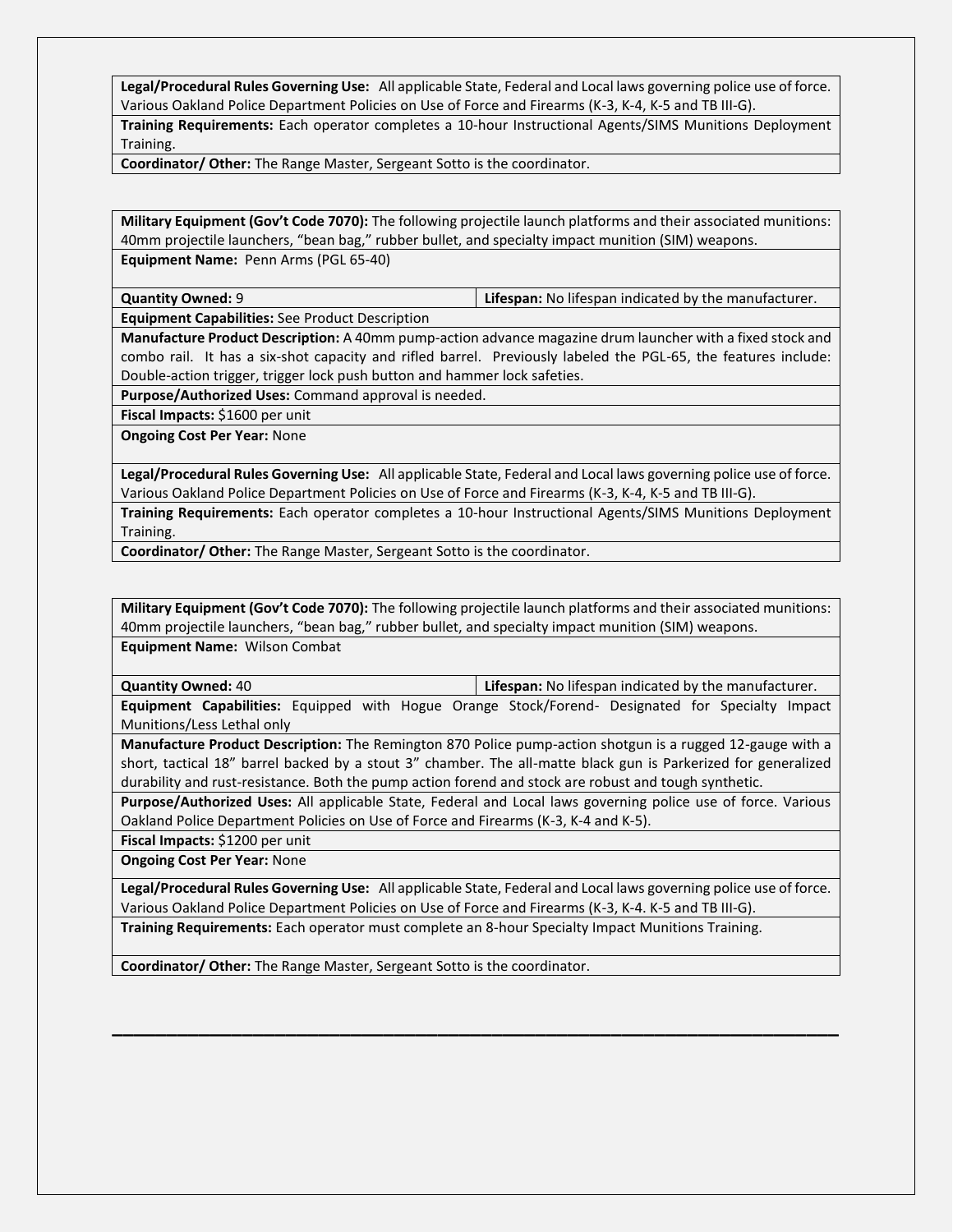**Military Equipment (OMC 9.65):** Crowd- control equipment, such as riot batons, riot helmets, and riot shields, but excluding service-issued telescopic or fixed-length straight batons.

**Equipment Name:** Helmet-Non Ballistic (906 Series TacElite EPR Polycarbonate Alloy Riot Helmet)

#### **Quantity Owned:** 703 **Lifespan:** No lifespan indicated by the manufacturer.

**Equipment Capabilities:** See Product Description

#### **Manufacture Product Description:**

- TacElite EPR polycarbonate alloy helmet shell
- Expanded polystyrene liner with padded, sweat-wicking inner liner
- Permanently mounted neck protector with Kydex penetration shield and shock absorbent foam pad
- Detachable 0.150" (3.8mm) thick face shield with liquid seal prevents liquids from seeping into officer's eyes
- Molded lip on top edge of face shield prevents shield from closing over integral visor and striking the face
- Double D-ring fastener provides maximum strength and slip resistance. NIJ compliant quick release buckle also included (user installation required).
- Snap-on nape pad with Kydex penetration shield, shock-absorbent foam pads and chemical-resistant black Cordura cover
- Plastic chin cup for added comfort when harness is tightened. Optional chin pad available.
- Face guard: Steel wire with black nylon coating and welded joints for maximum strength and safety. Wire guard is form fitted to match radius of face shield and is attached by four heavy-duty nylon clips. Viewing area: 2 3/4" x 8 1/2" (7.0cm x 21.6cm) (Model 906C only)
- Weight Model 906: 3.2 lbs. (1.5 Kg)
- Weight Model 906FS6: 3.2 lbs. (1.5 Kg)
- Weight Model 906C: 4 lbs. (1.8 Kg)
- Meets or exceeds NIJ Standard for Riot Helmets, NIJ 0104.02\* (Model 906 only)

**Purpose/Authorized Uses:** Oakland Police Department TB III-G

**Fiscal Impacts:** Approximately \$152.48 per unit

**Ongoing Cost Per Year:** None

#### **Legal/Procedural Rules Governing Use:** None

**Training Requirements:** Each member takes an 8-hour Crowd Control class in the Academy. There is also 2-hours in CPT.

**Coordinator/ Other:** The Range Master, Sergeant Sotto is the coordinator.

**Military Equipment (OMC 9.65):** Crowd- control equipment, such as riot batons, riot helmets, and riot shields, but excluding service-issued telescopic or fixed-length straight batons.

**Equipment Name:** Shields

**Quantity Owned:** 20 **Lifespan:** No lifespan indicated by the manufacturer.

**Equipment Capabilities:** See Product Description

**Manufacture Product Description:** No manufacture identified.

**Purpose/Authorized Uses:** There is no Oakland Police Department Policy that governs the use of shields during Crowd Control situations.

**Fiscal Impacts:** unknown

**Ongoing Cost Per Year:** None

**Legal/Procedural Rules Governing Use:** None

**Training Requirements:** None

**Coordinator/ Other:** The Range Master, Sergeant Sotto is the coordinator.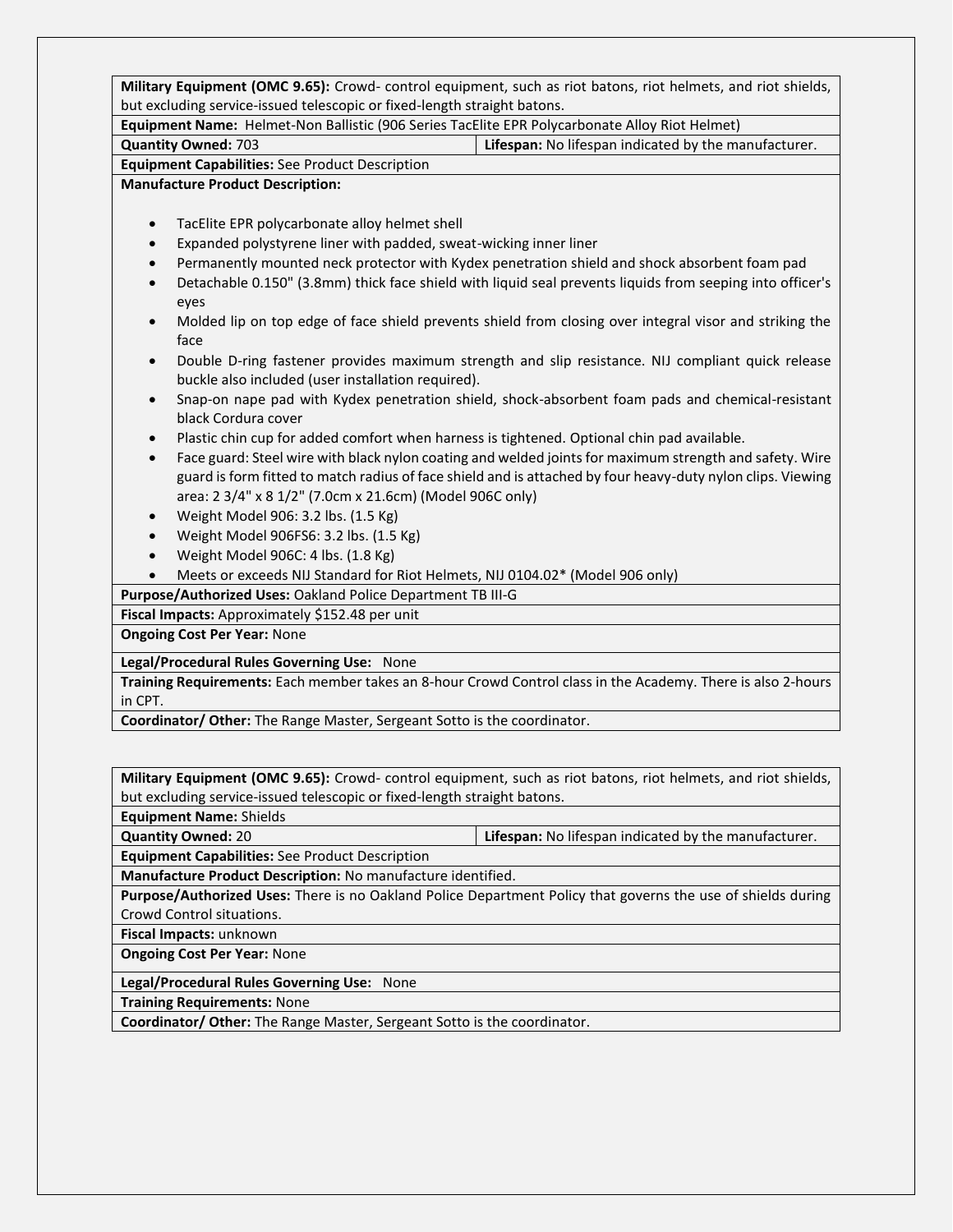#### **COMMAND INTENT**

The purpose of this policy is to provide rules for the approval, acquisition, use, and reporting requirements of military equipment, as outlined in Government Code § 7070, Oakland Municipal Code (OMC) 9.65, et. seq., in order to safeguard the public's welfare, safety, civil rights, and civil liberties.

#### **A. POLICY AND APPLICABILITY**

It is the policy of the Oakland Police Department (OPD) to have legally enforceable safeguards, including transparency, oversight, and accountability, in place to protect the public's welfare, safety, civil rights, and civil liberties with respect to the funding, acquisition, and use of equipment defined by statute as military equipment. The acquisition of military equipment and its deployment in our communities may impact the public's safety and welfare. The public has a right to know about any funding, acquisition, or use of military equipment by local government officials, as well as a right to participate in any government agency's decision to fund, acquire, or use such equipment. Decisions regarding whether and how military equipment is funded, acquired, or used should consider the public's welfare, safety, civil rights, and civil liberties, and should be based on meaningful public input. The members of this Department will comply with the provisions of Assembly Bill 481, Government Code § 7070, Oakland Municipal Code (OMC) 9.65, et. seq. with respect to military equipment.

#### **B. DEFINITIONS**

The definitions related to this policy are defined in Government Code § 7070 and OMC  $9.65:$ 

**Governing body** – Means the elected body that oversees a law enforcement agency or, if there is no elected body that directly oversees the law enforcement agency, the appointed body that oversees a law enforcement agency. In the case of a law enforcement agency of a county, including a sheriff's department or a district attorney's office, "governing body" means the board of supervisors of the county. [Government Code § 7070(a)]. As it pertains to the City of Oakland, the Oakland City Council and Oakland Police Commission are the Governing bodies.

**Law Enforcement Agency** – A police department, including the police department of a transit agency, school district, or any campus of the University of California, the California State University, or California Community Colleges. [Government Code § 7070(b)(2)].

**Military equipment** – Defined military equipment includes, but not limited to, the following [Government Code  $\S 7070(c)(1)-(15)$ ]: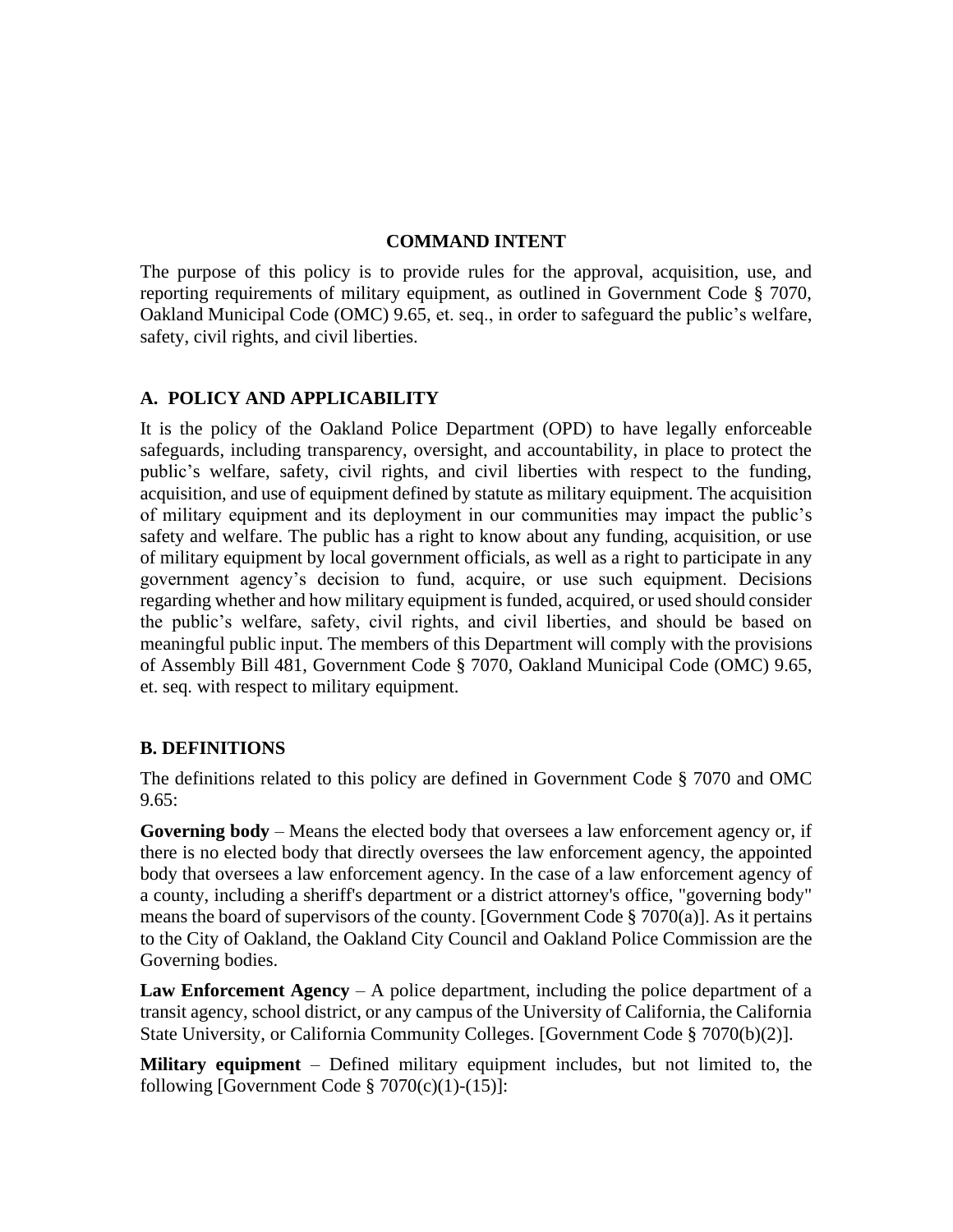1. Unmanned, remotely piloted, powered aerial or ground vehicles.

2. Mine-resistant ambush-protected (MRAP) vehicles or armored personnel carriers. However, police versions of standard consumer vehicles are specifically excluded from this subdivision.

3. High mobility multipurpose wheeled vehicles (HMMWV), commonly referred to as Humvees, two-and-one-half-ton trucks, five-ton trucks, or wheeled vehicles that have a breaching or entry apparatus attached. However, unarmored all-terrain vehicles (ATVs) and motorized dirt bikes are specifically excluded from this subdivision.

4. Tracked armored vehicles that provide ballistic protection to their occupants and utilize a tracked system instead of wheels for forward motion.

5. Command and control vehicles that are either built or modified to facilitate the operational control and direction of public safety units.

6. Weaponized aircraft, vessels, or vehicles of any kind.

7. Battering rams, slugs, and breaching apparatuses that are explosive in nature. However, items designed to remove a lock, such as bolt cutters, or a handheld ram designed to be operated by one person, are specifically excluded from this subdivision.

8. Firearms of .50 caliber or greater. However, standard issue shotguns are specifically excluded from this subdivision.

9. Ammunition of .50 caliber or greater. However, standard issue shotgun ammunition is specifically excluded from this subdivision.

10. Specialized firearms and ammunition of less than .50 caliber, including assault weapons as defined in § 30510 and §30515 of the Penal Code, with the exception of standard issue service weapons and ammunition of less than .50 caliber that are issued to officers, agents, or employees of a law enforcement agency or state agency.

11. Any firearm or firearm accessory that is designed to launch explosive projectiles.

12. "Flashbang" grenades and explosive breaching tools, "tear gas," and "pepperballs," excluding standard, service-issued handheld pepper spray.

13. Taser Shockwave, microwave weapons, water cannons, and Long Range Acoustic Devices (LRADs).

14. The following projectile launch platforms and their associated munitions: 40mm projectile launchers, "bean bag," rubber bullet, and specialty impact munition (SIM) weapons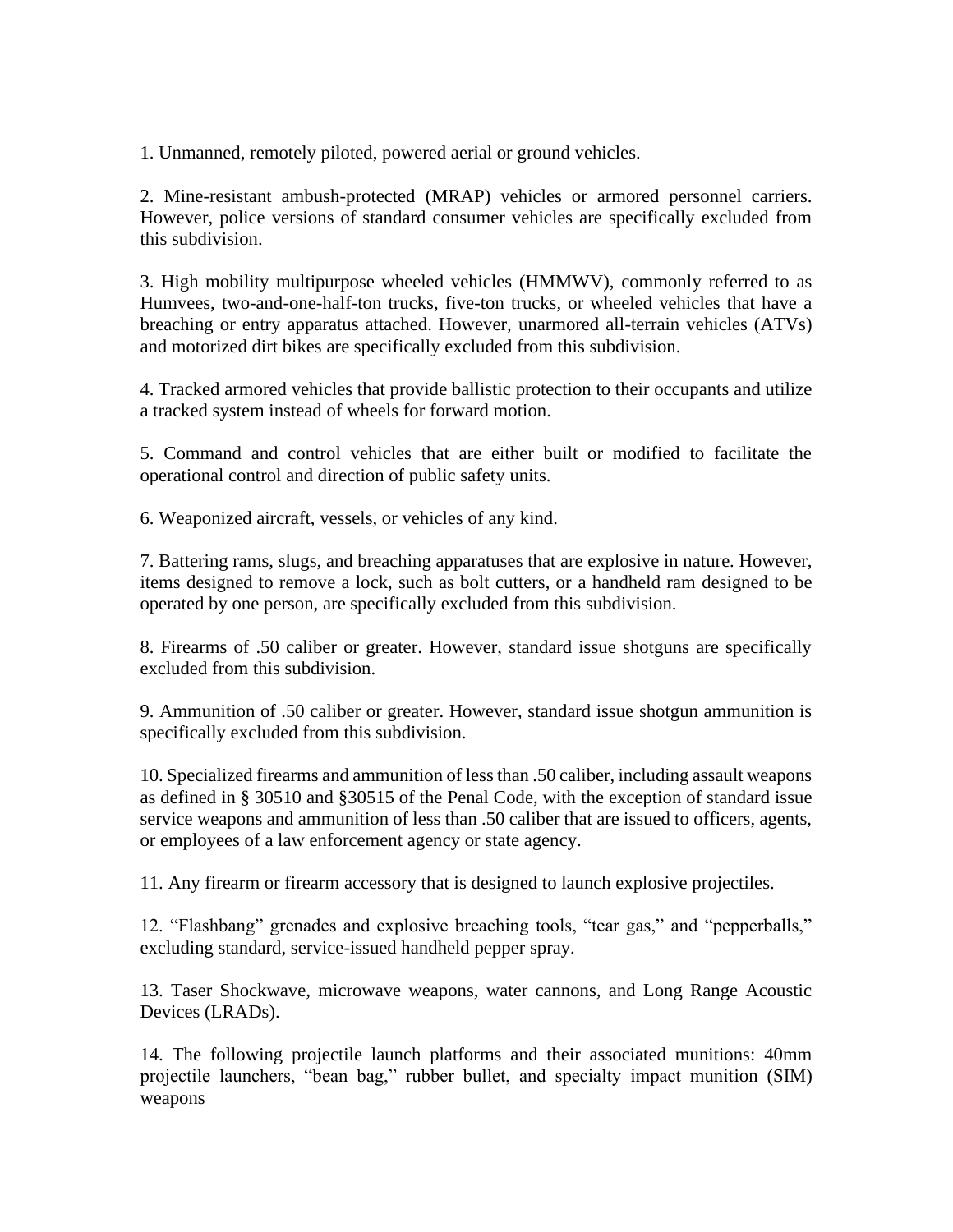15. Any other equipment as determined by a governing body or a state agency to require additional oversight.

**Military Equipment** - Defined military equipment also includes the following [Oakland Municipal Code 9.65]:

- 1. Crowd- control equipment, such as riot batons, riot helmets, and riot shields, but excluding service-issued telescopic or fixed-length straight batons.
- 2. Any weapon designed for hand-to-hand combat, including any knife designed to be attached to the muzzle of a rifle, shotgun, or long gun for purposes of hand-to-hand combat, but excluding service-issued telescopic or fixed-length straight baton.
- 3. Military surplus equipment.

**Controlled Equipment Impact Report-** means a publicly released, written document that includes, at a minimum, all of the following:

- 1. Description: A description of each type of controlled equipment, the quantity sought, its capabilities, expected lifespan, intended uses and effects, and how it works, including product descriptions from the manufacturer of the controlled equipment.
- 2. Purpose: The purposes and reasons for which the Oakland Police Department (hereinafter, "Police Department") proposes to use each type of controlled equipment.
- 3. Fiscal Cost: The fiscal cost of each type of controlled equipment, including the initial costs of obtaining the equipment, the estimated or anticipated costs of each proposed use, the estimated or anticipated costs of potential adverse impacts, and the estimated or anticipated annual, ongoing costs of the equipment, including operating, training, transportation, storage, maintenance, and upgrade costs.
- 4. Impact: An assessment specifically identifying any potential impacts that the use of controlled equipment might have on the welfare, safety, civil rights, and civil liberties of the public, and what specific affirmative measures will be implemented to safeguard the public from potential adverse impacts.
- 5. Mitigations: Specific, affirmative technical and procedural measures that will be implemented to safeguard the public from such impacts.
- 6. Alternatives: A summary of all alternative method or methods the Police Department considered to accomplish the purposes for which the controlled equipment is proposed to be used, the annual costs of alternative method or methods, and the potential impacts of alternative method or methods on the welfare, safety, civil rights, and civil liberties of the public.
- 7. Location: The location(s) it may be used, using general descriptive terms.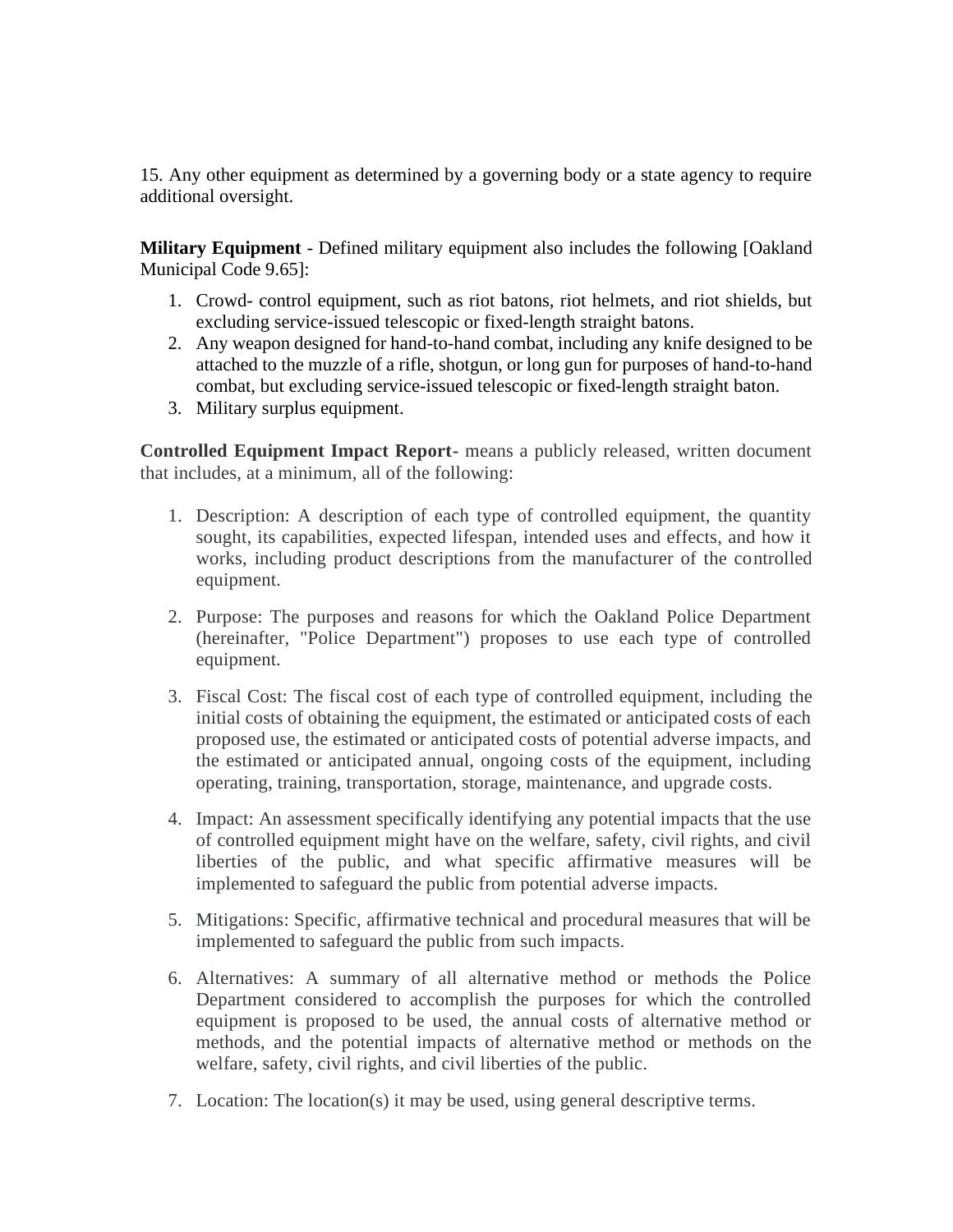- 8. Third Party Dependence: Whether use or maintenance of the controlled equipment will require the engagement of third-party service providers.
- 9. Track Record: A summary of the experience (if any) other entities, especially government entities, have had with the proposed controlled equipment, including, if available, quantitative information about the effectiveness of the controlled equipment in achieving its stated purpose in other jurisdictions, and any known adverse information about the controlled equipment (such as unanticipated costs, failures, or civil rights and civil liberties abuses).

**Controlled Equipment Use Policy**- means a publicly released, legally enforceable written document governing the use of controlled equipment by the Oakland Police Department that addresses, at a minimum, all of the following:

- 1. Purpose: The specific purpose or purposes that each type of controlled equipment is intended to achieve.
- 2. Authorized Use: The specific uses of controlled equipment that are authorized, and rules and processes required prior to such use.
- 3. Prohibited Uses: A non-exclusive list of uses that are not authorized.
- 4. Training: The course of training that must be completed before any officer, agent, or employee of the Police Department is allowed to use each specific type of controlled equipment.
- 5. Auditing and Oversight: The mechanisms to ensure compliance with the controlled equipment use policy, including which independent persons or entities have oversight authority, and what legally enforceable sanctions are put in place for violations of the policy.
- 6. Transparency: The procedures by which members of the public may register complaints or concerns or submit questions about the use of each specific type of controlled equipment, and how the Police Department will ensure that each complaint, concern, or question receives a response in a timely manner.

**Annual Controlled Equipment Report -**means a publicly released written document that includes, at a minimum, all of the following information for the immediately preceding calendar year:

1. Production descriptions and specifications for controlled equipment and inventory numbers of each type of controlled equipment in the Police Department's possession. The Police Commission may waive the remaining obligations for annual reporting for a specific type of equipment if the Police Department certifies, in advance of issuing the Annual Controlled Equipment Report, that the equipment was not used or purchased in the immediately preceding calendar year.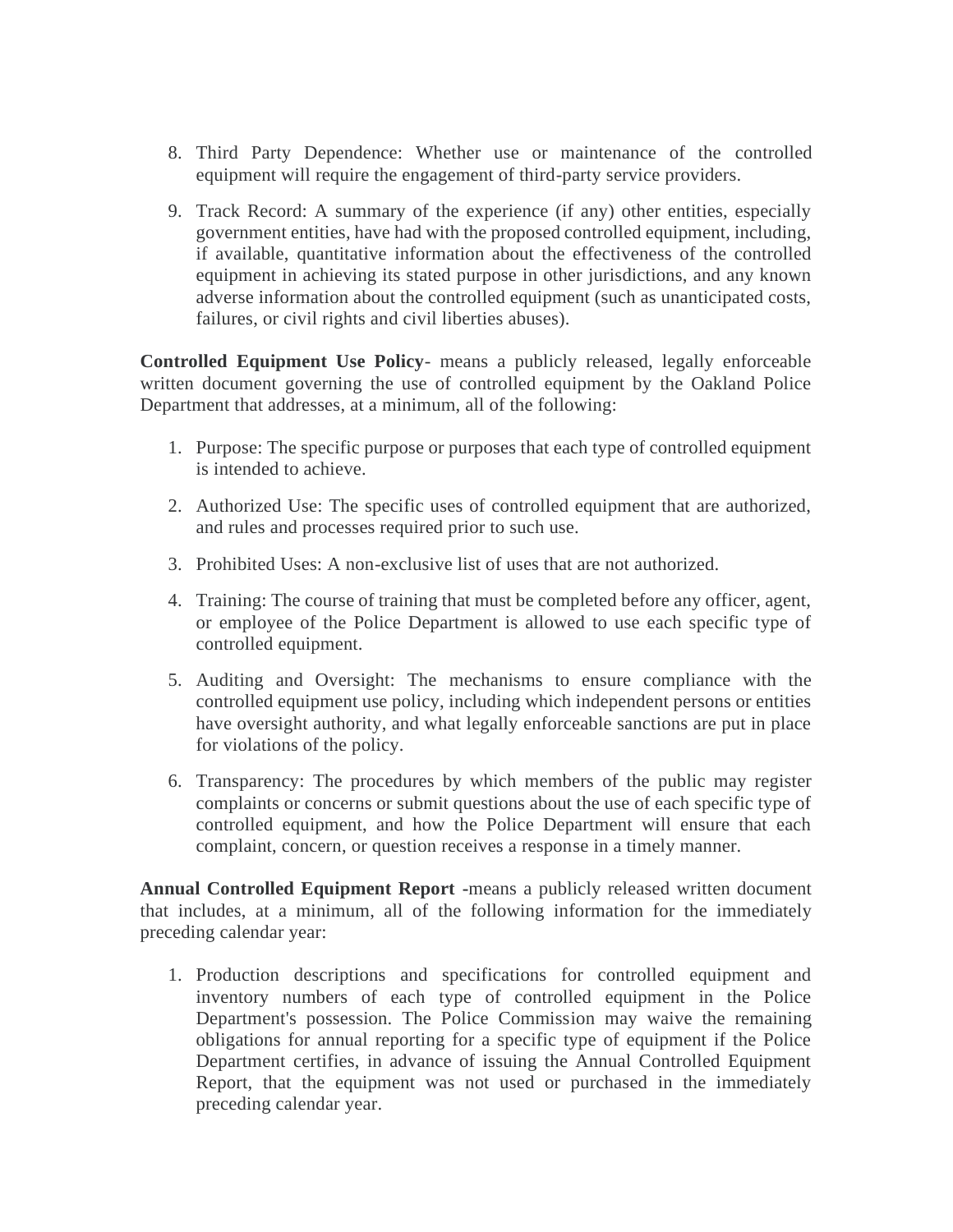- 2. A summary of how controlled equipment was used.
- 3. If applicable, a breakdown of where controlled equipment was used geographically by police area. For each police area, the Police Department shall report the number of days controlled equipment was used and what percentage of those daily reported uses were authorized by warrant and by non-warrant forms of court authorization.
- 4. A summary of any complaints or concerns received concerning controlled equipment.
- 5. The results of any internal audits, any information about violations of controlled equipment use policies to the extent permitted by law, and any actions taken in response.
- 6. The estimated annual cost for each type of controlled equipment, including acquisition, personnel, training, transportation, maintenance, storage, upgrade, and other ongoing costs, and from what source funds will be provided for controlled equipment in the calendar year following submission of the annual report.
- 7. Impact: An updated assessment specifically identifying any potential impacts that the use of the controlled equipment might have on the welfare, safety, civil rights, and civil liberties of the public, and what specific affirmative measures will be implemented to safeguard the public from potential adverse impacts.
- 8. Mitigations: Specific, affirmative technical and procedural measures that have been implemented to safeguard the public from such impacts.
- 9. Alternatives: An updated summary of all alternative method or methods the Police Department considered to accomplish the purposes for which the controlled equipment is proposed to be used, the annual costs of alternative method or methods, and the potential impacts of alternative method or methods on the welfare, safety, civil rights, and civil liberties of the public.

#### **C. MILITARY EQUIPMENT COORDINATOR**

The Chief shall designate the Special Operations Section Commander or designee as the military equipment coordinator. The responsibilities of the military equipment coordinator include but are not limited to:

1. Acting as liaison to the governing body for matters related to the requirements of this policy.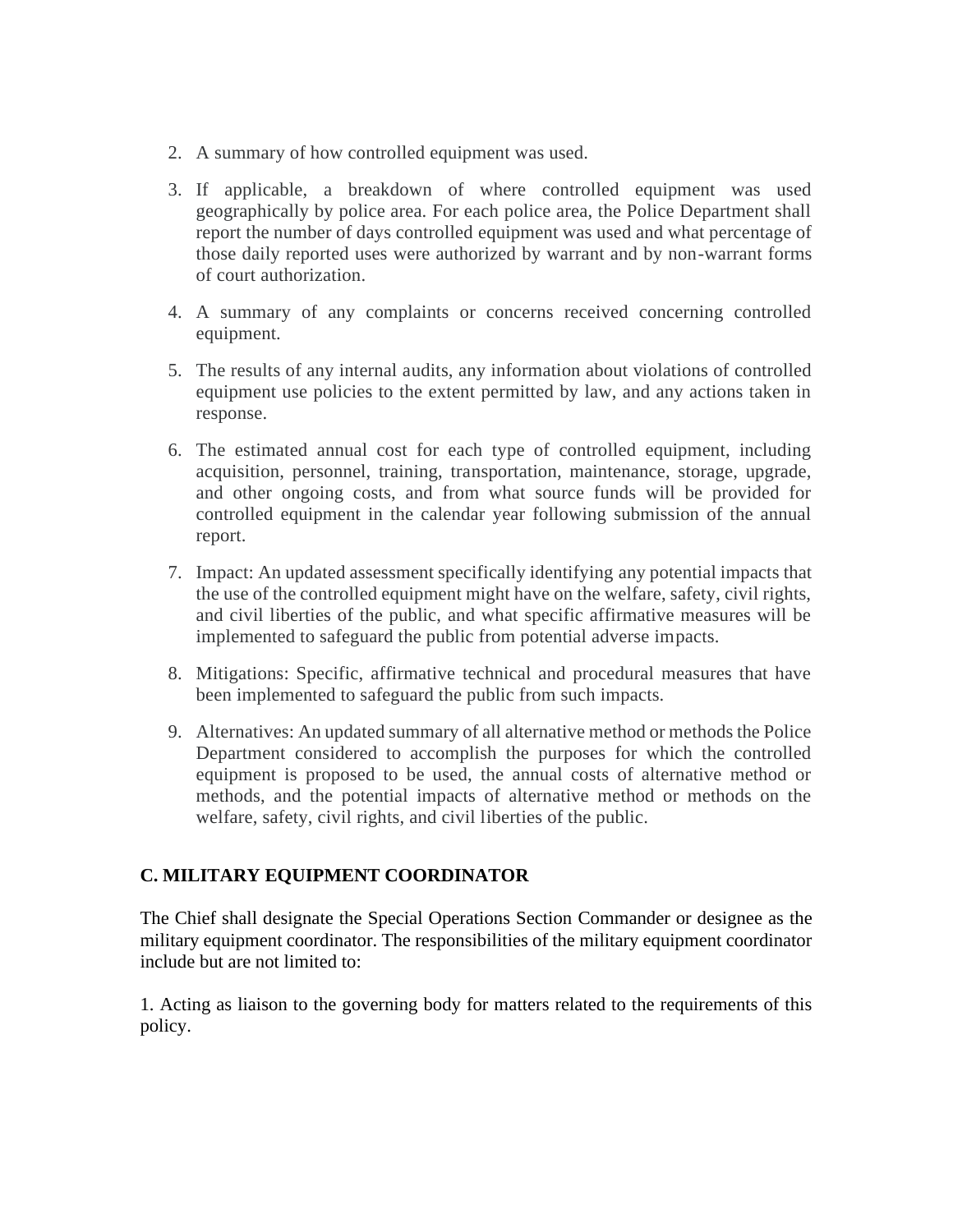2. Identifying equipment that qualifies as military equipment in the current possession of the Oakland Police Department, or the equipment OPD intends to acquire that requires approval by the governing body.

3. Facilitate an inventory of all military equipment at least annually.

4. Collaborating with any allied agency that may use military equipment within the jurisdiction of Alameda County (Government Code § 7071).

5. Preparing for, scheduling, and coordinating the annual community engagement meeting to include:

a. Publicizing the details of the meeting.

b. Preparing for public questions regarding the Oakland Police Department's funding, acquisition, and use of equipment.

6. Preparing the annual military equipment report for submission to the governing body and ensuring that the report is made available on the Oakland Police website (Government Code § 7072) (OMC 9.65).

#### **D. APPROVAL FOR FUNDING, ACQUISITION, AND USE**

The Oakland Police Department or authorized designee shall submit to the Oakland Police Commission a Controlled Equipment Impact Report and a Controlled Equipment Use Policy prior to engaging in any of the following:

- Requesting the transfer of Controlled Equipment pursuant to Section 2576a of Title 10 of the United States Code.
- Accepting funds for Controlled Equipment, including, but not limited to, private, local, state, or federal funds, in-kind donations, or other donations or transfers.
- Acquiring Controlled Equipment either permanently or temporarily, including by borrowing or leasing.
- Collaborating with another law enforcement agency, such as commanding, controlling, or otherwise directing that agency or its personnel, in the deployment or other use of Controlled Equipment within Oakland.
- Using any new or existing Controlled Equipment for a purpose, in a manner, or by a person not previously approved by the governing body pursuant to OMC 9.65.
- Soliciting or responding to a proposal for, or entering into an agreement with, any other person or entity to seek funds for, apply to receive, acquire, use, or collaborate in the use of military equipment.
- Acquiring military equipment through any means not provided above.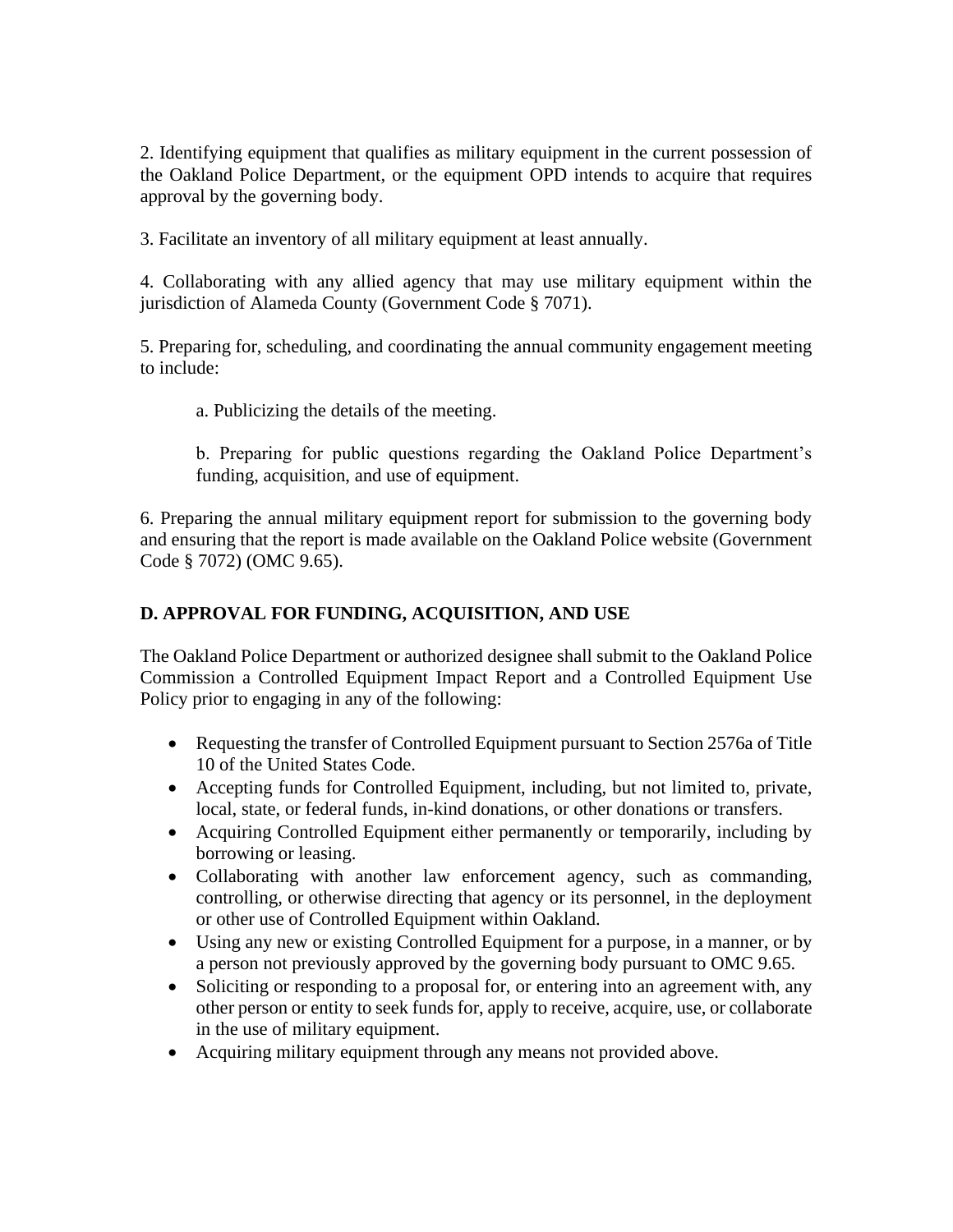The Police Department shall not accept funding for, acquire, or use Controlled Equipment without the review and recommendation, by the Police Commission, and approval, by City Council, of a Controlled Equipment Impact Report and a Controlled Equipment Use Policy submitted pursuant to OMC 9.65.

The Police Department shall not seek or apply for state, federal or private funds or in-kind or other donations for Controlled Equipment without prior review and approval by the Police Commission at a regularly noticed meeting. The Police Department may seek such approval here without submitting an Impact Report and/or a Controlled Equipment Use Policy, by informing the Police Commission of the needs for the funds and/or equipment, or otherwise justifying the request.

#### **Submission to the Police Commission**

- When seeking the review and recommendation of the Police Commission, the Police Department shall submit to the Police Commission a Controlled Equipment Impact Report and Controlled Equipment Use Policy.
- The Controlled Equipment Impact Reports and Controlled Equipment Use Polices shall be made publicly available on the Department's website for as long as the Controlled Equipment is proposed or approved for use.
- The Police Commission shall consider Controlled Equipment Impact Reports and Controlled Equipment Use Polices as an agenda item for review at least one open session of regularly noticed meeting.

#### **Annual Reports on the Use of Controlled Equipment**

The Oakland Police Department shall submit an Annual Controlled Equipment Report to the Police Commission no later than March  $15<sup>th</sup>$  of each year, unless the Police Commission advises the Police Department that an alternate date is preferred. The Police Department shall make each annual report available on its website for as long as the Controlled Equipment is available for use. Within 60 days of the Police Department's submission and publication of an Annual Controlled Equipment Report, the Police Commission shall place the report as an agenda item for an open session of a regular meeting.

Notwithstanding the above, the Oakland Police Department may acquire military equipment without first obtaining Board approval in the following situations:

1. In the event of an emergency, the Oakland Police Department may acquire additional stock of approved military equipment without Board approval only if the Chief determines that doing so is necessary to respond to the emergency.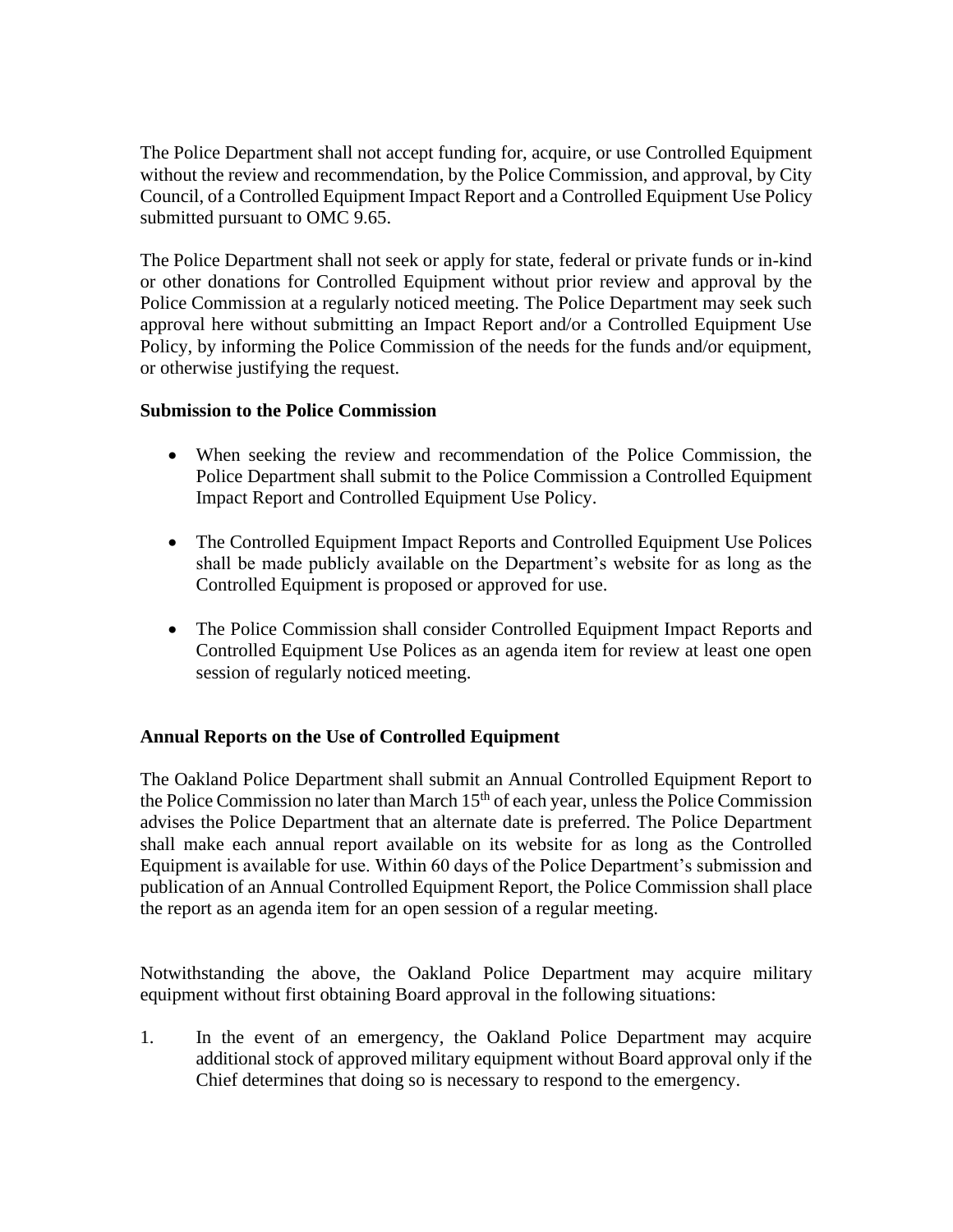2. If there is an unanticipated exhaustion or reduction in the stock of ammunition, flash bangs, or chemical agents covered by this policy that would impair the Oakland Police Department's ability to maintain essential public safety functions or ensure the safety and security of the jails, OPD may acquire the minimum additional stock necessary to maintain these functions until Board approval can be obtained. This exception applies only to ammunition, flash bangs, or chemical agents, and does not permit OPD to acquire any other military equipment without prior Board approval.

#### **E. MILITARY EQUIPMENT USE CONSIDERATIONS**

Military equipment shall only be used by an OPD employee only after applicable training, including any course required by the Commission on Peace Officer Standards and Training (POST) has been completed, unless exigent circumstances arise. The military equipment acquired and authorized by the Oakland Police Department is:

- 1. Necessary because there is no reasonable alternative that can achieve the same objective of officer and civilian safety.
- 2. Reasonably cost effective compared to available alternatives that can achieve the same objective of officer and civilian safety.

#### **F. MILITARY EQUIPMENT REPORTING**

Upon approval of a military equipment policy, OPD or the authorized designee shall submit a military equipment report to the Police Commission for each type of military equipment approved within one year of approval, and annually thereafter for as long as the military equipment is available for use (OMC 9.65) [Government Code § 7072].

- 1. The Oakland Police Department shall also make each annual military equipment report publicly available on its internet website for as long as the military equipment is available for use.
- 2. The annual military equipment report shall, at a minimum, include the following information for the immediately preceding calendar year for each type of military equipment:

a. A summary of how the military equipment was used and the purpose of its use.

b. A summary of any complaints or concerns received concerning the military equipment.

c. The results of any internal audits, any information about violations of the military equipment use policy, and any actions taken in response.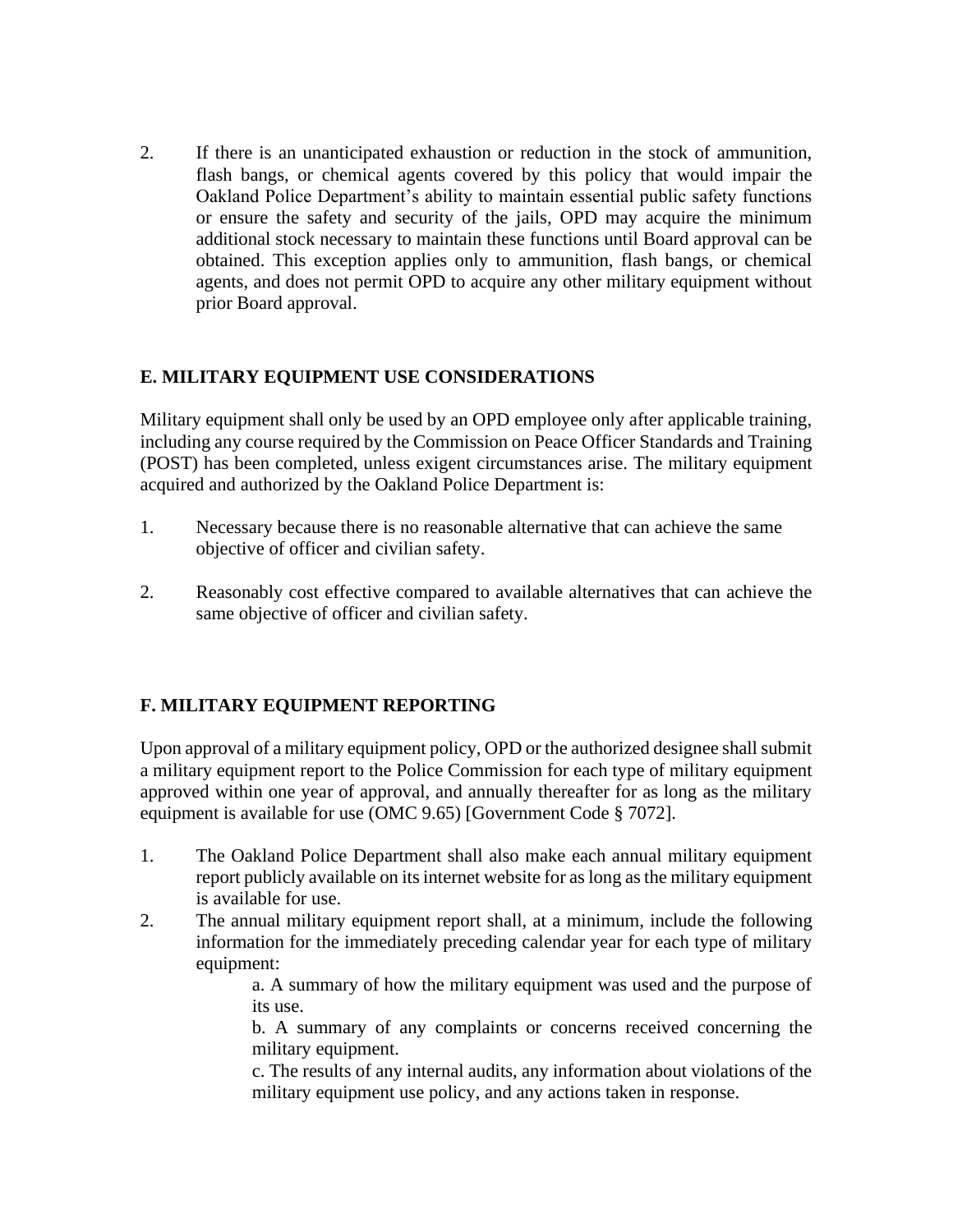d. The total annual cost for each type of military equipment, including acquisition, personnel, training, transportation, maintenance, storage, upgrade, and other ongoing costs, and from what source funds will be provided for the military equipment in the calendar year following submission of the annual military equipment report.

e. The quantity possessed for each type of military equipment.

f. If OPD intends to acquire additional military equipment in the next year, the quantity sought for each type of military equipment.

#### **G. COMMUNITY ENGAGEMENT**

Within 30 days of submitting and publicly releasing the annual report, the Oakland Police Department through the Police Commission shall hold at least one well-publicized and conveniently located community engagement meeting, at which the department should discuss the report and respond to public questions regarding the funding, acquisition, or use of military equipment.

#### **H. COORDINATION WITH OTHER JURISDICTIONS**

Military equipment used by any member of this department shall be approved for use and in accordance with this policy. Military equipment used by other jurisdictions that are providing mutual aid to the Department, or otherwise conducting law enforcement activities in this jurisdiction, shall comply with their respective military equipment use polices in performing such actions.

#### **I. INQUIRY AND COMPLAINT PROCESS**

*(Government Code 7070 d (7)) For a law enforcement agency, the procedures by which members of the public may register complaints or concerns or submit questions about the use of each specific type of military equipment, and how the law enforcement agency will ensure that each complaint, concern, or question receives a response in a timely manner.*

The Oakland Police Department DGO M-3: **Complaints Against Departmental Personnel or Procedures** will inform all employees and the public of procedures for accepting processing and investigating complaints concerning allegations of member employee misconduct.